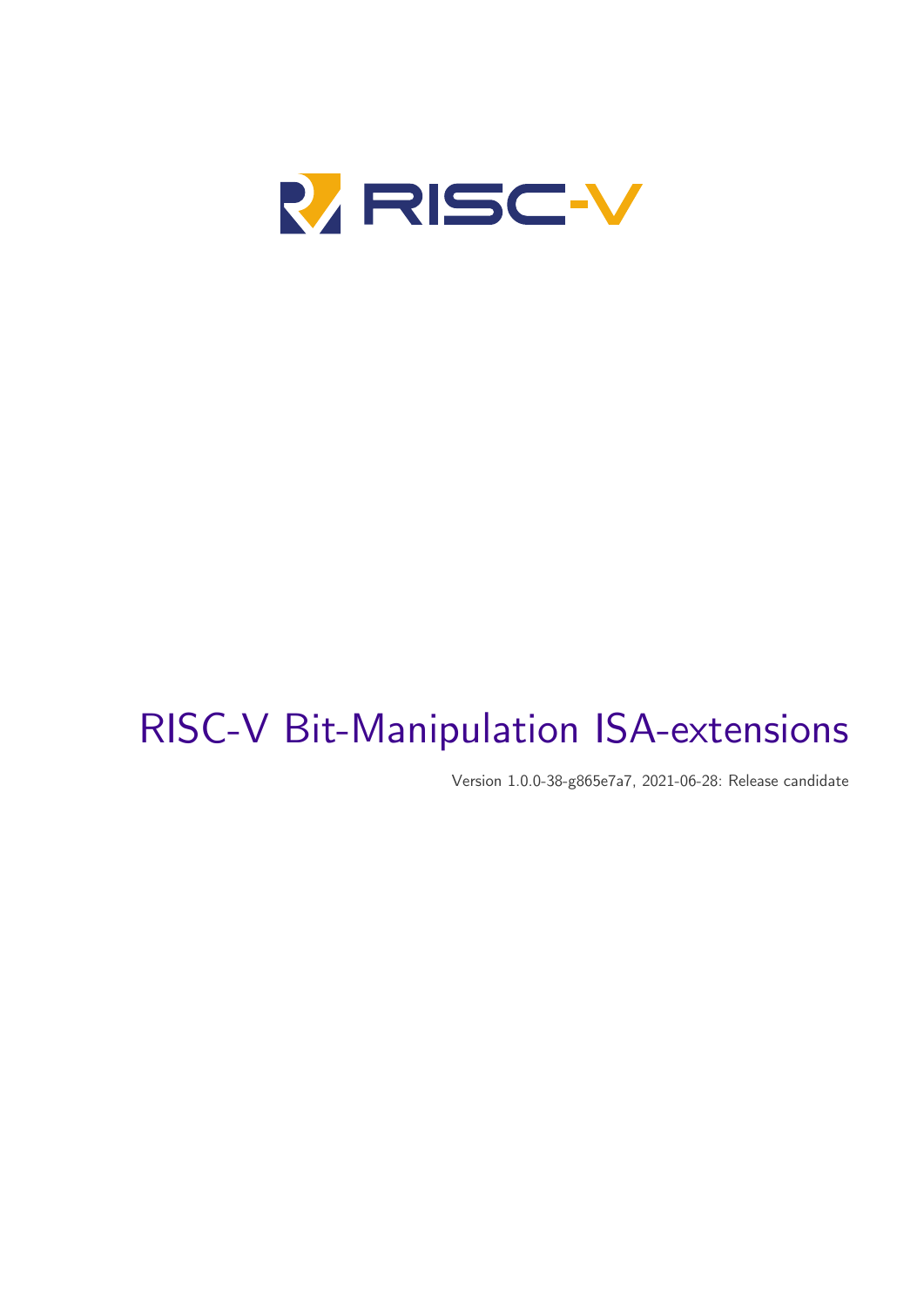# Table of Contents

| Bit-manipulation a, b, c and s extensions grouped for public review and ratification manuscription and set of 3 |
|-----------------------------------------------------------------------------------------------------------------|
|                                                                                                                 |
|                                                                                                                 |
|                                                                                                                 |
|                                                                                                                 |
|                                                                                                                 |
|                                                                                                                 |
|                                                                                                                 |
|                                                                                                                 |
|                                                                                                                 |
|                                                                                                                 |
|                                                                                                                 |
|                                                                                                                 |
|                                                                                                                 |
|                                                                                                                 |
|                                                                                                                 |
|                                                                                                                 |
|                                                                                                                 |
|                                                                                                                 |
|                                                                                                                 |
|                                                                                                                 |
|                                                                                                                 |
|                                                                                                                 |
|                                                                                                                 |
|                                                                                                                 |
|                                                                                                                 |
|                                                                                                                 |
|                                                                                                                 |
|                                                                                                                 |
|                                                                                                                 |
|                                                                                                                 |
|                                                                                                                 |
|                                                                                                                 |
|                                                                                                                 |
|                                                                                                                 |
|                                                                                                                 |
|                                                                                                                 |
|                                                                                                                 |
|                                                                                                                 |
|                                                                                                                 |
|                                                                                                                 |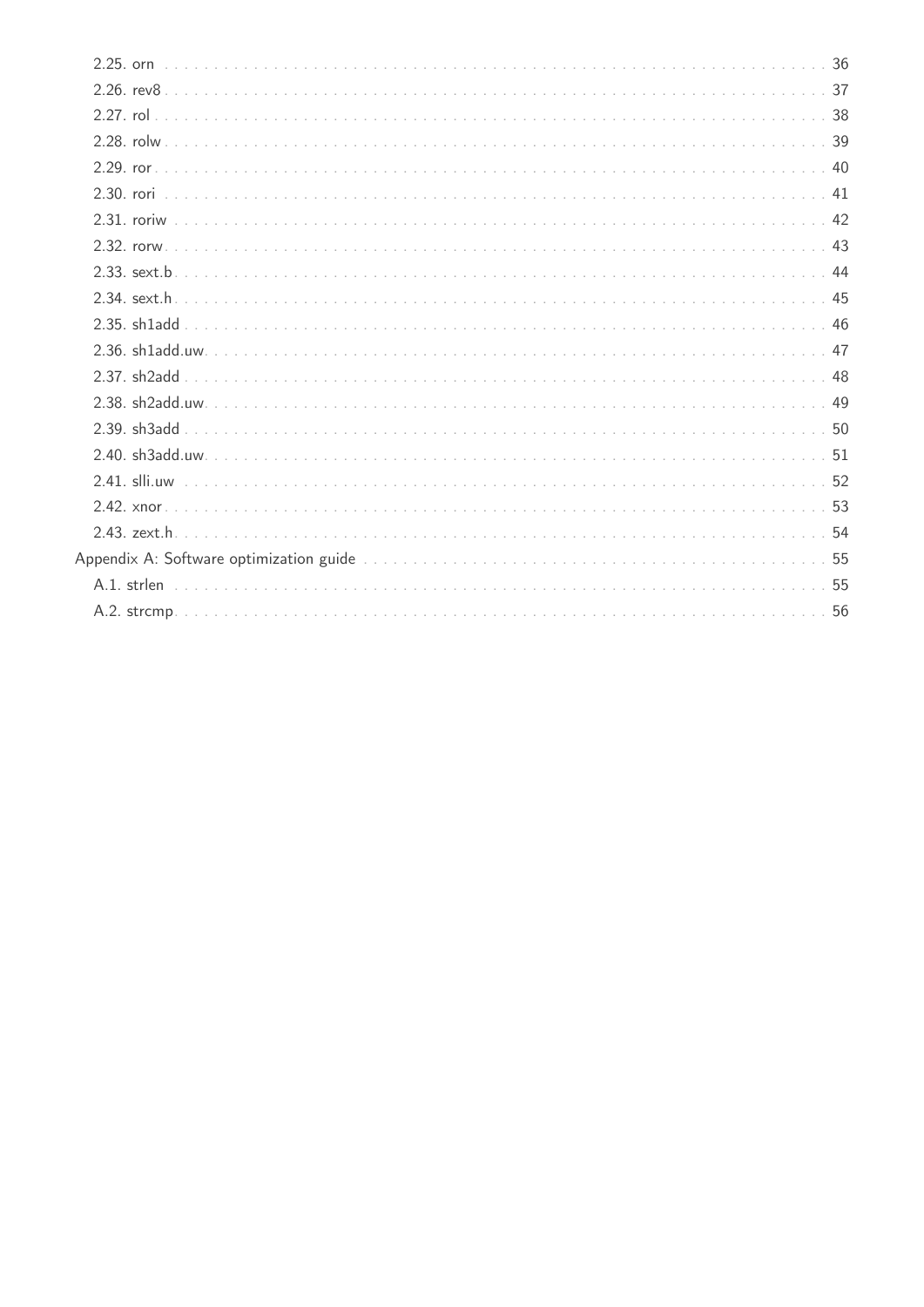# <span id="page-3-0"></span>Colophon

This document is released under the [Creative Commons Attribution 4.0 International License](https://creativecommons.org/licenses/by/4.0/).

It describes the BitManip Zba, Zbb, Zbc and Zbs extensions being submitted for public review.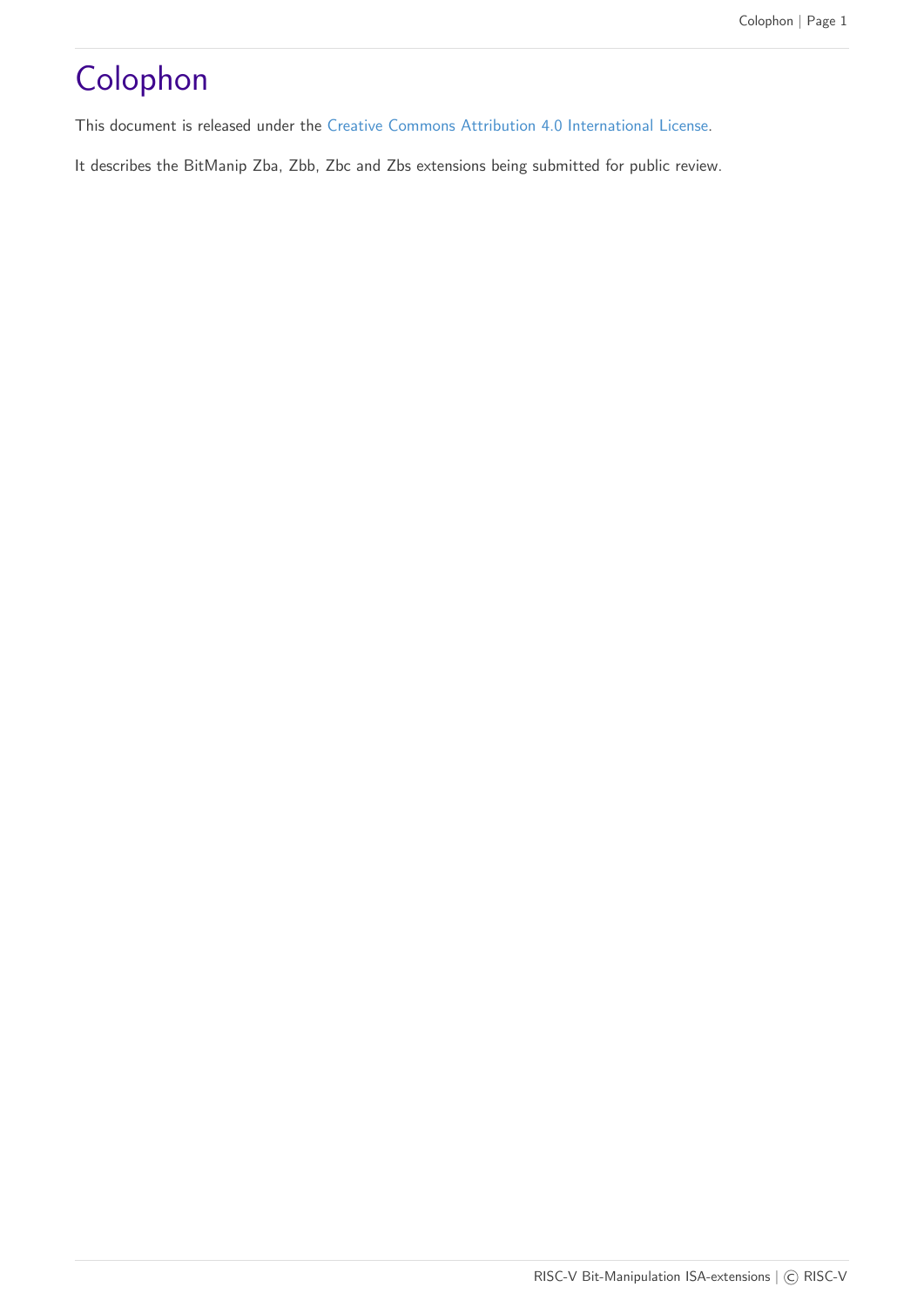# <span id="page-4-0"></span>Acknowledgments

Contributors to this specification (in alphabetical order) include:

Jacob Bachmeyer, Allen Baum, Ari Ben, Alex Bradbury, Steven Braeger, Rogier Brussee, Michael Clark, Ken Dockser, Paul Donahue, Dennis Ferguson, Fabian Giesen, John Hauser, Robert Henry, Bruce Hoult, Po-wei Huang, Ben Marshall, Rex McCrary, Lee Moore, Jiří Moravec, Samuel Neves, Markus Oberhumer, Christopher Olson, Nils Pipenbrinck, Joseph Rahmeh, Xue Saw, Tommy Thorn, Philipp Tomsich, Avishai Tvila, Andrew Waterman, Thomas Wicki, and Claire Wolf.

We express our gratitude to everyone that contributed to, reviewed or improved this specification through their comments and questions.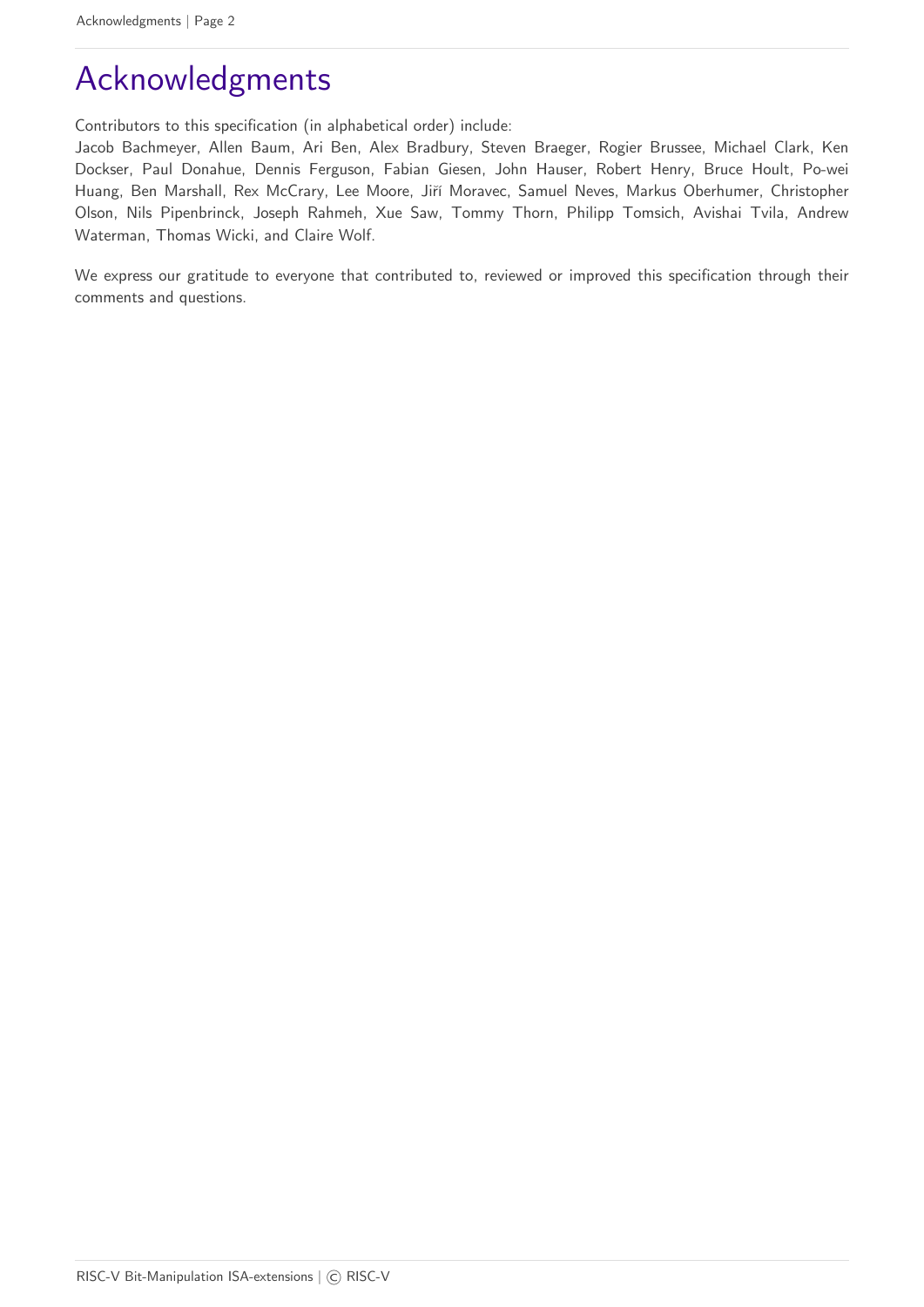# <span id="page-5-0"></span>Bit-manipulation a, b, c and s extensions grouped for public review and ratification

The bit-manipulation (bitmanip) extension collection is comprised of several component extensions to the base RISC-V architecture that are intended to provide some combination of code size reduction, performance improvement, and energy reduction. While the instructions are intended to have general use, some instructions are more useful in some domains than others. Hence, several smaller bitmanip extensions are provided, rather than one large extension. Each of these smaller extensions is grouped by common function and use case, and each has its own Zb\*-extension name.

Each bitmanip extension includes a group of several bitmanip instructions that have similar purposes and that can often share the same logic. Some instructions are available in only one extension while others are available in several. The instructions have mnemonics and encodings that are independent of the extensions in which they appear. Thus, when implementing extensions with overlapping instructions, there is no redundancy in logic or encoding.

The bitmanip extensions are defined for RV32 and RV64. Most of the instructions are expected to be forward compatible with RV128. While the shift-immediate instructions are defined to have at most a 6-bit immediate field, a 7th bit is available in the encoding space should this be needed for RV128.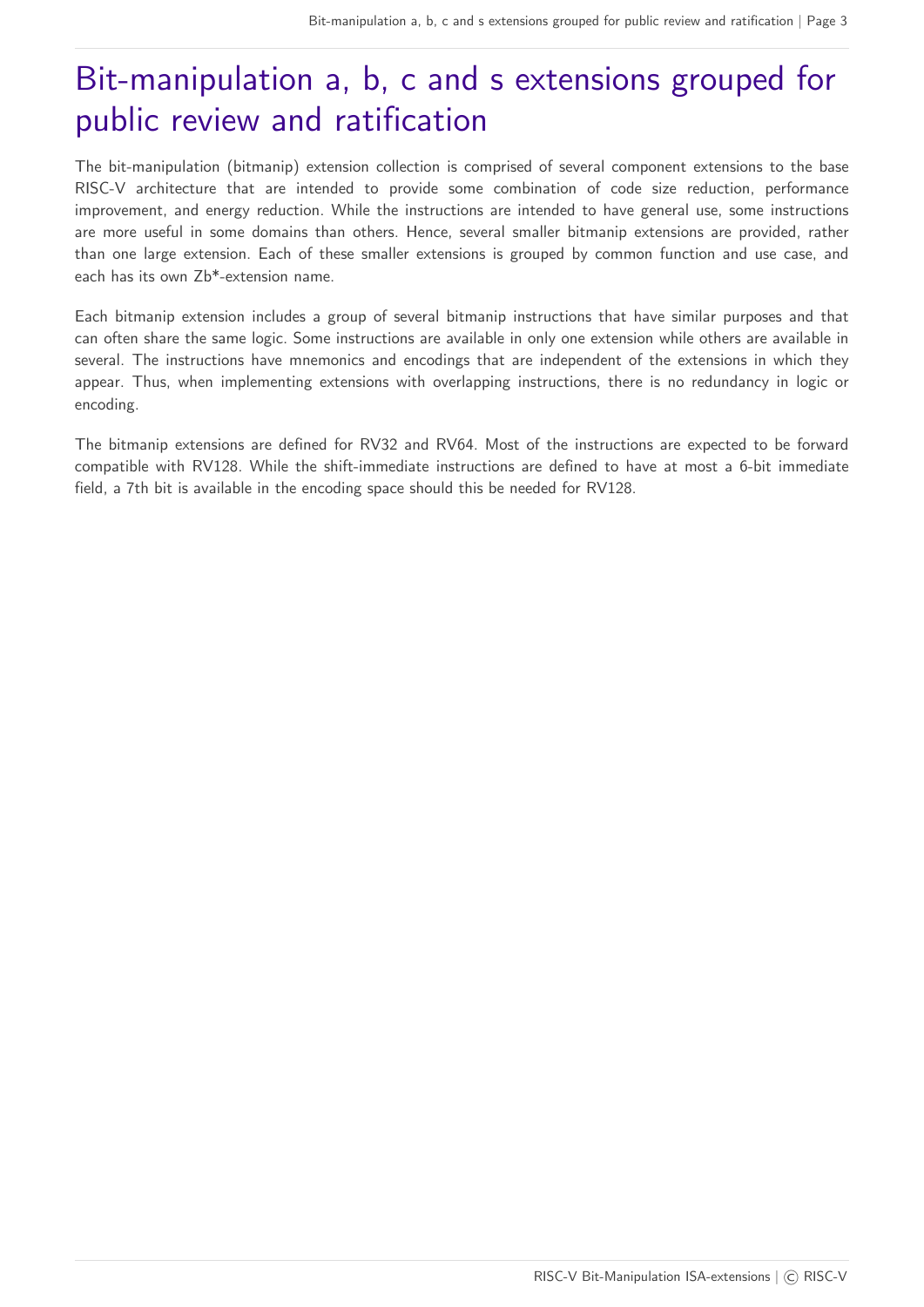# <span id="page-6-0"></span>Word Instructions

The bitmanip extension follows the convention in RV64 that w-suffixed instructions (without a dot before the w) ignore the upper 32 bits of their inputs, operate on the least-significant 32-bits as signed values and produce a 32-bit signed result that is sign-extended to XLEN.

Bitmanip instructions with the suffix .uw have one operand that is an unsigned 32-bit value that is extracted from the least significant 32 bits of the specified register. Other than that, these perform full XLEN operations.

Bitmanip instructions with the suffix .b, .h and .w only look at the least significant 8-bits, 16-bits and 32-bits of the input (respectively) and produce an XLEN-wide result that is sign-extended or zero-extended, based on the specific instruction.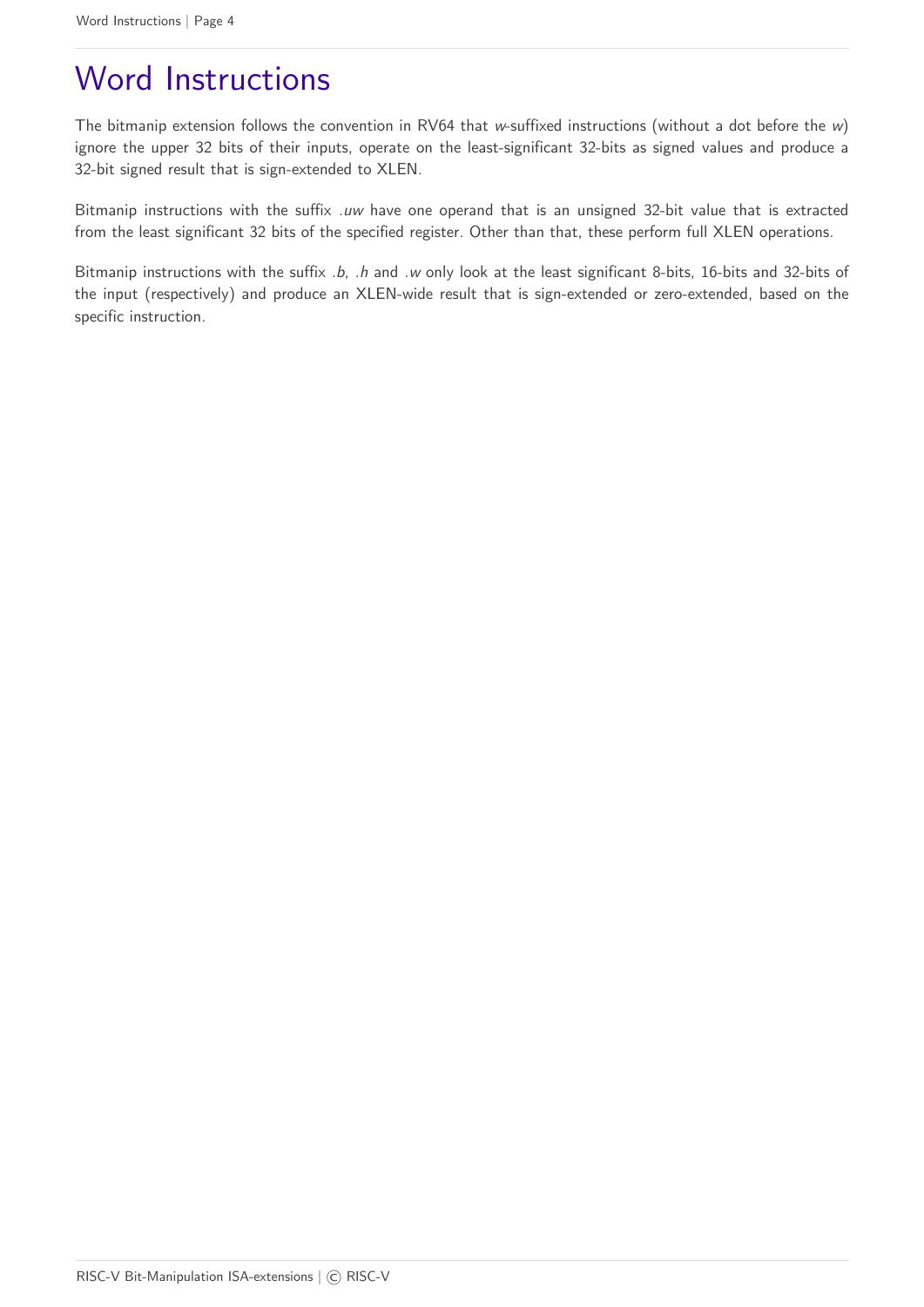# <span id="page-7-0"></span>Pseudocode for instruction semantics

The semantics of each instruction in [Instructions \(in alphabetical order\)](#page-14-0) is expressed in a SAIL-like syntax.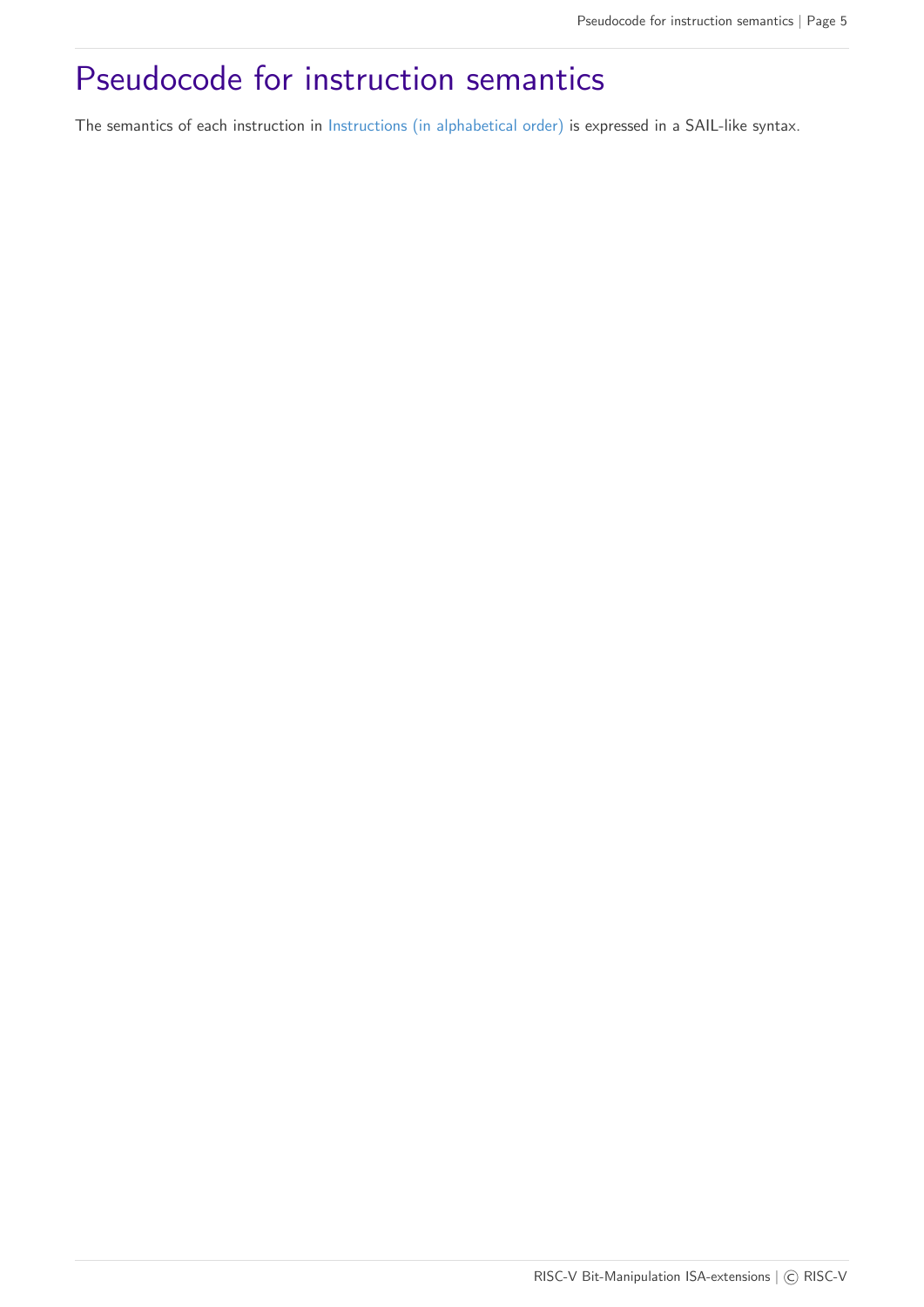# <span id="page-8-0"></span>Chapter 1. Extensions

The first group of bitmanip extensions to be released for Public Review are:

- [Address generation instructions](#page-9-0)
- [Basic bit-manipulation](#page-10-0)
- [Carry-less multiplication](#page-12-2)
- [Single-bit instructions](#page-12-3)

Below is a list of all of the instructions (and pseudoinstructions) that are included in these extensions along with their specific mapping:

| <b>RV32</b>  |              | RV64 Mnemonic        | Instruction                      |              | $Zba$ Zbb $Zbc$ Zbs |              |  |
|--------------|--------------|----------------------|----------------------------------|--------------|---------------------|--------------|--|
|              | $\checkmark$ | add.uw rd, rs1, rs2  | Add unsigned word                | $\checkmark$ |                     |              |  |
| $\checkmark$ | $\checkmark$ | andn rd, rs1, rs2    | AND with inverted operand        |              | $\checkmark$        |              |  |
| $\checkmark$ | $\checkmark$ | clmul rd, rs1, rs2   | Carry-less multiply (low-part)   |              |                     | $\checkmark$ |  |
| $\checkmark$ | $\checkmark$ | clmulh rd, rs1, rs2  | Carry-less multiply (high-part)  |              |                     | $\checkmark$ |  |
| $\checkmark$ | $\checkmark$ | clmulr rd, rs1, rs2  | Carry-less multiply (reversed)   |              |                     | $\checkmark$ |  |
| $\checkmark$ | $\checkmark$ | clz rd, rs           | Count leading zero bits          |              | $\checkmark$        |              |  |
|              | $\checkmark$ | clzw rd, rs          | Count leading zero bits in word  |              | $\checkmark$        |              |  |
| $\checkmark$ | $\checkmark$ | cpop rd, rs          | Count set bits                   |              | $\checkmark$        |              |  |
|              | $\checkmark$ | cpopw rd, rs         | Count set bits in word           |              | $\checkmark$        |              |  |
| $\checkmark$ | $\checkmark$ | ctz rd, rs           | Count trailing zero bits         |              | $\checkmark$        |              |  |
|              | $\checkmark$ | ctzw rd, rs          | Count trailing zero bits in word |              | $\checkmark$        |              |  |
| $\checkmark$ | $\checkmark$ | max rd, rs1, rs2     | Maximum                          |              | $\checkmark$        |              |  |
| $\checkmark$ | $\checkmark$ | maxu rd, rs1, rs2    | Unsigned maximum                 |              | $\checkmark$        |              |  |
| $\checkmark$ | $\checkmark$ | min rd, rs1, rs2     | Minimum                          |              | $\checkmark$        |              |  |
| $\checkmark$ | $\checkmark$ | minu rd, rs1, rs2    | Unsigned minimum                 |              | $\checkmark$        |              |  |
| $\checkmark$ | $\checkmark$ | orc.b rd, rs1, rs2   | Bitwise OR-Combine, byte granule |              | $\checkmark$        |              |  |
| $\checkmark$ | $\checkmark$ | orn rd, rs1, rs2     | OR with inverted operand         |              | $\checkmark$        |              |  |
| $\checkmark$ | $\checkmark$ | rev8 rd, rs          | Byte-reverse register            |              | $\checkmark$        |              |  |
| $\checkmark$ | $\checkmark$ | rol rd, rs1, rs2     | Rotate left (Register)           |              | $\checkmark$        |              |  |
|              | $\checkmark$ | rolw rd, rs1, rs2    | Rotate Left Word (Register)      |              | ✓                   |              |  |
| $\checkmark$ | $\checkmark$ | ror rd, rs1, rs2     | Rotate right (Register)          |              | $\checkmark$        |              |  |
| $\checkmark$ | $\checkmark$ | rori rd, rs1, shamt  | Rotate right (Immediate)         |              | $\checkmark$        |              |  |
|              | $\checkmark$ | roriw rd, rs1, shamt | Rotate right Word (Immediate)    |              | $\checkmark$        |              |  |
|              | $\checkmark$ | rorw rd, rs1, rs2    | Rotate right Word (Register)     |              | $\checkmark$        |              |  |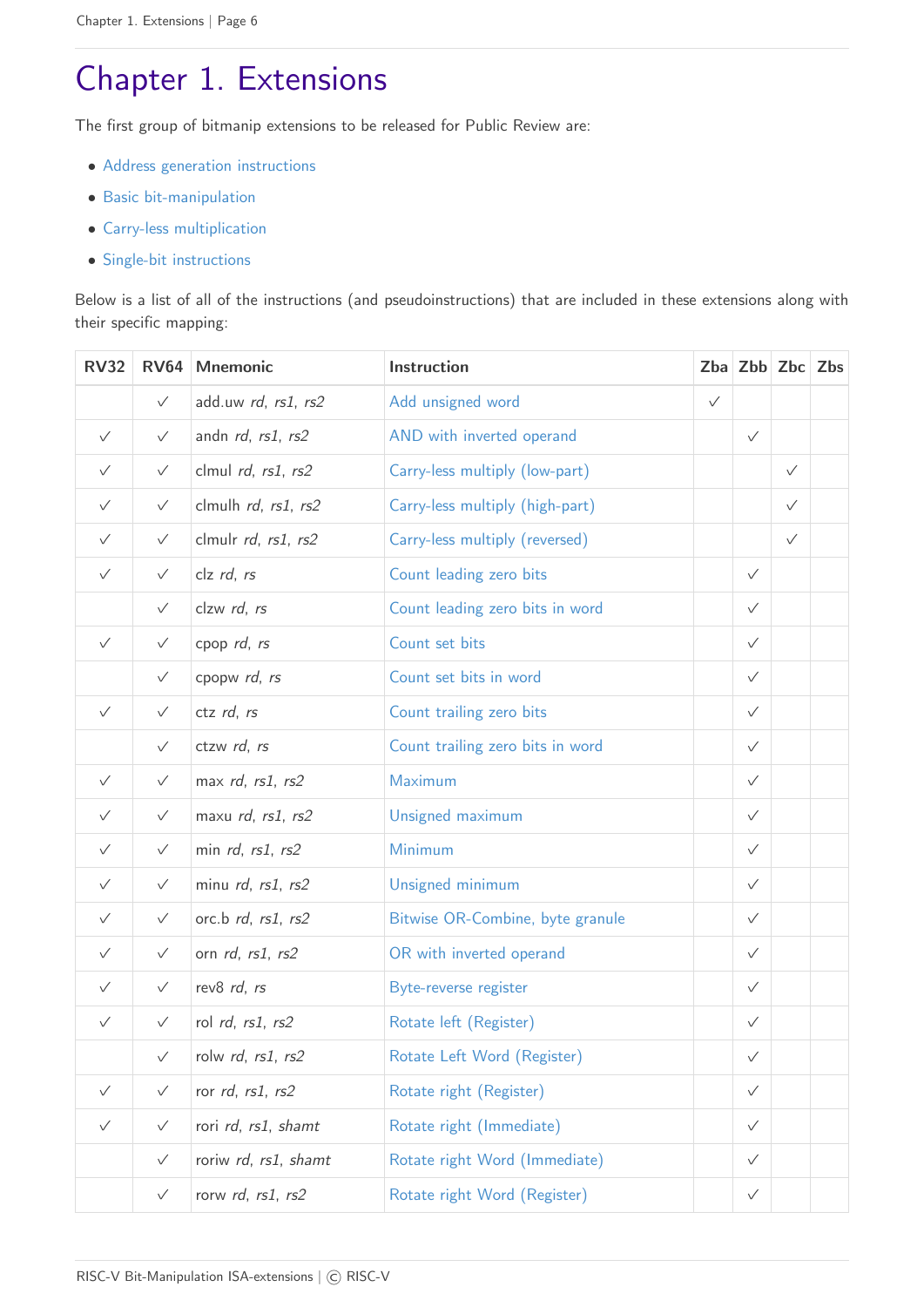| <b>RV32</b>  | <b>RV64</b>  | <b>Mnemonic</b>        | Instruction                           |              |              | Zba Zbb Zbc | Zbs          |
|--------------|--------------|------------------------|---------------------------------------|--------------|--------------|-------------|--------------|
| $\checkmark$ | $\checkmark$ | bclr rd, rs1, rs2      | Single-Bit Clear (Register)           |              |              |             | $\checkmark$ |
| $\checkmark$ | $\checkmark$ | bclri rd, rs1, imm     | Single-Bit Clear (Immediate)          |              |              |             | $\checkmark$ |
| $\checkmark$ | $\checkmark$ | bext rd, rs1, rs2      | Single-Bit Extract (Register)         |              |              |             | $\checkmark$ |
| $\checkmark$ | $\checkmark$ | bexti rd, rs1, imm     | Single-Bit Extract (Immediate)        |              |              |             | $\checkmark$ |
| $\checkmark$ | $\checkmark$ | binv rd, rs1, rs2      | Single-Bit Invert (Register)          |              |              |             | $\checkmark$ |
| $\checkmark$ | $\checkmark$ | binvi rd, rs1, imm     | Single-Bit Invert (Immediate)         |              |              |             | $\checkmark$ |
| $\checkmark$ | $\checkmark$ | bset rd, rs1, rs2      | Single-Bit Set (Register)             |              |              |             | $\checkmark$ |
| $\checkmark$ | $\checkmark$ | bseti rd, rs1, imm     | Single-Bit Set (Immediate)            |              |              |             | $\checkmark$ |
| $\checkmark$ | $\checkmark$ | sext.b rd, rs          | Sign-extend byte                      |              | $\checkmark$ |             |              |
| $\checkmark$ | $\checkmark$ | sext.h rd, rs          | Sign-extend halfword                  |              | $\checkmark$ |             |              |
| $\checkmark$ | $\checkmark$ | shladd rd, rs1, rs2    | Shift left by 1 and add               | $\checkmark$ |              |             |              |
|              | $\checkmark$ | shladd.uw rd, rs1, rs2 | Shift unsigned word left by 1 and add | $\checkmark$ |              |             |              |
| $\checkmark$ | $\checkmark$ | sh2add rd, rs1, rs2    | Shift left by 2 and add               | $\checkmark$ |              |             |              |
|              | $\checkmark$ | sh2add.uw rd, rs1, rs2 | Shift unsigned word left by 2 and add | $\checkmark$ |              |             |              |
| $\checkmark$ | $\checkmark$ | sh3add rd, rs2, rs2    | Shift left by 3 and add               | $\checkmark$ |              |             |              |
|              | $\checkmark$ | sh3add.uw rd, rs1, rs2 | Shift unsigned word left by 3 and add | $\checkmark$ |              |             |              |
|              | $\checkmark$ | slli.uw rd, rs1, imm   | Shift-left unsigned word (Immediate)  | $\checkmark$ |              |             |              |
| $\checkmark$ | $\checkmark$ | xnor rd, rs1, rs2      | <b>Exclusive NOR</b>                  |              | $\checkmark$ |             |              |
| $\checkmark$ | $\checkmark$ | zext.h rd, rs          | Zero-extend halfword                  |              | $\checkmark$ |             |              |

### <span id="page-9-0"></span>1.1. Zba extension



The Zba extension is frozen.

The Zba instructions can be used to accelerate the generation of addresses that index into arrays of basic types (halfword, word, doubleword) using both unsigned word-sized and XLEN-sized indices: a shifted index is added to a base address.

The shift and add instructions do a left shift of 1, 2, or 3 because these are commonly found in real-world code and because they can be implemented with a minimal amount of additional hardware beyond that of the simple adder. This avoids lengthening the critical path in implementations.

While the shift and add instructions are limited to a maximum left shift of 3, the slli instruction (from the base ISA) can be used to perform similar shifts for indexing into arrays of wider elements. The slli.uw — added in this extension — can be used when the index is to be interpreted as an unsigned word.

The following instructions comprise the Zba extension: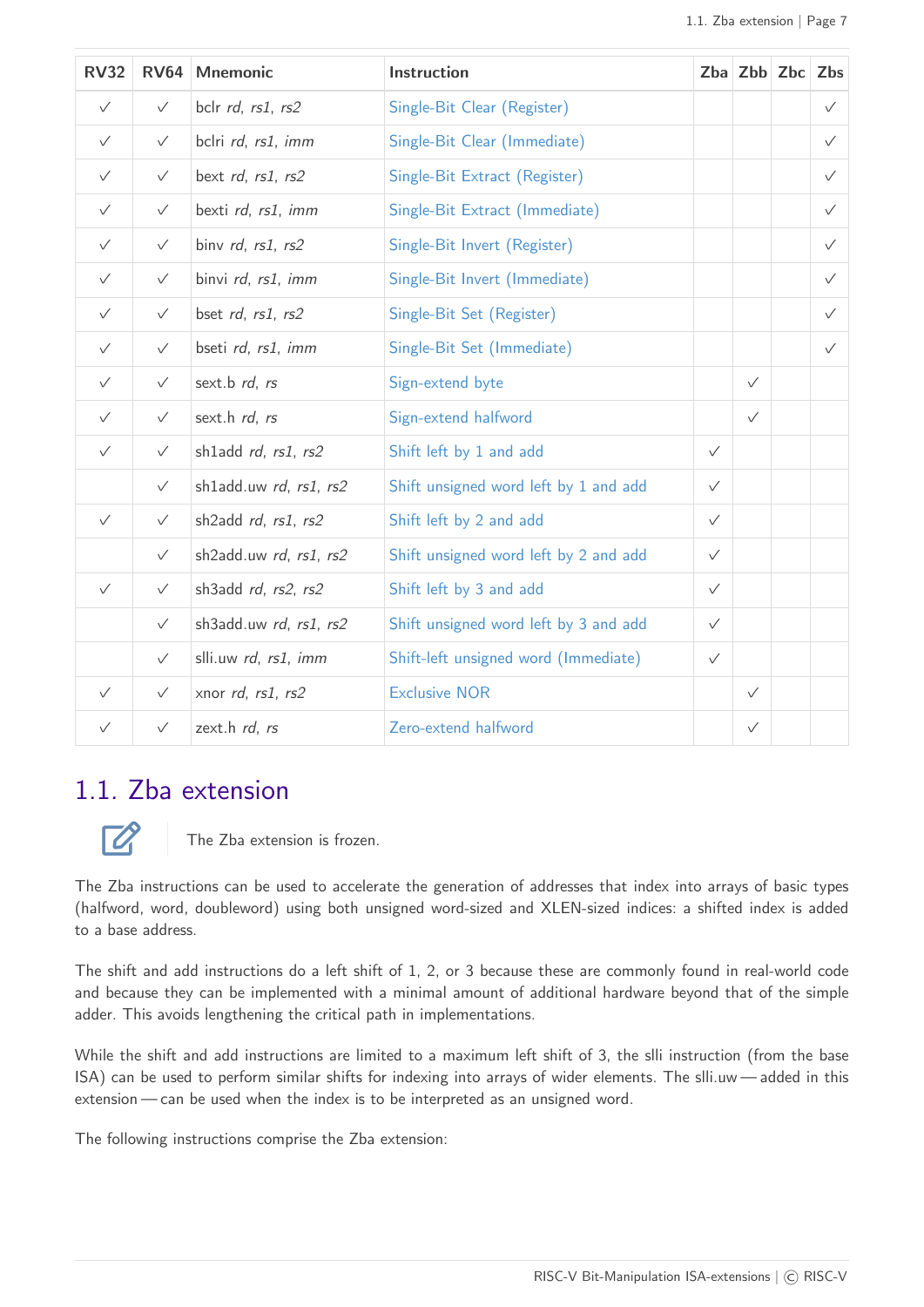|              |              | RV32 RV64 Mnemonic     | Instruction                           |
|--------------|--------------|------------------------|---------------------------------------|
|              | $\checkmark$ | add.uw rd, rs1, rs2    | Add unsigned word                     |
| $\sqrt{}$    | $\checkmark$ | shladd rd, rs1, rs2    | Shift left by 1 and add               |
|              | $\checkmark$ | shladd.uw rd, rs1, rs2 | Shift unsigned word left by 1 and add |
| $\sqrt{}$    | $\checkmark$ | sh2add rd, rs1, rs2    | Shift left by 2 and add               |
|              | $\checkmark$ | sh2add.uw rd, rs1, rs2 | Shift unsigned word left by 2 and add |
| $\checkmark$ | $\checkmark$ | sh3add rd, rs2, rs2    | Shift left by 3 and add               |
|              | $\checkmark$ | sh3add.uw rd, rs1, rs2 | Shift unsigned word left by 3 and add |
|              | $\checkmark$ | slli.uw rd, rs1, imm   | Shift-left unsigned word (Immediate)  |

### <span id="page-10-0"></span>1.2. Zbb: Basic bit-manipulation



The Zbb extension is frozen.

#### <span id="page-10-1"></span>1.2.1. Logical with negate

|  | RV32 RV64 Mnemonic        | <b>Instruction</b>        |
|--|---------------------------|---------------------------|
|  | andn $rd$ , $rs1$ , $rs2$ | AND with inverted operand |
|  | orn $rd$ , $rs1$ , $rs2$  | OR with inverted operand  |
|  | xnor $rd$ , $rs1$ , $rs2$ | <b>Exclusive NOR</b>      |



#### Implementation Hint

The Logical with Negate instructions can be implemented by inverting the rs2 inputs to the base-required AND, OR, and XOR logic instructions. In some implementations, the inverter on rs2 used for subtraction can be reused for this purpose.

#### <span id="page-10-2"></span>1.2.2. Count leading/trailing zero bits

|              | RV32 RV64 Mnemonic  | <b>Instruction</b>               |
|--------------|---------------------|----------------------------------|
| $\checkmark$ | $clz$ <i>rd, rs</i> | Count leading zero bits          |
|              | clzw rd, rs         | Count leading zero bits in word  |
| $\sqrt{}$    | ctz rd, rs          | Count trailing zero bits         |
|              | ctzw rd, rs         | Count trailing zero bits in word |

#### <span id="page-10-3"></span>1.2.3. Count population

These instructions count the number of set bits (1-bits). This is also commonly referred to as population count.

|  | RV32 RV64 Mnemonic         | <b>Instruction</b> |
|--|----------------------------|--------------------|
|  | cpop <i>rd</i> , <i>rs</i> | Count set bits     |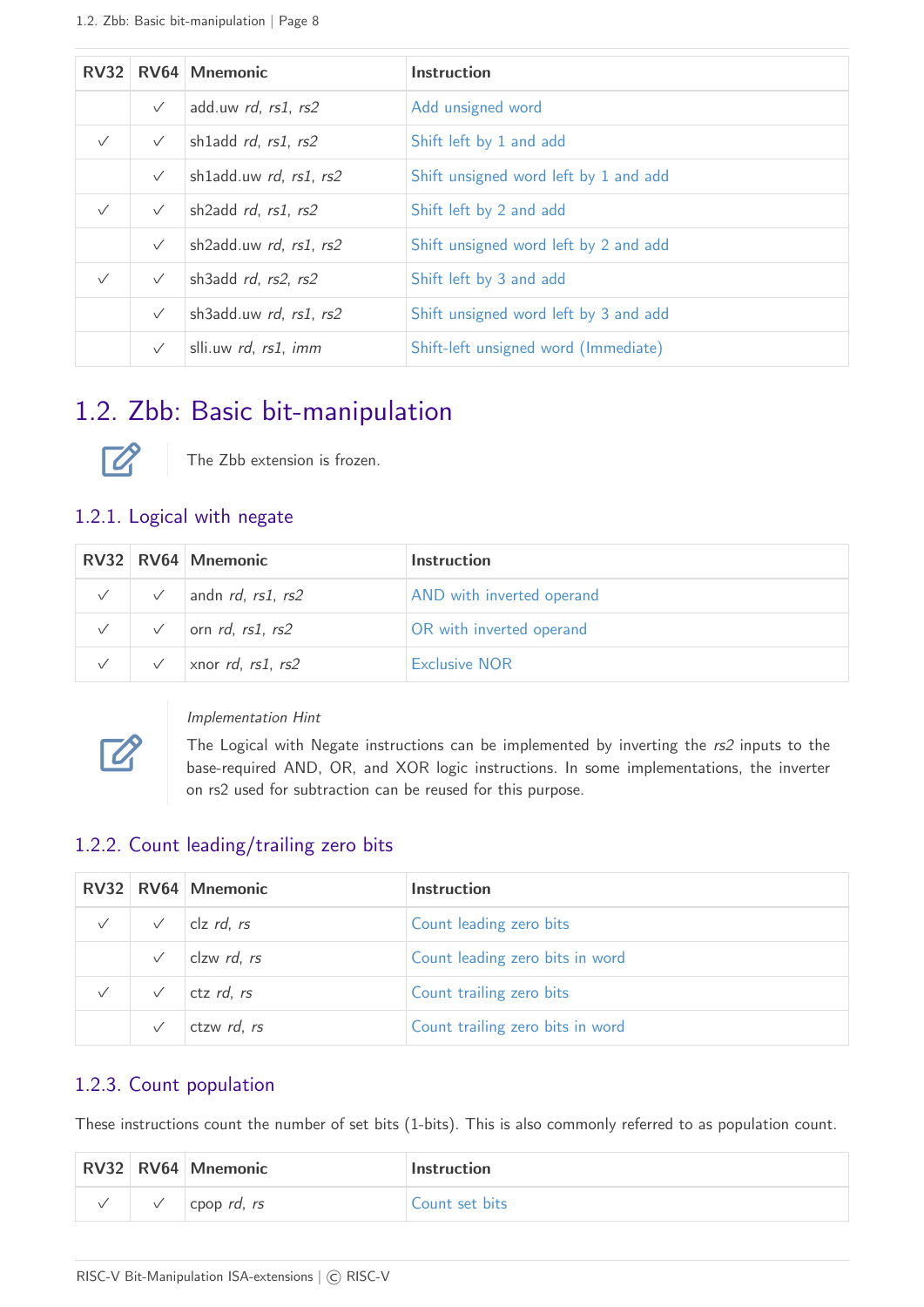|  | RV32 RV64 Mnemonic | <b>Instruction</b>     |
|--|--------------------|------------------------|
|  | cpopw rd, rs       | Count set bits in word |

#### <span id="page-11-0"></span>1.2.4. Integer minimum/maximum

The integer minimum/maximum instructions are arithmetic R-type instructions that return the smaller/larger of two operands.

|              |              | RV32 RV64 Mnemonic        | Instruction      |
|--------------|--------------|---------------------------|------------------|
| $\checkmark$ | $\checkmark$ | max $rd$ , $rs1$ , $rs2$  | <b>Maximum</b>   |
| $\checkmark$ | $\checkmark$ | maxu $rd$ , $rs1$ , $rs2$ | Unsigned maximum |
| $\checkmark$ | $\checkmark$ | min $rd$ , $rs1$ , $rs2$  | Minimum          |
| $\checkmark$ | $\checkmark$ | minu $rd$ , $rs1$ , $rs2$ | Unsigned minimum |

#### <span id="page-11-1"></span>1.2.5. Sign- and zero-extension

These instructions perform the sign-extension or zero-extension of the least significant 8 bits, 16 bits or 32 bits of the source register.

These instructions replace the generalized idioms slli rD,rS,(XLEN-<size>) + srli (for zero-extension) or slli + srai (for sign-extension) for the sign-extension of 8-bit and 16-bit quantities, and for the zero-extension of 16-bit and 32-bit quantities.

|              | RV32 RV64 Mnemonic | <b>Instruction</b>   |
|--------------|--------------------|----------------------|
| $\checkmark$ | sext.b rd, rs      | Sign-extend byte     |
|              | sext.h rd, rs      | Sign-extend halfword |
|              | zext.h rd, rs      | Zero-extend halfword |

#### <span id="page-11-2"></span>1.2.6. Bitwise rotation

Bitwise rotation instructions are similar to the shift-logical operations from the base spec. However, where the shift-logical instructions shift in zeros, the rotate instructions shift in the bits that were shifted out of the other side of the value. Such operations are also referred to as 'circular shifts'.

|           |              | RV32 RV64 Mnemonic   | Instruction                   |
|-----------|--------------|----------------------|-------------------------------|
| $\sqrt{}$ | $\checkmark$ | rol rd, rs1, rs2     | Rotate left (Register)        |
|           | $\sqrt{}$    | rolw rd, rs1, rs2    | Rotate Left Word (Register)   |
| $\sqrt{}$ | $\checkmark$ | ror rd, rs1, rs2     | Rotate right (Register)       |
| $\sqrt{}$ | $\checkmark$ | rori rd, rs1, shamt  | Rotate right (Immediate)      |
|           | $\checkmark$ | roriw rd, rs1, shamt | Rotate right Word (Immediate) |
|           | $\sqrt{}$    | rorw rd, rs1, rs2    | Rotate right Word (Register)  |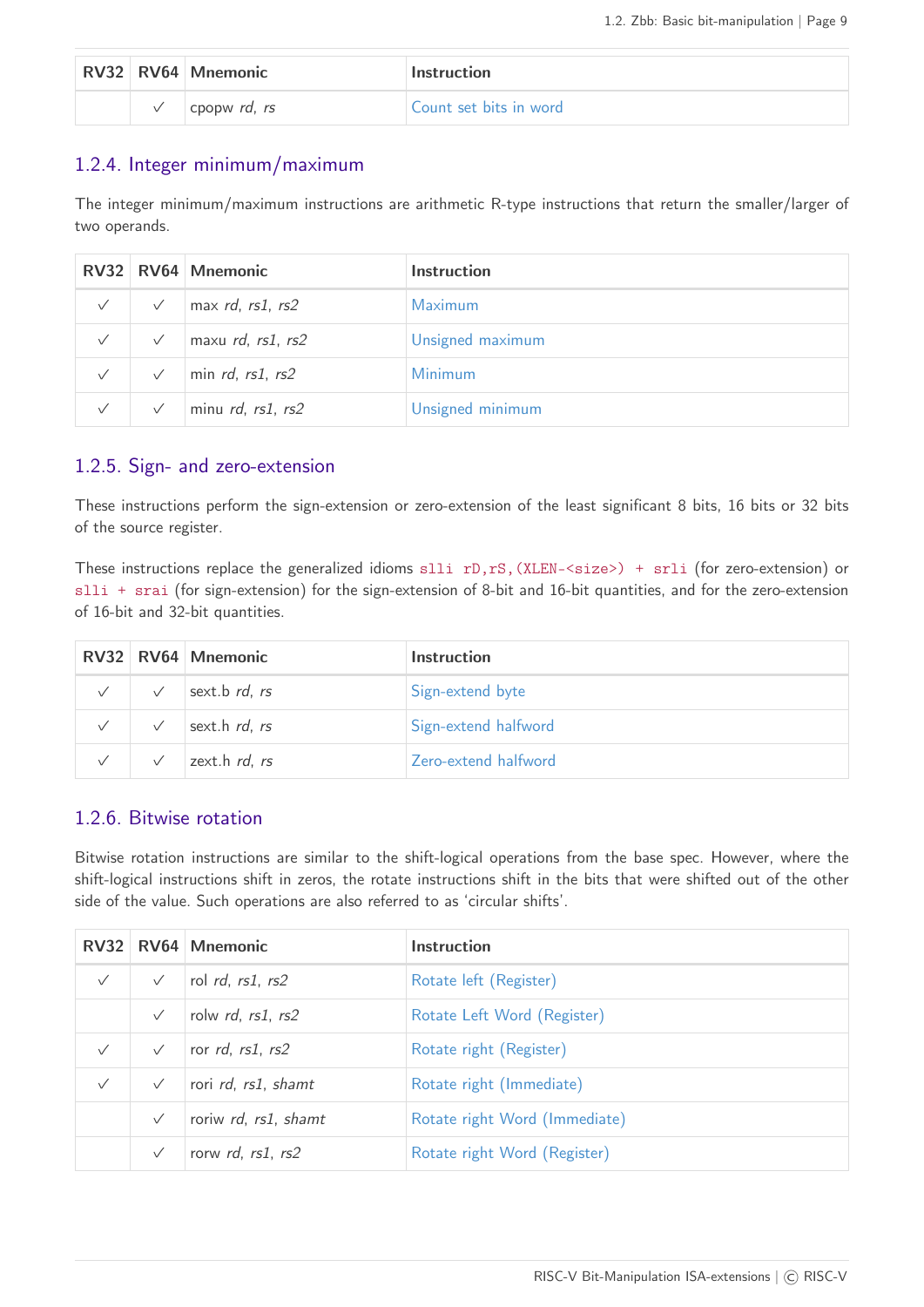

#### Architecture Explanation

The rotate instructions were included to replace a common four-instruction sequence to achieve the same effect (neg; sll/srl; srl/sll; or)

#### <span id="page-12-0"></span>1.2.7. OR Combine

**orc.b** sets the bits of each byte in the result rd to all zeros if no bit within the respective byte of rs is set, or to all ones if any bit within the respective byte of rs is set.

One use-case is string-processing functions, such as **strlen** and **strcpy**, which can use **orc.b** to test for the terminating zero byte by counting the set bits in leading non-zero bytes in a word.

|  | RV32 RV64 Mnemonic                  | <b>Instruction</b>               |  |  |  |  |  |  |
|--|-------------------------------------|----------------------------------|--|--|--|--|--|--|
|  | $\vert$ orc.b <i>rd</i> , <i>rs</i> | Bitwise OR-Combine, byte granule |  |  |  |  |  |  |

#### <span id="page-12-1"></span>1.2.8. Byte-reverse

**rev8** reverses the byte-ordering of rs.

|  | RV32 RV64 Mnemonic | <b>Instruction</b>           |  |  |  |  |  |  |  |
|--|--------------------|------------------------------|--|--|--|--|--|--|--|
|  | rev8 <i>rd, rs</i> | <b>Byte-reverse register</b> |  |  |  |  |  |  |  |

### <span id="page-12-2"></span>1.3. Zbc: Carry-less multiplication



The Zbc extension is frozen.

Carry-less multiplication is the multiplication in the polynomial ring over GF(2).

**clmul** produces the lower half of the carry-less product and **clmulh** produces the upper half of the 2✕XLEN carry-less product.

**clmulr** produces bits 2✕XLEN−2:XLEN-1 of the 2✕XLEN carry-less product.

|  | RV32 RV64 Mnemonic                                              | <b>Instruction</b>              |
|--|-----------------------------------------------------------------|---------------------------------|
|  | clmul $rd$ , $rs1$ , $rs2$                                      | Carry-less multiply (low-part)  |
|  | $\sqrt{\phantom{a}}$ clmulh <i>rd</i> , <i>rs1</i> , <i>rs2</i> | Carry-less multiply (high-part) |
|  | clmulr $rd$ , $rs1$ , $rs2$                                     | Carry-less multiply (reversed)  |

### <span id="page-12-3"></span>1.4. Zbs: Single-bit instructions



The Zbs extension is frozen.

The single-bit instructions provide a mechanism to set, clear, invert, or extract a single bit in a register. The bit is specified by its index.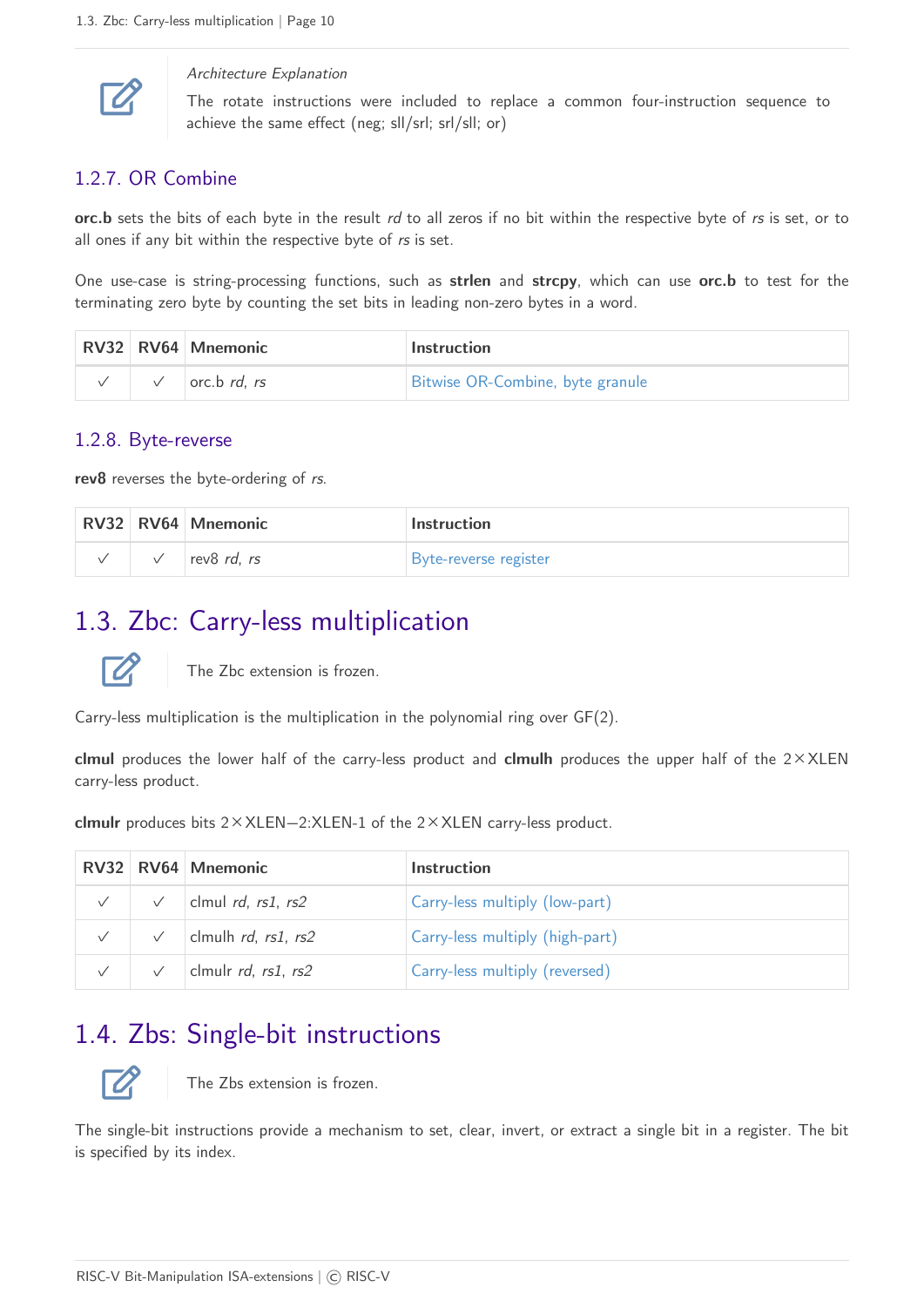|              |              | RV32 RV64 Mnemonic | Instruction                    |
|--------------|--------------|--------------------|--------------------------------|
| $\checkmark$ | $\checkmark$ | bclr rd, rs1, rs2  | Single-Bit Clear (Register)    |
| $\checkmark$ | $\checkmark$ | bclri rd, rs1, imm | Single-Bit Clear (Immediate)   |
| $\sqrt{}$    | $\checkmark$ | bext rd, rs1, rs2  | Single-Bit Extract (Register)  |
| $\sqrt{}$    | $\checkmark$ | bexti rd, rs1, imm | Single-Bit Extract (Immediate) |
| $\sqrt{}$    | $\checkmark$ | binv rd, rs1, rs2  | Single-Bit Invert (Register)   |
| $\checkmark$ | $\checkmark$ | binvi rd, rs1, imm | Single-Bit Invert (Immediate)  |
| $\sqrt{}$    | $\checkmark$ | bset rd, rs1, rs2  | Single-Bit Set (Register)      |
| $\checkmark$ | $\checkmark$ | bseti rd, rs1, imm | Single-Bit Set (Immediate)     |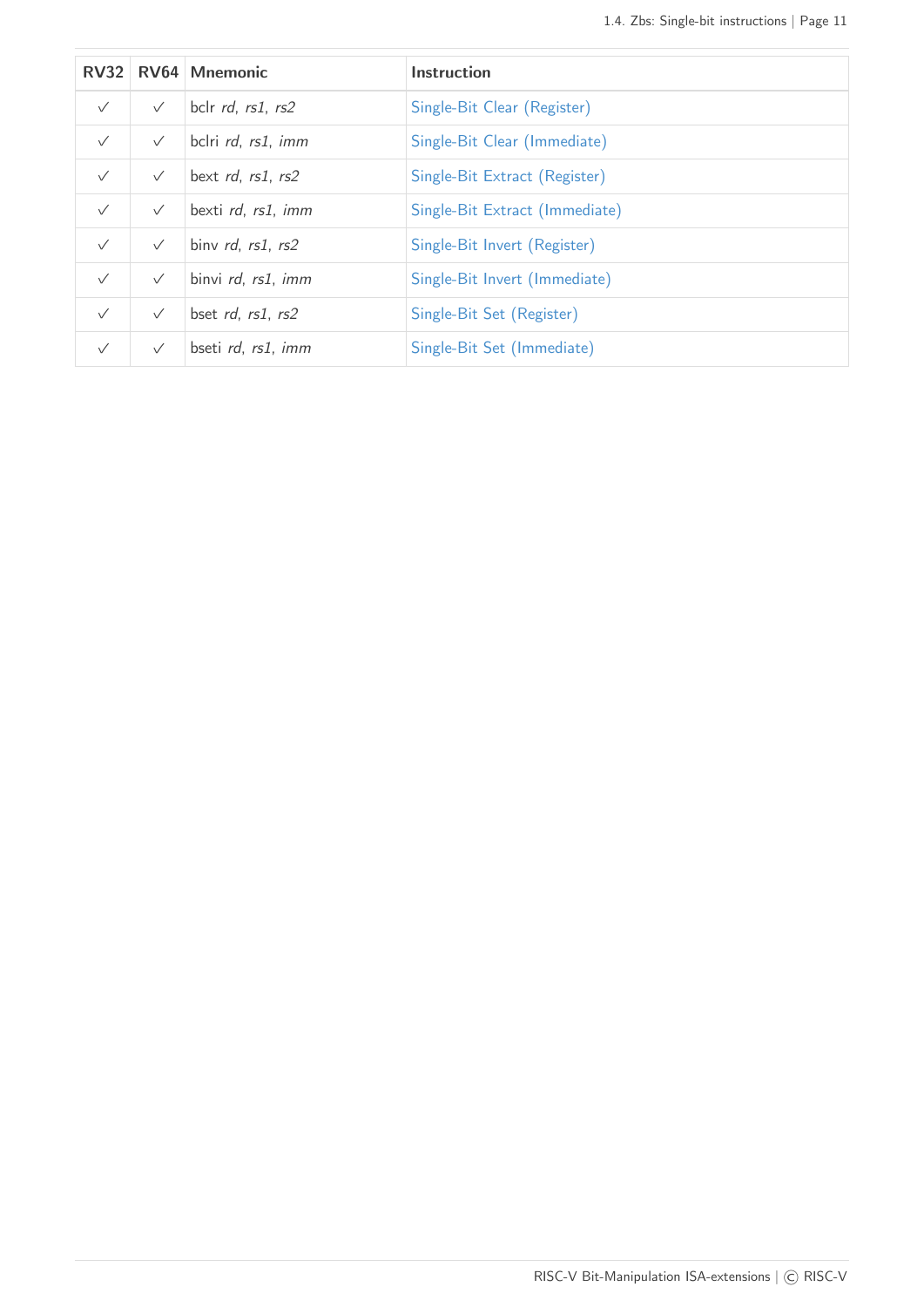# <span id="page-14-0"></span>Chapter 2. Instructions (in alphabetical order)

# <span id="page-14-1"></span>2.1. add.uw

#### **Synopsis**

Add unsigned word

#### **Mnemonic**

add.uw rd, rs1, rs2

#### **Pseudoinstructions**

zext.w rd,  $rs1 \rightarrow$  add.uw rd, rs1, zero

#### **Encoding**

| $\sim$<br>، پ    | 25     | 24  | 20<br>19 | ט י  | 14  | 10 |    | ∽ |  |            |  |  |
|------------------|--------|-----|----------|------|-----|----|----|---|--|------------|--|--|
|                  | 0<br>0 | rs2 |          | rs i |     |    | ra |   |  |            |  |  |
| <b>IW</b><br>AND |        |     |          |      | .UW |    |    |   |  | OP-32<br>ັ |  |  |

#### **Description**

This instruction performs an XLEN-wide addition between rs2 and the zero-extended least-significant word of rs1.

#### **Operation**

let base =  $X(rs2)$ ; let index =  $EXTZ(X(rs1) [31..0]);$  $X(rd) = base + index;$ 

| Extension                             | Minimum version | Lifecycle state |  |  |  |  |
|---------------------------------------|-----------------|-----------------|--|--|--|--|
| Zba (Address generation instructions) | 0.93            | Frozen          |  |  |  |  |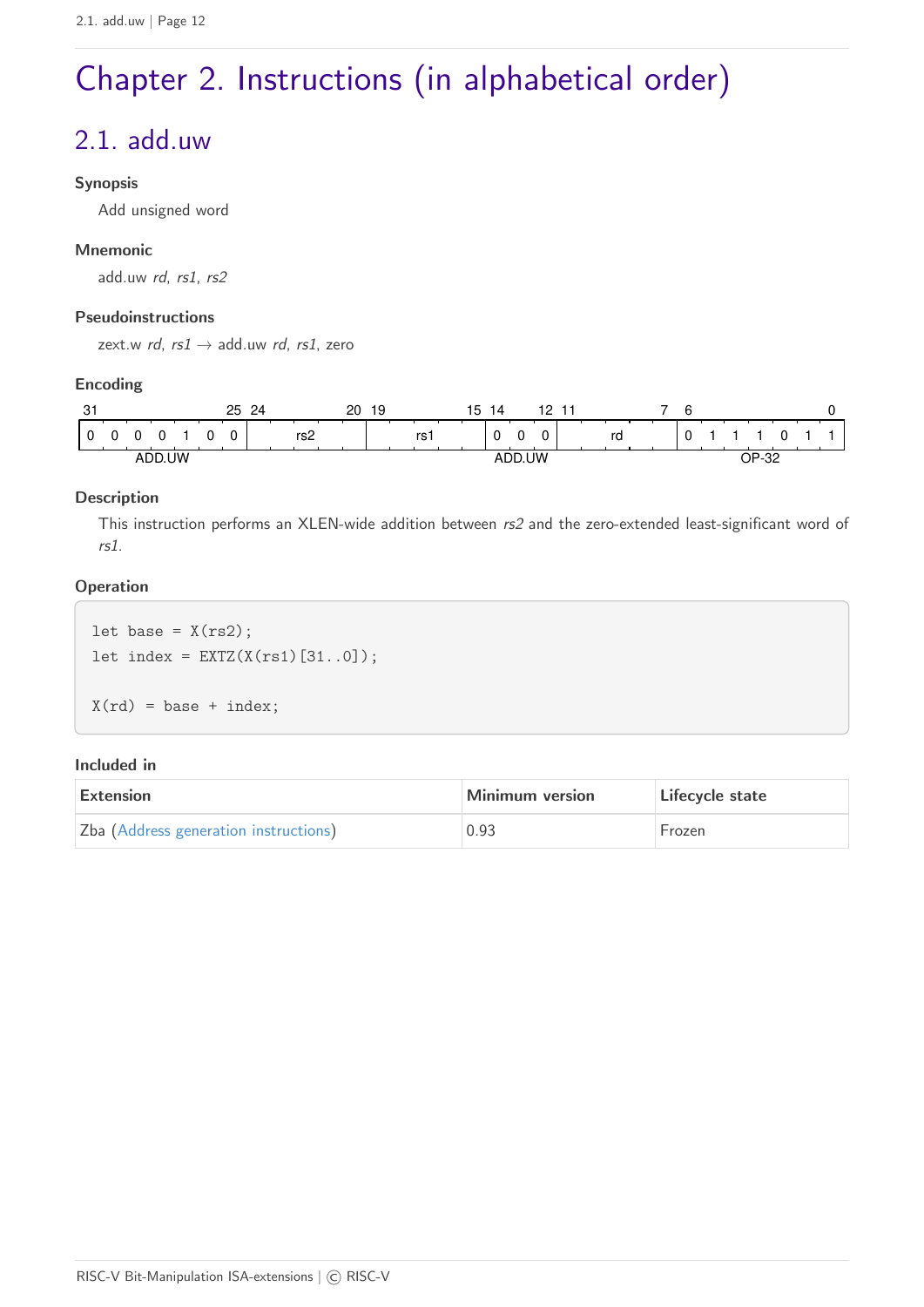### <span id="page-15-0"></span>2.2. andn

#### **Synopsis**

AND with inverted operand

#### **Mnemonic**

andn rd, rs1, rs2

#### **Encoding**

| $\sim$<br>. ت | 25<br>24 | 20  | 19 | 15<br>14    | 10<br>-1<br>- | $\sim$<br>h<br>∼ |         |
|---------------|----------|-----|----|-------------|---------------|------------------|---------|
|               | 0        | rs2 | rs |             | rd            | $\cdot$          |         |
| ANDN          |          |     |    | <b>ANDN</b> |               |                  | ∩פ<br>ັ |

#### **Description**

This instruction performs the bitwise logical AND operation between  $rs1$  and the bitwise inversion of  $rs2$ .

#### **Operation**

 $X(rd) = X(rs1) & X (rs2);$ 

| <b>Extension</b>             | Minimum version | Lifecycle state |  |  |  |  |
|------------------------------|-----------------|-----------------|--|--|--|--|
| Zbb (Basic bit-manipulation) | 0.93            | <b>Frozen</b>   |  |  |  |  |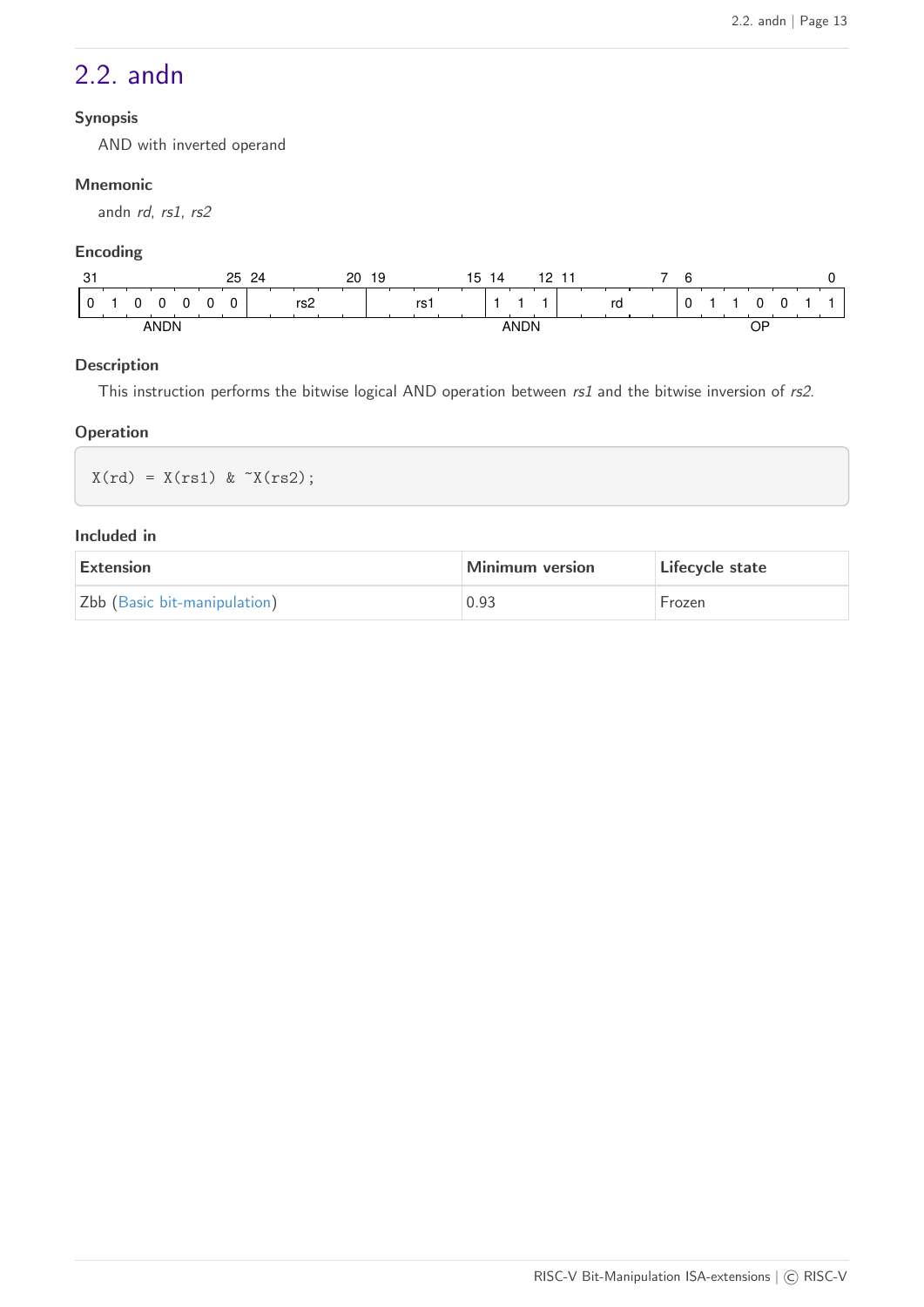# <span id="page-16-0"></span>2.3. bclr

#### **Synopsis**

Single-Bit Clear (Register)

#### **Mnemonic**

bclr rd, rs1, rs2

#### **Encoding**

| $\sim$<br>ا ت | 25<br>24<br>∸ | 20<br>19 | $-$<br>12<br>14<br>- 1<br>15<br>- |    |    |
|---------------|---------------|----------|-----------------------------------|----|----|
|               | rs2           | rs1      | U                                 | rd |    |
| BCI           |               |          | BCL.                              |    | OF |

#### **Description**

This instruction returns rs1 with a single bit cleared at the index specified in rs2. The index is read from the lower log2(XLEN) bits of rs2.

#### **Operation**

let index =  $X(rs2)$  &  $(XLEN - 1);$  $X(rd) = X(rs1) & (1 << index)$ 

| Extension                     | Minimum version | Lifecycle state |  |  |  |  |
|-------------------------------|-----------------|-----------------|--|--|--|--|
| Zbs (Single-bit instructions) | 0.93            | Frozen          |  |  |  |  |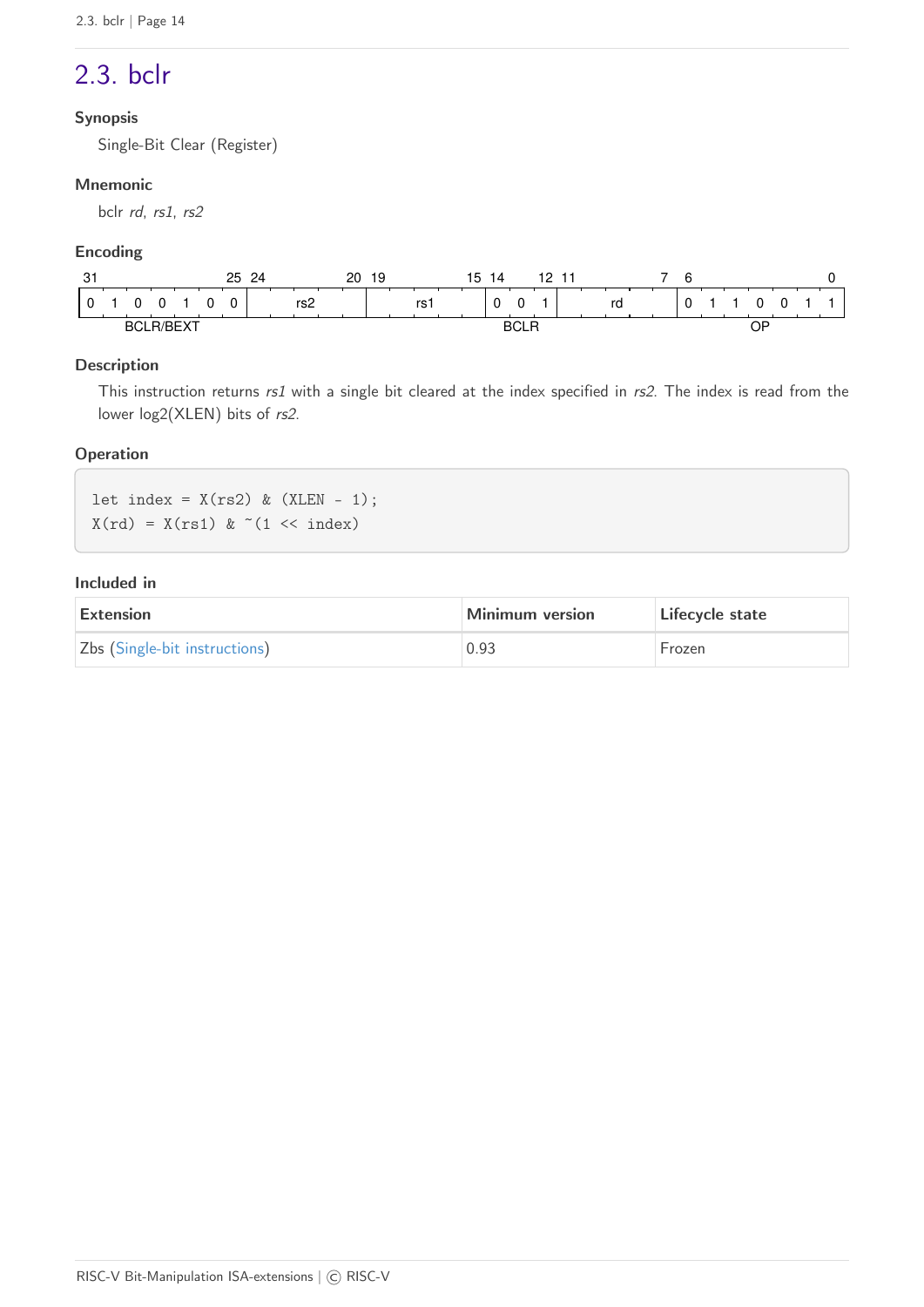### <span id="page-17-0"></span>2.4. bclri

#### **Synopsis**

Single-Bit Clear (Immediate)

#### **Mnemonic**

bclri rd, rs1, shamt

#### **Encoding (RV32)**

| -31             |        |              |          | 25 24    |  |       | 20    | -19 |     |  | 15 14    |              | 12, 11 |    |                | 6        |   |        |  |  |
|-----------------|--------|--------------|----------|----------|--|-------|-------|-----|-----|--|----------|--------------|--------|----|----------------|----------|---|--------|--|--|
| 0               | 0      |              | 0        | $\Omega$ |  | shamt |       |     | rs1 |  | $\Omega$ | $\Omega$     |        | rd |                | $\Omega$ | O |        |  |  |
|                 |        | <b>BCLRI</b> |          |          |  |       |       |     |     |  |          | <b>BCLRI</b> |        |    |                |          |   | OP-IMM |  |  |
| Encoding (RV64) |        |              |          |          |  |       |       |     |     |  |          |              |        |    |                |          |   |        |  |  |
| 31              |        |              |          | 26 25    |  |       | 20 19 |     |     |  | 15 14    |              | 12, 11 |    | $\overline{7}$ | - 6      |   |        |  |  |
| 0               | $_{0}$ | 0            | $\Omega$ |          |  | shamt |       |     | rs1 |  | $\Omega$ | $\Omega$     |        | rd |                | $\Omega$ | 0 | O      |  |  |
|                 |        | <b>BCLRI</b> |          |          |  |       |       |     |     |  |          | <b>BCLRI</b> |        |    |                |          |   | OP-IMM |  |  |

#### **Description**

This instruction returns rs1 with a single bit cleared at the index specified in shamt. The index is read from the lower  $log2(XLEN)$  bits of shamt. For RV32, the encodings corresponding to shamt $[5]=1$  are reserved.

#### **Operation**

let index = shamt  $&$  (XLEN - 1);  $X(\text{rd}) = X(\text{rs1})$  &  $\tilde{\cdot}$  (1 << index)

| Extension                     | Minimum version | Lifecycle state |  |  |  |  |
|-------------------------------|-----------------|-----------------|--|--|--|--|
| Zbs (Single-bit instructions) | 0.93            | Frozen          |  |  |  |  |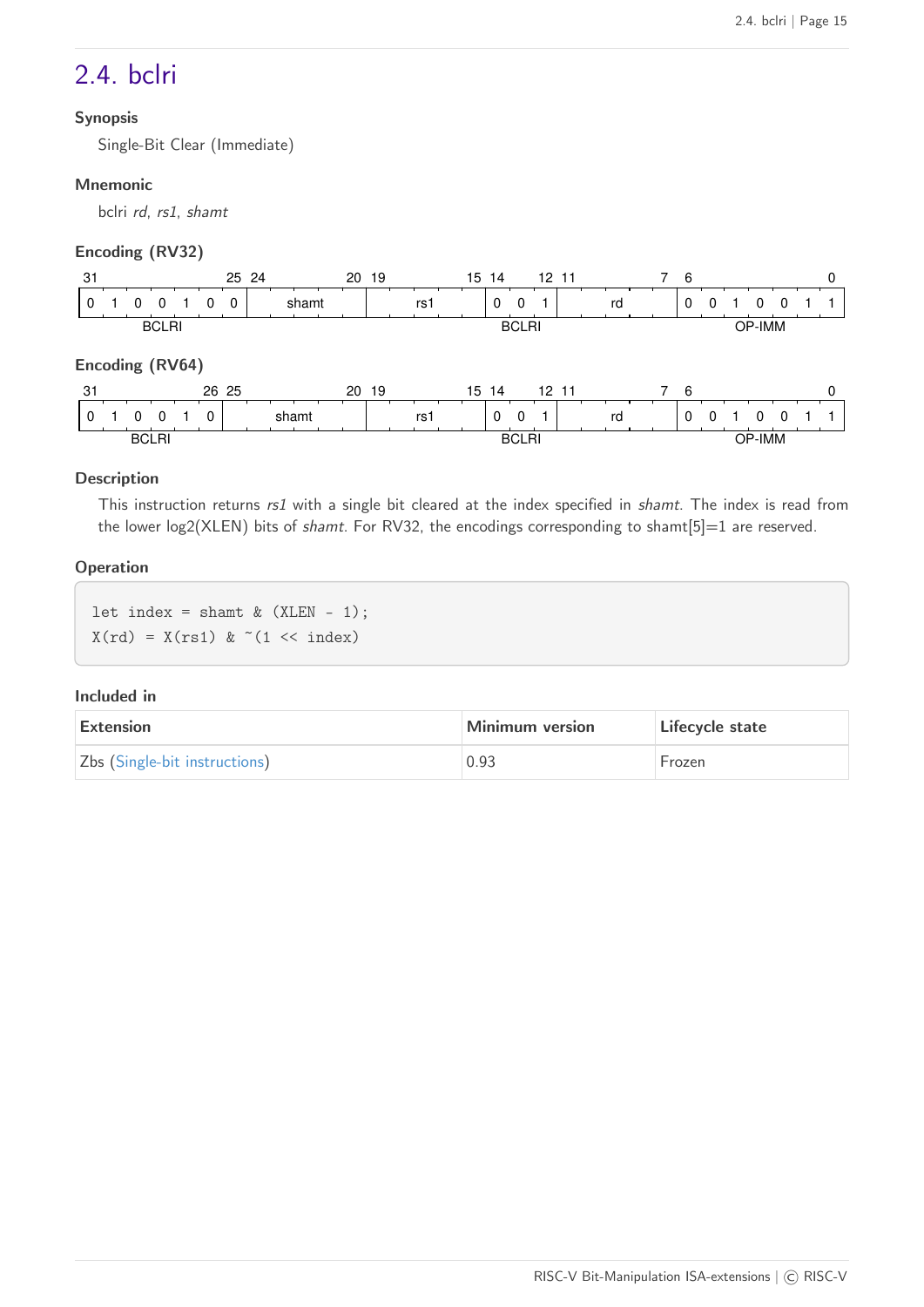## <span id="page-18-0"></span>2.5. bext

#### **Synopsis**

Single-Bit Extract (Register)

#### **Mnemonic**

bext rd, rs1, rs2

#### **Encoding**

| -31 |    |  | 25 | 24 |     | 20 | 19 |     | ט ו | 14 |             | 10 | -11 |    |  | ี |  |    |  |  |
|-----|----|--|----|----|-----|----|----|-----|-----|----|-------------|----|-----|----|--|---|--|----|--|--|
|     |    |  |    |    | rs2 |    |    | rs1 |     |    | ŋ           |    |     | rd |  |   |  |    |  |  |
|     | BC |  |    |    |     |    |    |     |     |    | <b>DEVT</b> |    |     |    |  |   |  | J۲ |  |  |

#### **Description**

This instruction returns a single bit extracted from rs1 at the index specified in rs2. The index is read from the lower log2(XLEN) bits of rs2.

#### **Operation**

let index =  $X(rs2)$  &  $(XLEN - 1);$  $X(rd) = (X(rs1) >> index) & 1;$ 

| Extension                     | Minimum version | Lifecycle state |
|-------------------------------|-----------------|-----------------|
| Zbs (Single-bit instructions) | 0.93            | Frozen          |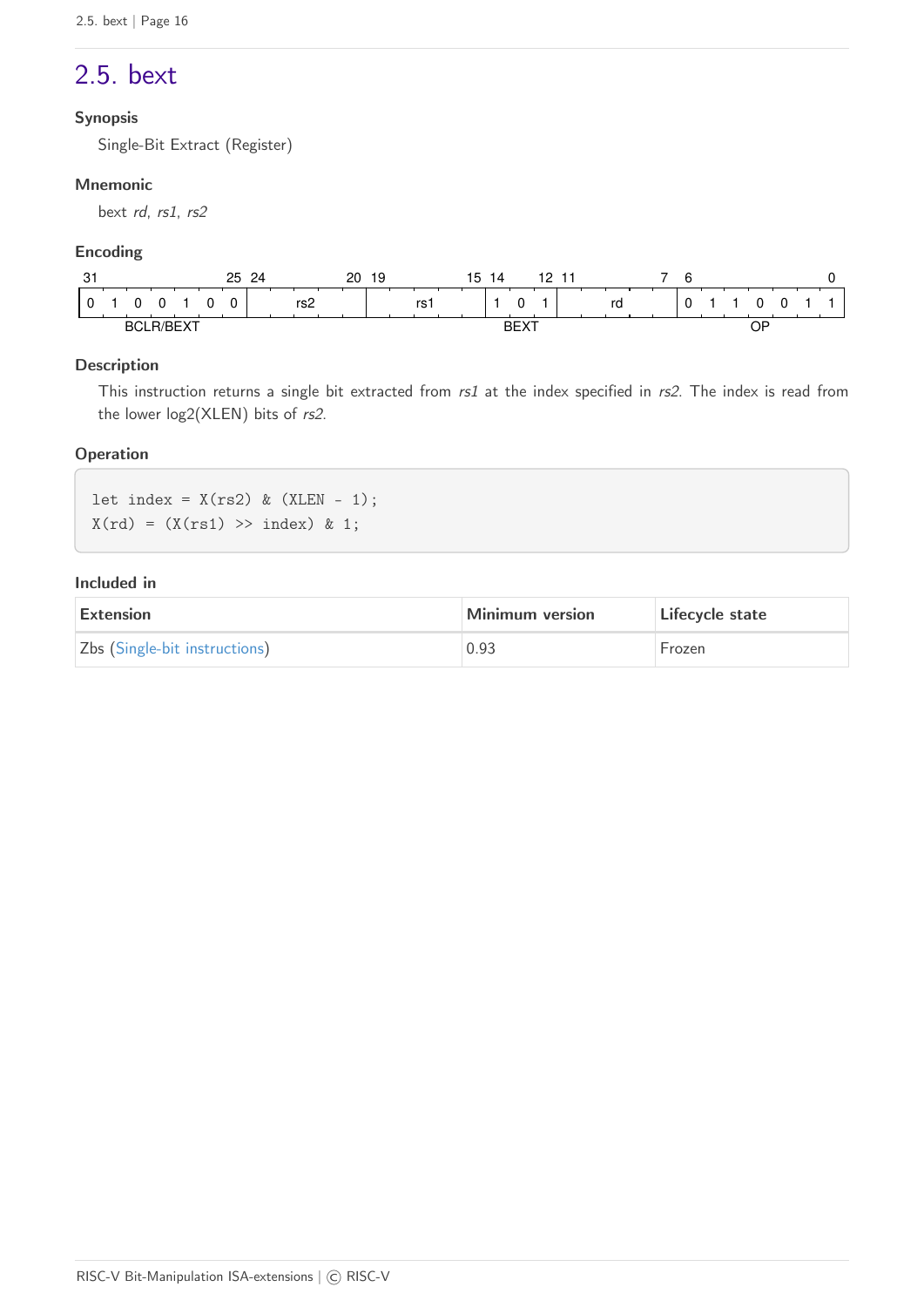### <span id="page-19-0"></span>2.6. bexti

#### **Synopsis**

Single-Bit Extract (Immediate)

#### **Mnemonic**

bexti rd, rs1, shamt

#### **Encoding (RV32)**

| 31                        | 25 24                  | 20 19 | 15 14<br>12, 11 | 6                          |        |
|---------------------------|------------------------|-------|-----------------|----------------------------|--------|
| 0<br>O                    | shamt<br>$\Omega$<br>0 | rs1   | 0               | 0<br>0<br>rd               | 0      |
| <b>BEXTI/BCLRI</b>        |                        |       | <b>BEXTI</b>    |                            | OP-IMM |
| Encoding (RV64)           |                        |       |                 |                            |        |
| -31                       | 26 25                  | 20 19 | 15 14<br>12 11  | -6<br>7                    | O      |
| $\Omega$<br>0<br>$\Omega$ | shamt<br>0             | rs1   | $\Omega$        | $\Omega$<br>rd<br>$\Omega$ | 0      |
| <b>BEXTI/BCLRI</b>        |                        |       | <b>BEXTI</b>    |                            | OP-IMM |

#### **Description**

This instruction returns a single bit extracted from rs1 at the index specified in rs2. The index is read from the lower  $log2(XLEN)$  bits of shamt. For RV32, the encodings corresponding to shamt $[5]=1$  are reserved.

#### **Operation**

let index = shamt  $&$  (XLEN - 1);  $X(rd) = (X(rs1) >> index) & 1;$ 

| Extension                     | Minimum version | Lifecycle state |
|-------------------------------|-----------------|-----------------|
| Zbs (Single-bit instructions) | 0.93            | Frozen          |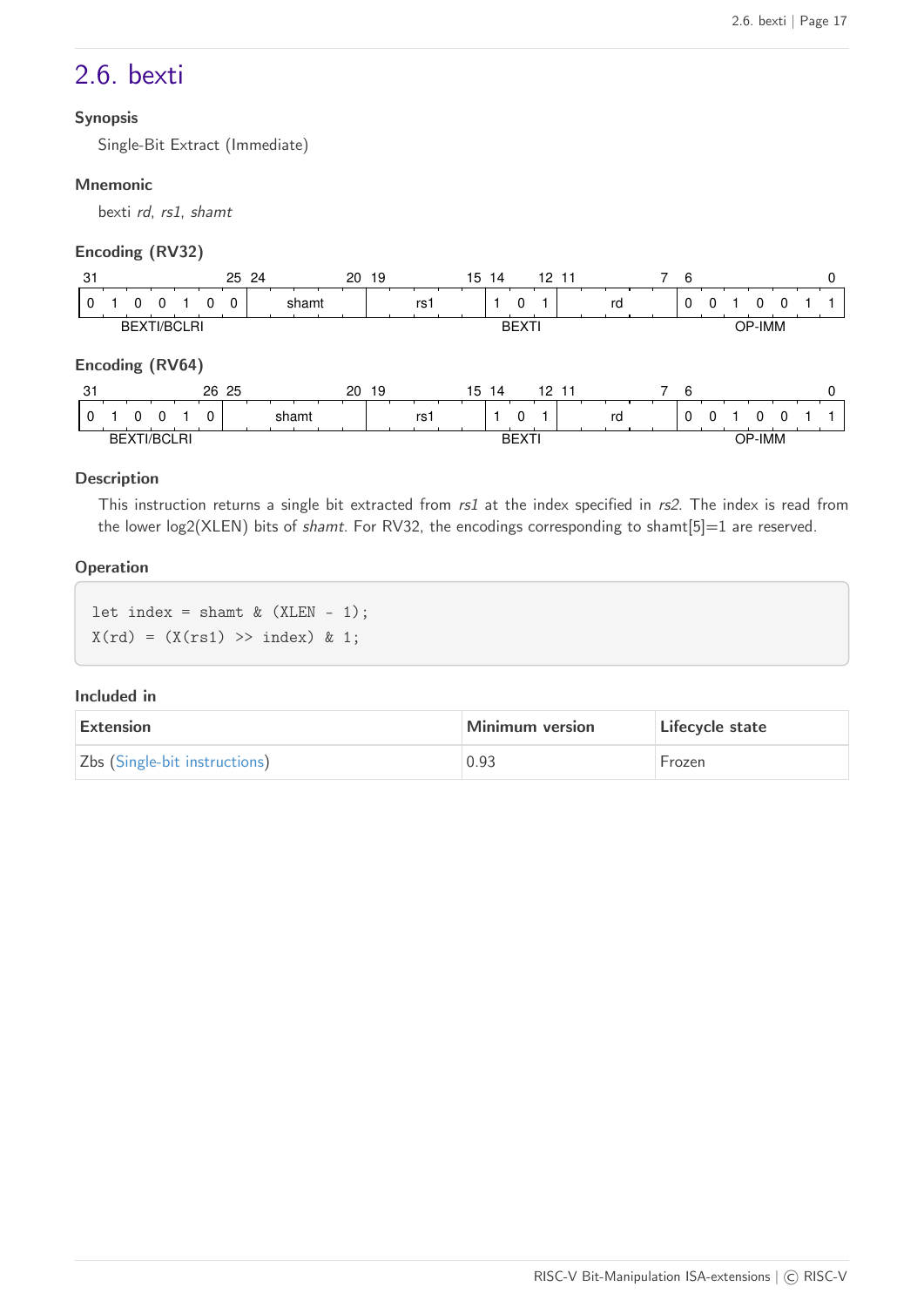### <span id="page-20-0"></span>2.7. binv

#### **Synopsis**

Single-Bit Invert (Register)

#### **Mnemonic**

binv rd, rs1, rs2

#### **Encoding**

| $\sim$<br>ا پ | 25<br>24<br>∸ | 20<br>19<br>15 | 10<br>14<br>-41-4<br>- | ĥ  |    |
|---------------|---------------|----------------|------------------------|----|----|
|               | rs2           | rs1            | $\Omega$<br>∼          | rd |    |
| <b>BINV</b>   |               |                | <b>BINV</b>            |    | ΟP |

#### **Description**

This instruction returns rs1 with a single bit inverted at the index specified in rs2. The index is read from the lower log2(XLEN) bits of rs2.

#### **Operation**

let index =  $X(rs2)$  &  $(XLEN - 1);$  $X(rd) = X(rs1)$  (1 << index)

| <b>Extension</b>              | Minimum version | Lifecycle state |
|-------------------------------|-----------------|-----------------|
| Zbs (Single-bit instructions) | 0.93            | Frozen          |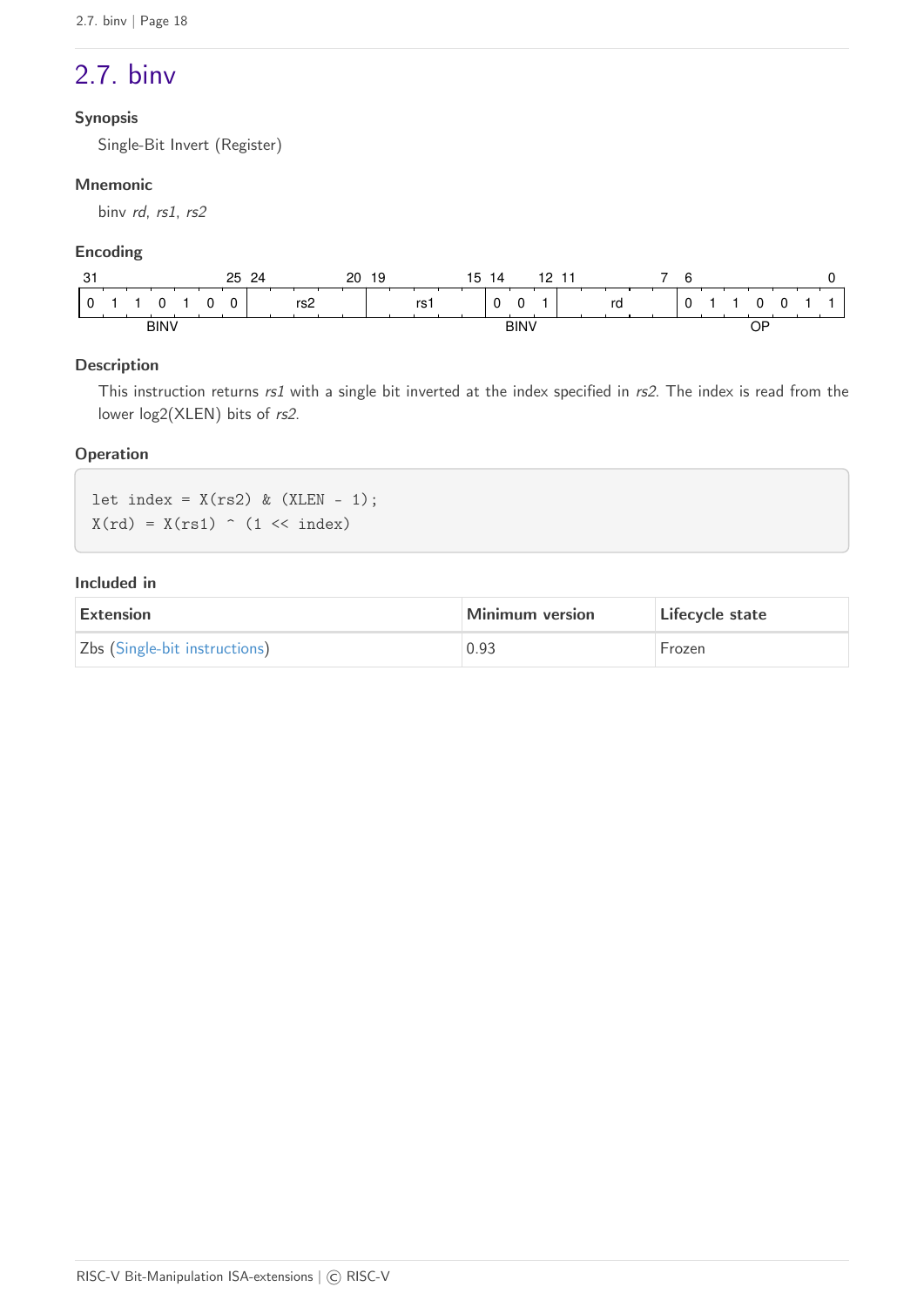### <span id="page-21-0"></span>2.8. binvi

#### **Synopsis**

Single-Bit Invert (Immediate)

#### **Mnemonic**

binvi rd, rs1, shamt

#### **Encoding (RV32)**

| -31             |  |              |   | 25 24    |       | 20 | 19    |     | 15 14 |          |             | 12, 11 |    |  | 6 |   |          |  |   |
|-----------------|--|--------------|---|----------|-------|----|-------|-----|-------|----------|-------------|--------|----|--|---|---|----------|--|---|
| 0               |  |              | 0 | $\Omega$ | shamt |    |       | rs1 |       | $\Omega$ | $\Omega$    |        | rd |  | 0 | 0 | O        |  |   |
|                 |  | <b>BINVI</b> |   |          |       |    |       |     |       |          | <b>BINV</b> |        |    |  |   |   | OP-IMM   |  |   |
| Encoding (RV64) |  |              |   |          |       |    |       |     |       |          |             |        |    |  |   |   |          |  |   |
| 31              |  |              |   | 26 25    |       |    | 20 19 |     | 15 14 |          |             | 12 11  |    |  | 6 |   |          |  | O |
| 0               |  |              | 0 |          | shamt |    |       | rs1 |       | $\Omega$ | $\Omega$    |        | rd |  | 0 | 0 | $^{(1)}$ |  |   |
|                 |  | <b>BINVI</b> |   |          |       |    |       |     |       |          | <b>BINV</b> |        |    |  |   |   | OP-IMM   |  |   |

#### **Description**

This instruction returns rs1 with a single bit inverted at the index specified in shamt. The index is read from the lower  $log2(XLEN)$  bits of shamt. For RV32, the encodings corresponding to shamt $[5]=1$  are reserved.

#### **Operation**

let index = shamt  $&$  (XLEN - 1);  $X(rd) = X(rs1)$  (1 << index)

| Extension                     | Minimum version | Lifecycle state |
|-------------------------------|-----------------|-----------------|
| Zbs (Single-bit instructions) | 0.93            | Frozen          |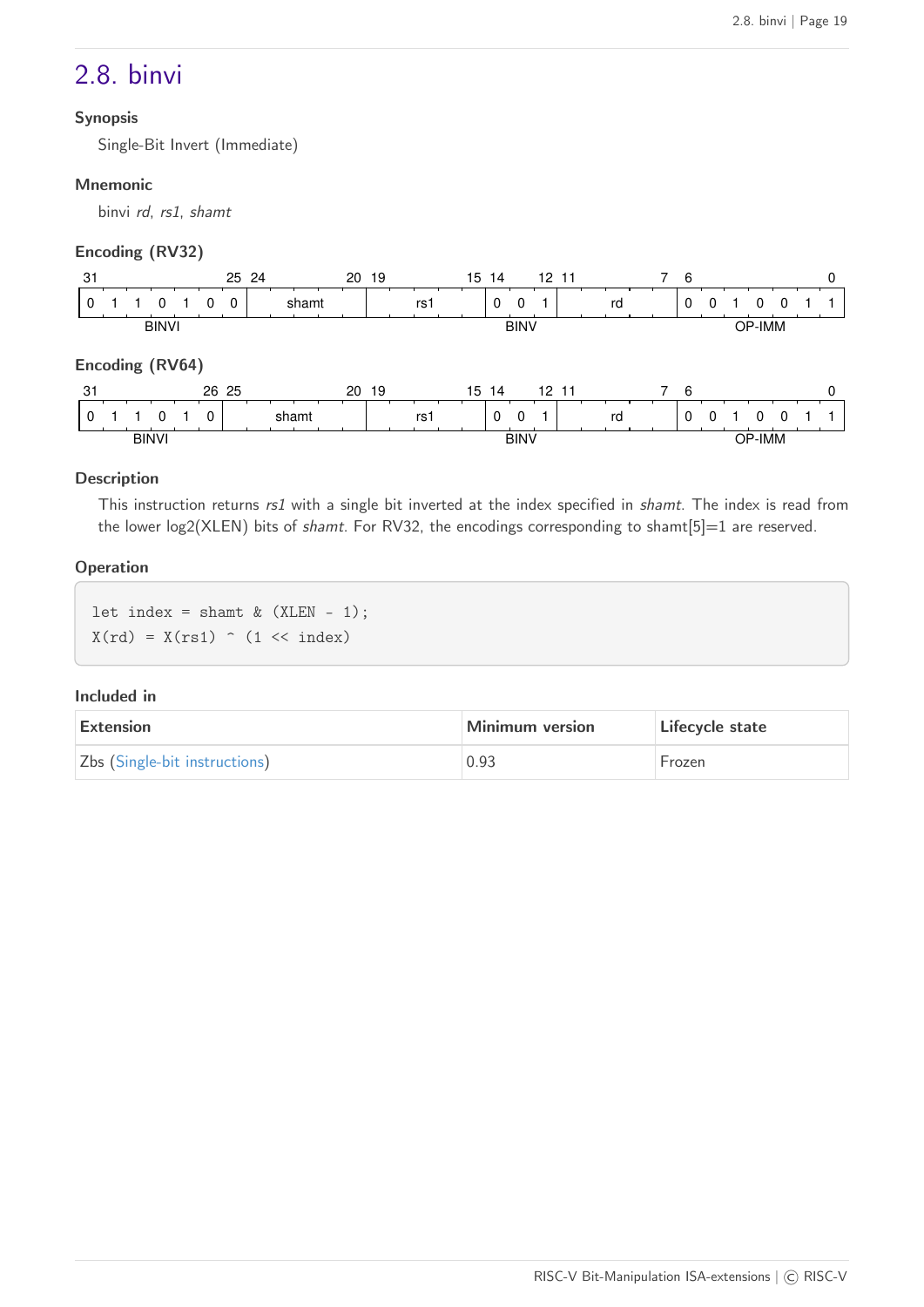### <span id="page-22-0"></span>2.9. bset

#### **Synopsis**

Single-Bit Set (Register)

#### **Mnemonic**

bset rd, rs1,rs2

#### **Encoding**

| $\sim$<br>ا ت | 25<br>24        | 20<br>19 | 15<br>12<br>14<br>-11 | ี  |
|---------------|-----------------|----------|-----------------------|----|
|               | rs <sub>2</sub> | rs1      | 0<br>rd               |    |
| <b>BSET</b>   |                 |          | BSET                  | ОP |

#### **Description**

This instruction returns rs1 with a single bit set at the index specified in rs2. The index is read from the lower log2(XLEN) bits of rs2.

#### **Operation**

let index =  $X(rs2)$  &  $(XLEN - 1);$  $X(rd) = X(rs1)$  | (1 << index)

| <b>Extension</b>              | Minimum version | Lifecycle state |
|-------------------------------|-----------------|-----------------|
| Zbs (Single-bit instructions) | 0.93            | Frozen          |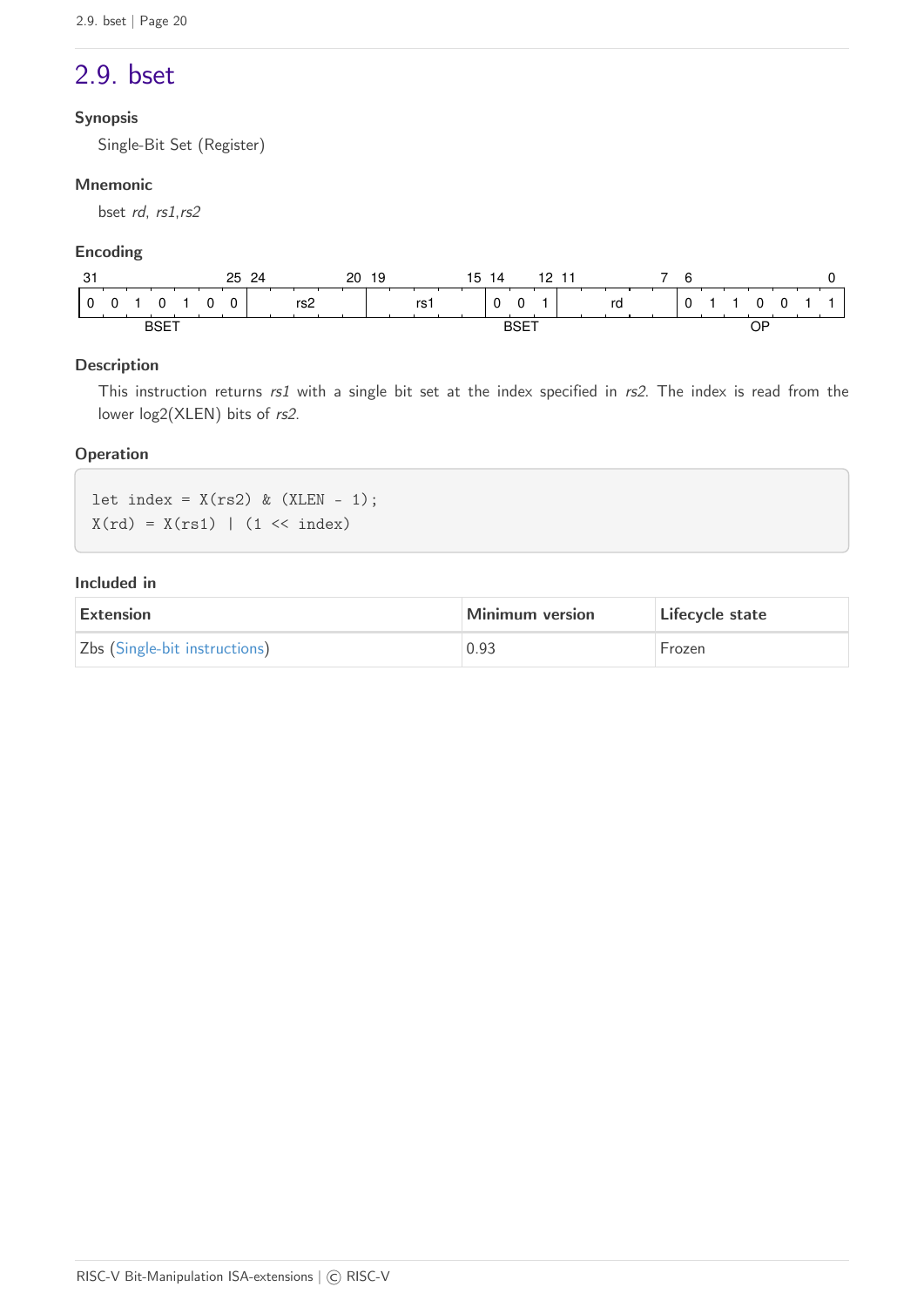### <span id="page-23-0"></span>2.10. bseti

#### **Synopsis**

Single-Bit Set (Immediate)

#### **Mnemonic**

bseti rd, rs1,shamt

#### **Encoding (RV32)**

| -31             |          |              |   | 25 24    |       |  | 20 19 |     |  | 15 14    |              | 12, 11    |    |   | 6 |   |          |  |   |
|-----------------|----------|--------------|---|----------|-------|--|-------|-----|--|----------|--------------|-----------|----|---|---|---|----------|--|---|
| 0               | $\Omega$ |              | 0 | $\Omega$ | shamt |  |       | rs1 |  | $\Omega$ | $\Omega$     |           | rd |   | 0 | 0 | 0        |  |   |
|                 |          | <b>BSETI</b> |   |          |       |  |       |     |  |          | <b>BSETI</b> |           |    |   |   |   | OP-IMM   |  |   |
| Encoding (RV64) |          |              |   |          |       |  |       |     |  |          |              |           |    |   |   |   |          |  |   |
| 31              |          |              |   | 26 25    |       |  | 20 19 |     |  | 15 14    |              | $12 \t11$ |    | 7 | 6 |   |          |  | O |
| $\Omega$        | $\Omega$ |              | 0 |          | shamt |  |       | rs1 |  | $\Omega$ | $\Omega$     |           | rd |   | 0 | 0 | $^{(1)}$ |  |   |
|                 |          | <b>BSETI</b> |   |          |       |  |       |     |  |          | <b>BSETI</b> |           |    |   |   |   | OP-IMM   |  |   |

#### **Description**

This instruction returns rs1 with a single bit set at the index specified in shamt. The index is read from the lower log2(XLEN) bits of shamt. For RV32, the encodings corresponding to shamt[5]=1 are reserved.

#### **Operation**

let index = shamt  $&$  (XLEN - 1);  $X(rd) = X(rs1)$  | (1 << index)

| Extension                     | Minimum version | Lifecycle state |
|-------------------------------|-----------------|-----------------|
| Zbs (Single-bit instructions) | 0.93            | Frozen          |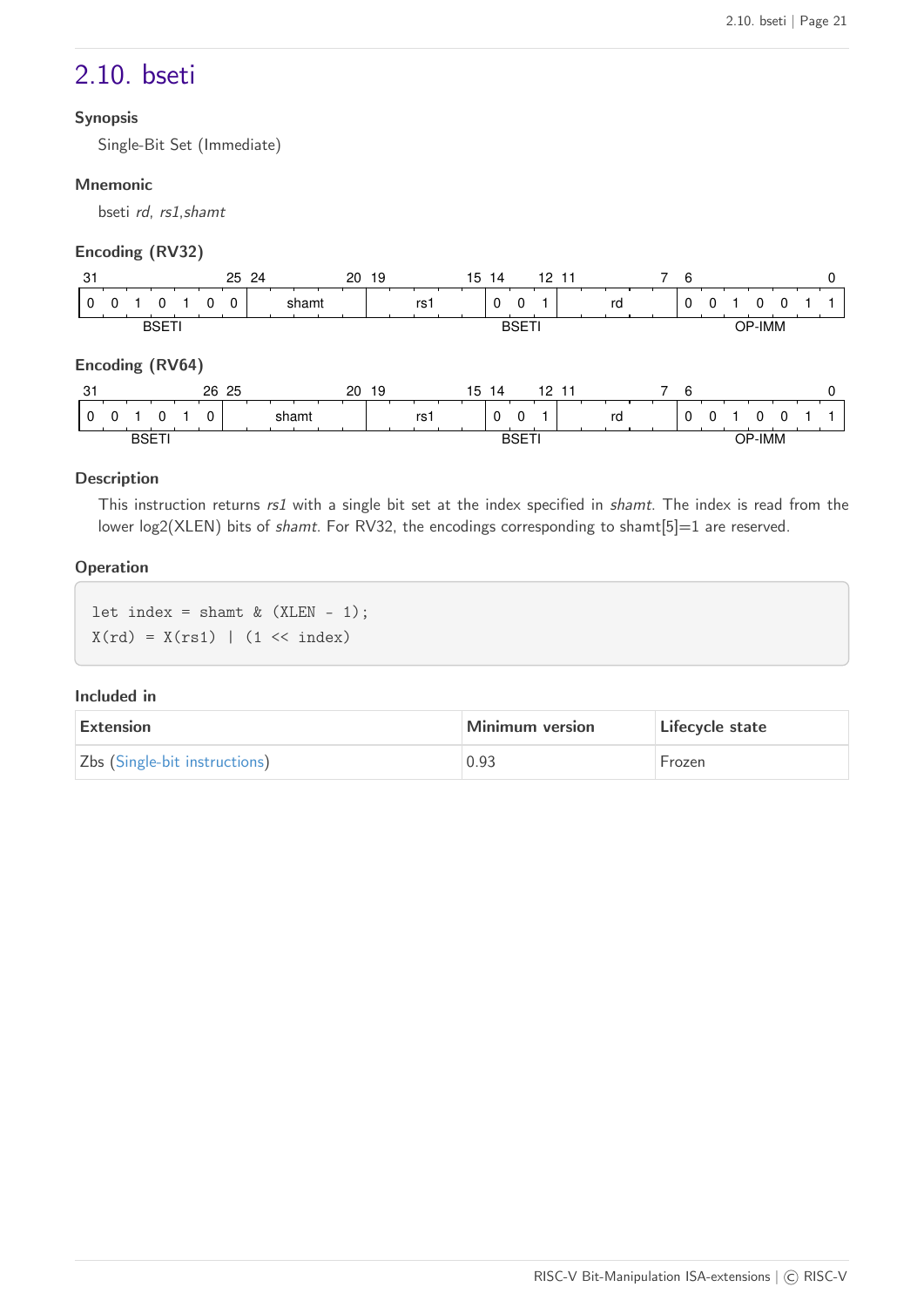### <span id="page-24-0"></span>2.11. clmul

#### **Synopsis**

Carry-less multiply (low-part)

#### **Mnemonic**

clmul rd, rs1, rs2

#### **Encoding**

| $\sim$<br>ا ب | っに | 2 <sub>A</sub> | 20<br>19 |      | 14<br>.5       | - 1 |    | ۰ |         |  |
|---------------|----|----------------|----------|------|----------------|-----|----|---|---------|--|
|               |    | rs⁄∠           |          | rs i |                |     | ra |   |         |  |
|               |    |                |          |      | $\sim$<br>-MUL |     |    |   | ∩P<br>ັ |  |

#### **Description**

clmul produces the lower half of the 2·XLEN carry-less product.

#### **Operation**

```
let rs1_val = X(rs1);let rs2_val = X(rs2);let output : xlenbits = 0;
foreach (i from 0 to xlen by 1) {
   output = if ((rs2_val \gg i) \& 1)then output \hat{ } (rs1_val \leq i);
          else output;
}
X[rd] = output
```

| <b>Extension</b>                | Minimum version | Lifecycle state |
|---------------------------------|-----------------|-----------------|
| Zbc (Carry-less multiplication) | 0.93            | Frozen          |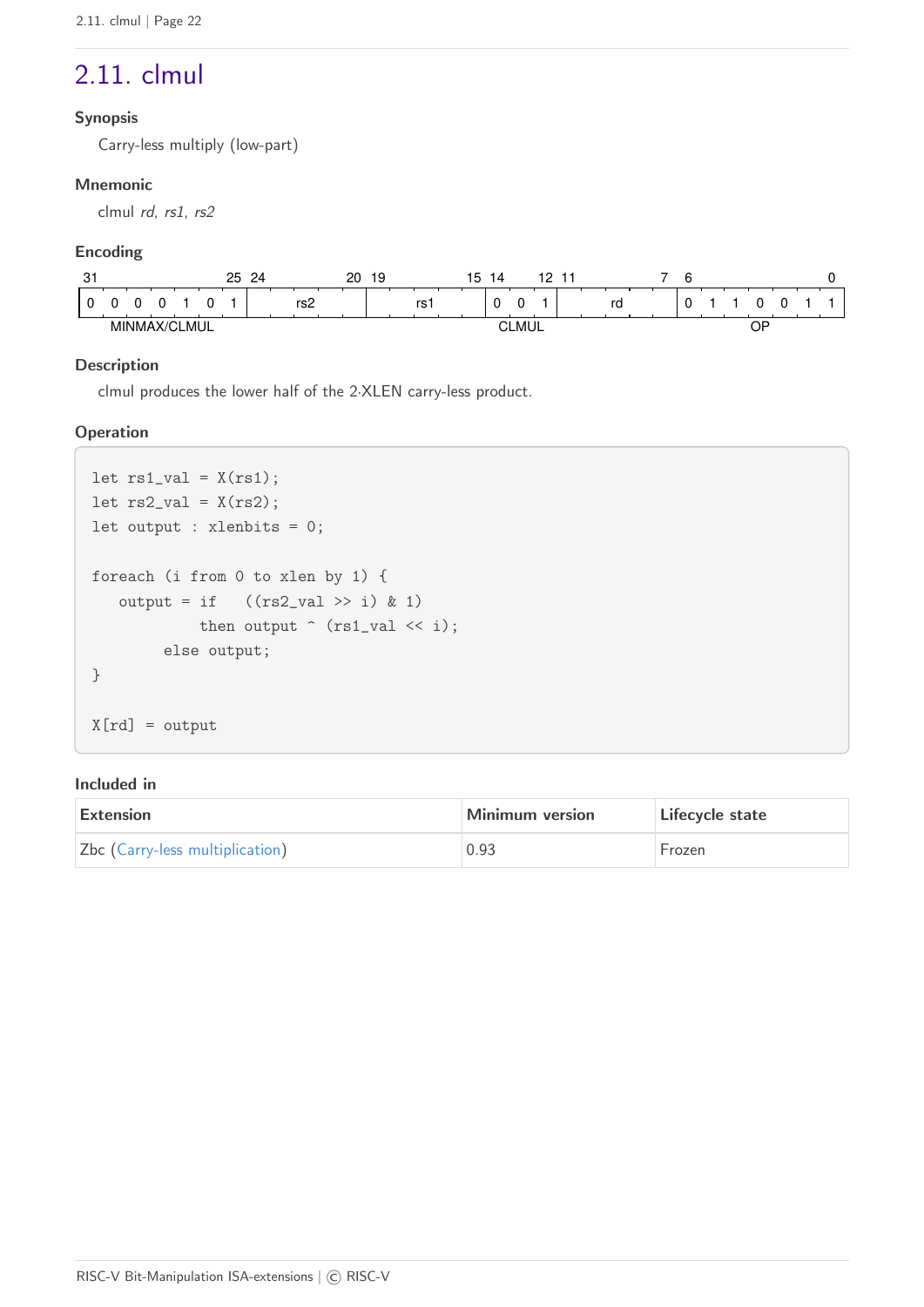### <span id="page-25-0"></span>2.12. clmulh

#### **Synopsis**

Carry-less multiply (high-part)

#### **Mnemonic**

clmulh rd, rs1, rs2

#### **Encoding**

| $\sim$<br>، ب | 25 | 20<br>$\Omega$ | 19 | -<br>0 ו<br>14<br>'ა<br>$\sim$ | - - |         |  |
|---------------|----|----------------|----|--------------------------------|-----|---------|--|
|               |    | rs2            | rs | -<br>ັບ                        | rr  |         |  |
|               | .  |                |    | r'<br>. .<br>м                 |     | ⊣ו<br>ັ |  |

#### **Description**

clmulh produces the upper half of the 2·XLEN carry-less product.

#### **Operation**

```
let rs1_val = X(rs1);let rs2_val = X(rs2);let output : xlenbits = 0;
foreach (i from 1 to xlen by 1) {
   output = if ((rs2_val \gg i) & 1)then output \hat{ } (rs1_val >> (xlen - i));
          else output;
}
X[rd] = output
```

| Extension                       | Minimum version | Lifecycle state |
|---------------------------------|-----------------|-----------------|
| Zbc (Carry-less multiplication) | 0.93            | Frozen          |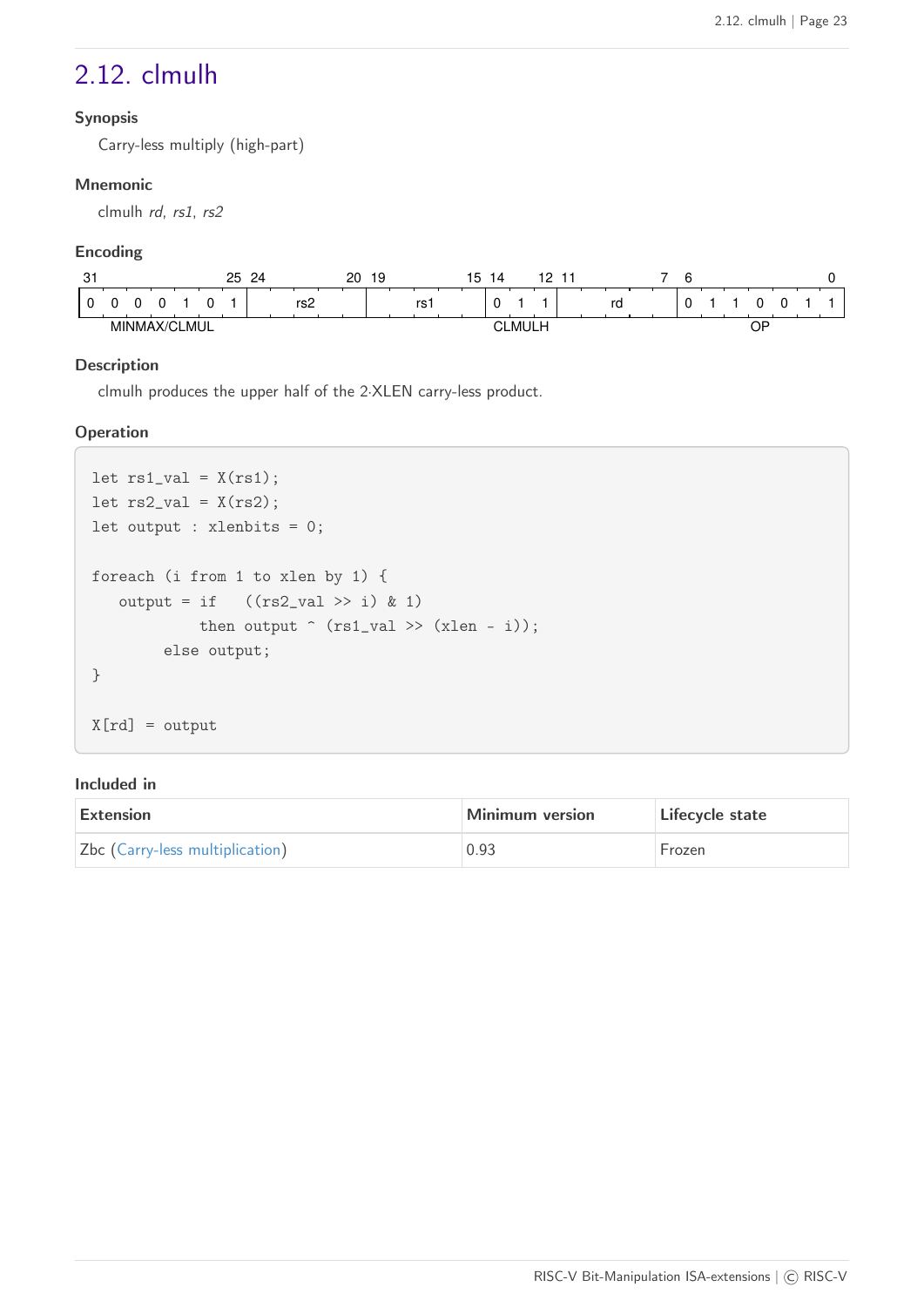# <span id="page-26-0"></span>2.13. clmulr

#### **Synopsis**

Carry-less multiply (reversed)

#### **Mnemonic**

clmulr rd, rs1, rs2

#### **Encoding**

| $\sim$<br>، پ | っに | 20<br>റപ | l9  | 14<br>15 |    |          |  |
|---------------|----|----------|-----|----------|----|----------|--|
|               |    | rs2      | rs. | ◠<br>    | rd |          |  |
| MIN           |    |          |     | -<br>MЛ  |    | ∩F<br>ັັ |  |

#### **Description**

**clmulr** produces bits 2·XLEN−2:XLEN-1 of the 2·XLEN carry-less product.

#### **Operation**

```
let rs1_val = X(rs1);let rs2_val = X(rs2);let output : xlenbits = 0;
foreach (i from 0 to (xlen - 1) by 1) {
   output = if ((rs2_val \gg i) & 1)then output \hat{ } (rs1_val >> (xlen - i - 1));
          else output;
}
X[rd] = output
```
# $\boldsymbol{\mathcal{Z}}$

#### Note

The **clmulr** instruction is used to accelerate CRC calculations. The **r** in the instruction's mnemonic stands for reversed, as the instruction is equivalent to bit-reversing the inputs, performing a **clmul**, then bit-reversing the output.

| Extension                       | Minimum version | Lifecycle state |
|---------------------------------|-----------------|-----------------|
| Zbc (Carry-less multiplication) | 0.93            | <b>Frozen</b>   |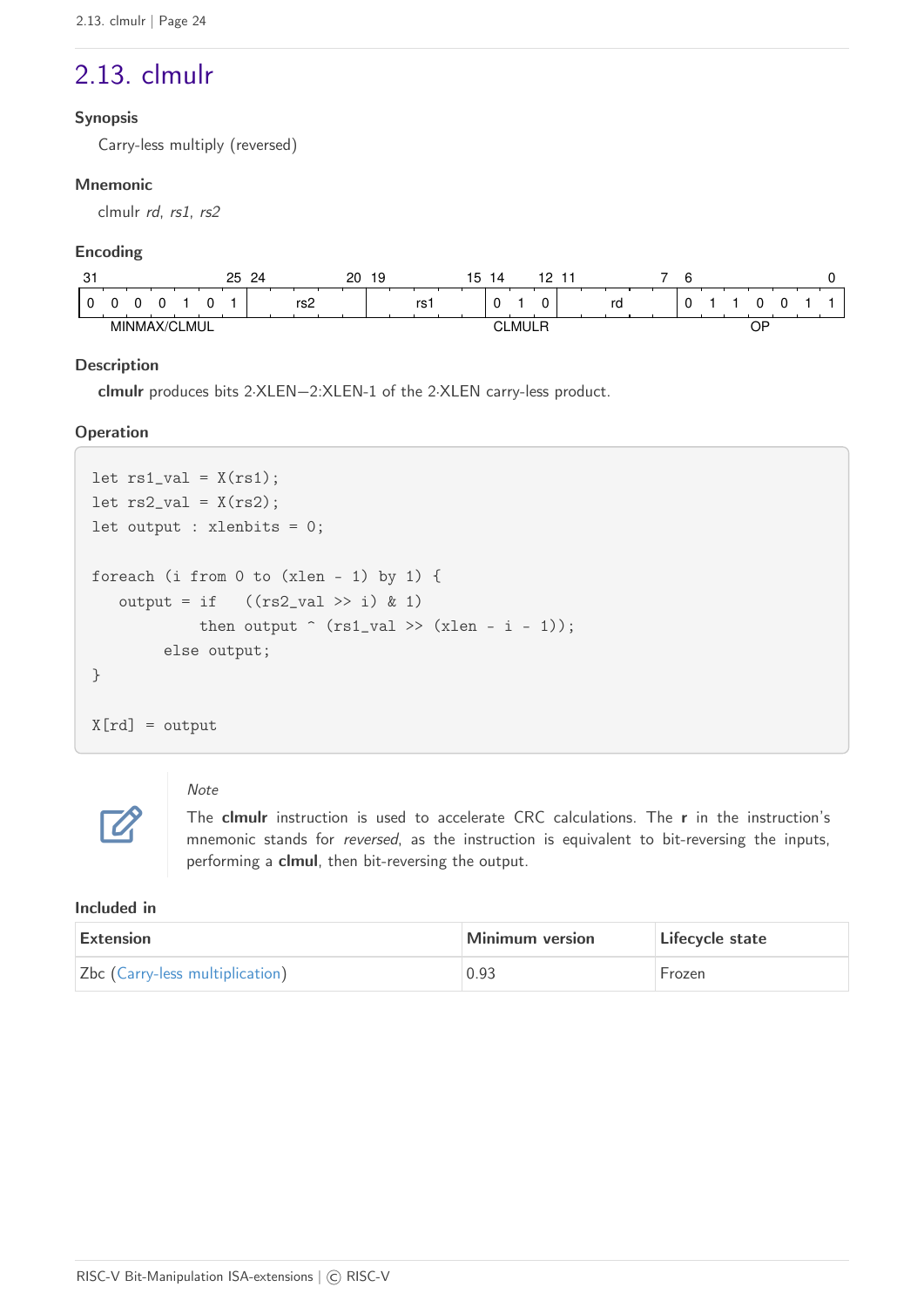### <span id="page-27-0"></span>2.14. clz

#### **Synopsis**

Count leading zero bits

#### **Mnemonic**

clz rd, rs

#### **Encoding**

| ი.<br>ം |  |                   |  | 25 | 24 |        |   | 20 | 19 |      | -<br>ר ו | $\overline{4}$ |              | 19 |  |    | Բ |  |               |  |  |
|---------|--|-------------------|--|----|----|--------|---|----|----|------|----------|----------------|--------------|----|--|----|---|--|---------------|--|--|
|         |  |                   |  |    |    |        | 0 | ∩  |    | rs i |          |                | $\sim$<br>U  |    |  | rd |   |  |               |  |  |
|         |  | <b>CIT</b><br>--- |  |    |    | $\sim$ |   |    |    |      |          |                | $\sim$<br>-- |    |  |    |   |  | <b>OP-IMM</b> |  |  |

#### **Description**

This instruction counts the number of 0's before the first 1, starting at the most-significant bit (i.e., XLEN-1) and progressing to bit 0. Accordingly, if the input is 0, the output is XLEN, and if the most-significant bit of the input is a 1, the output is 0.

#### **Operation**

```
val HighestSetBit : forall ('N : Int), 'N >= 0. bits('N) -> int
function HighestSetBit x = {
    foreach (i from (xlen - 1) to 0 by 1 in dec)
    if [x[i]] == 0b1 then return(i) else ();
    return -1;
}
let rs = X(rs);
X[rd] = (xlen - 1) - HighestSetBit(rs);
```

| <b>Extension</b>             | <b>Minimum version</b> | Lifecycle state |
|------------------------------|------------------------|-----------------|
| Zbb (Basic bit-manipulation) | 0.93                   | Frozen          |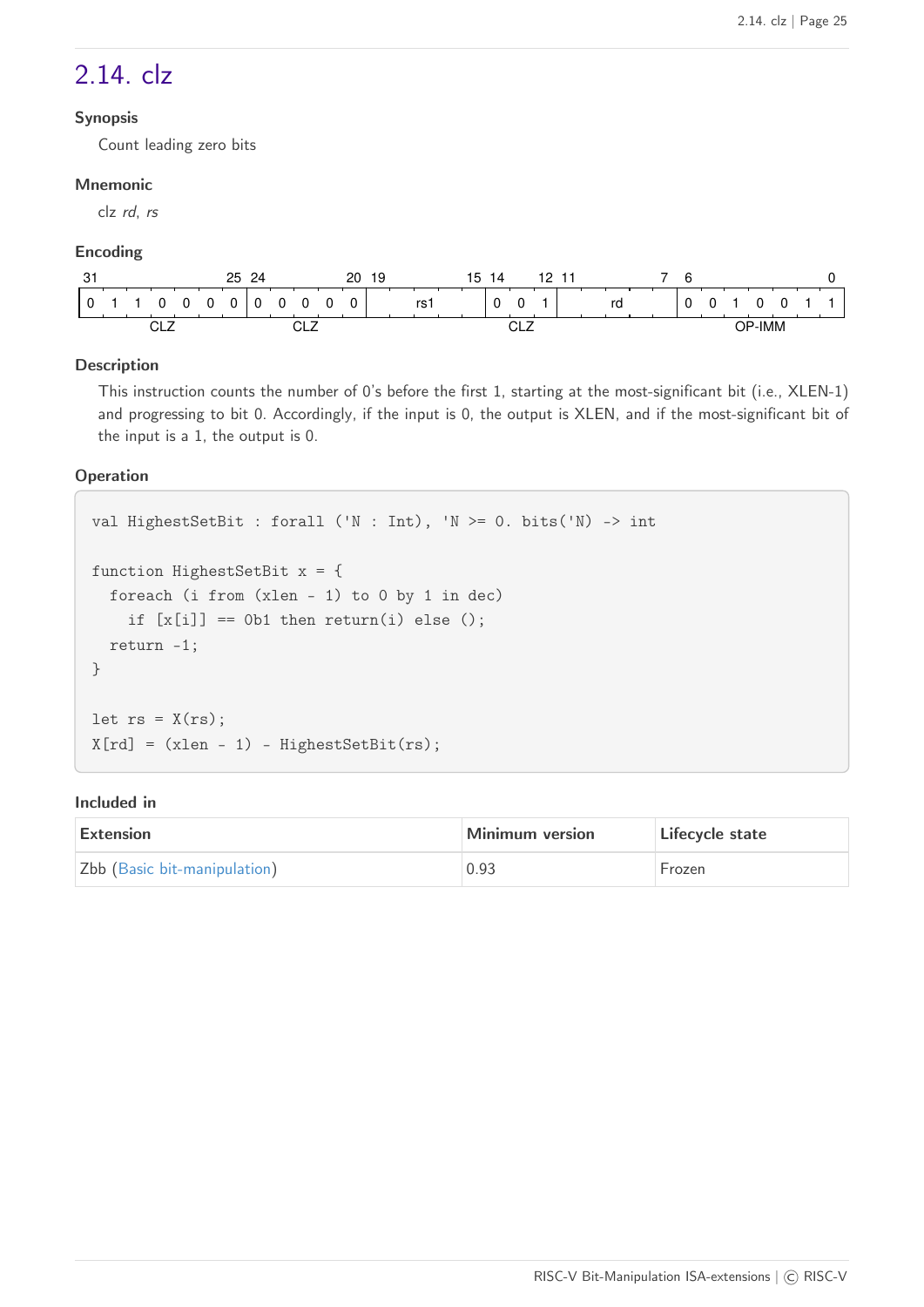# <span id="page-28-0"></span>2.15. clzw

#### **Synopsis**

Count leading zero bits in word

#### **Mnemonic**

clzw rd, rs

#### **Encoding**

| -21<br>، ت |  |           |  | 25 | 24 |              | 20 | 19 |    | 15 | $\overline{4}$ |    | 19 |  |    |  | ี |     |        |          |  |
|------------|--|-----------|--|----|----|--------------|----|----|----|----|----------------|----|----|--|----|--|---|-----|--------|----------|--|
|            |  |           |  |    |    |              |    |    | rs |    |                | 0  |    |  | rd |  |   |     |        |          |  |
|            |  | $C1$ $7M$ |  |    |    | 7M<br>$\sim$ |    |    |    |    | $\sim$         | 7M |    |  |    |  |   | ND. | -IMM-: | ററ<br>ےت |  |

#### **Description**

This instruction counts the number of 0's before the first 1 starting at bit 31 and progressing to bit 0. Accordingly, if the least-significant word is 0, the output is 32, and if the most-significant bit of the word (i.e., bit 31) is a 1, the output is 0.

#### **Operation**

```
val HighestSetBit32 : forall ('N : Int), 'N >= 0. bits('N) -> int
function HighestSetBit32 x = {
    foreach (i from 31 to 0 by 1 in dec)
    if [x[i]] == 0b1 then return(i) else ();
    return -1;
}
let rs = X(rs);
X[rd] = 31 - HigherSetBit(rs);
```

| Extension                    | Minimum version | Lifecycle state |
|------------------------------|-----------------|-----------------|
| Zbb (Basic bit-manipulation) | 0.93            | Frozen          |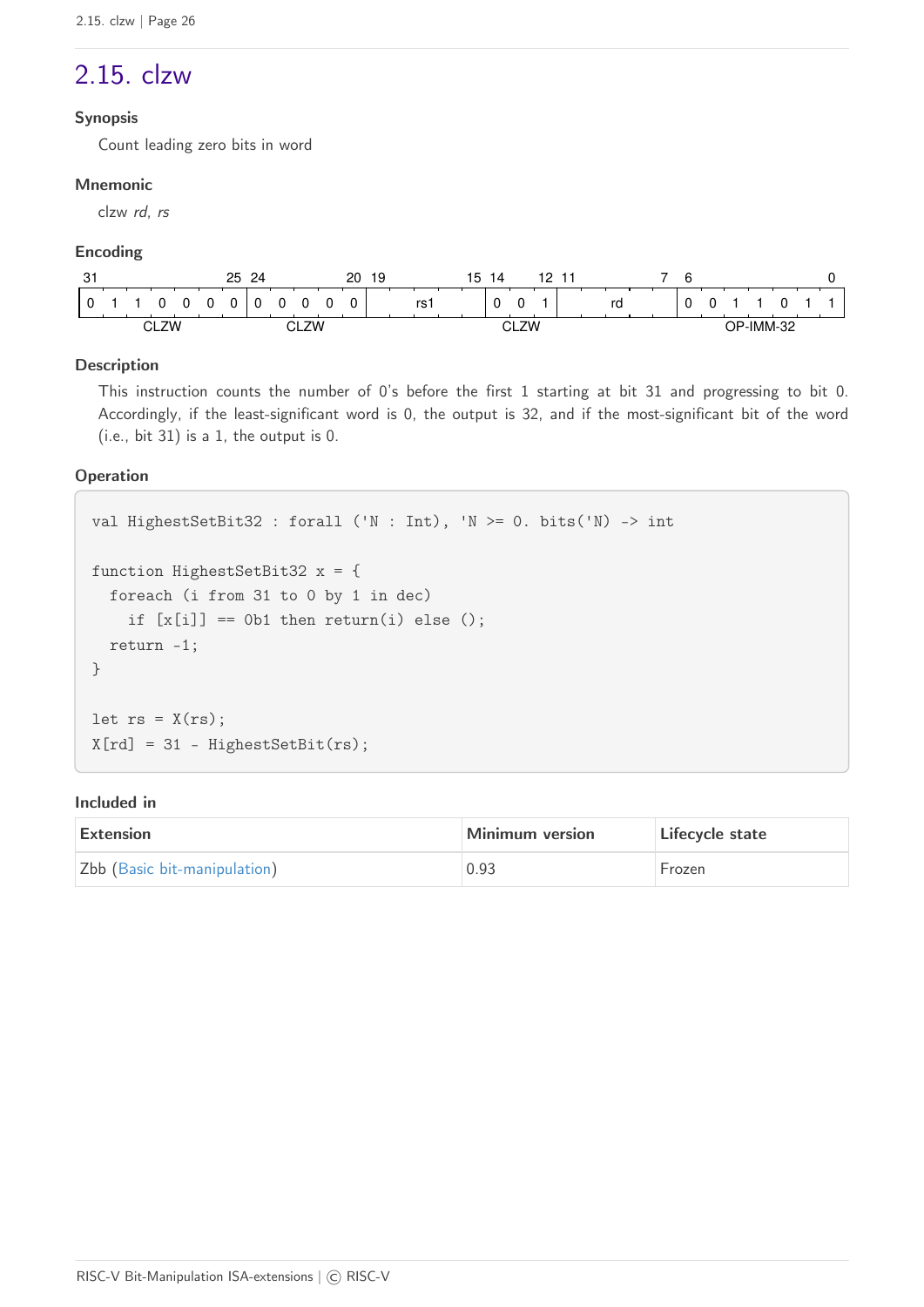### <span id="page-29-0"></span>2.16. cpop

#### **Synopsis**

Count set bits

#### **Mnemonic**

cpop rd, rs

#### **Encoding**

| $\sim$<br>ا آب |  |           |  | 25 | ?⊿ |   |           | 20 | 19 |    | 15 | 14 |           | 10 |  |    |  |    |       |  |  |
|----------------|--|-----------|--|----|----|---|-----------|----|----|----|----|----|-----------|----|--|----|--|----|-------|--|--|
|                |  |           |  |    |    | υ |           |    |    | rs |    |    |           |    |  | rd |  |    |       |  |  |
|                |  | CP(<br>∪F |  |    |    |   | ጉPር<br>OP |    |    |    |    |    | CPOP<br>ັ |    |  |    |  | םר | '-IMM |  |  |

#### **Description**

This instructions counts the number of 1's (i.e., set bits) in the source register.

#### **Operation**

```
let bitcount = 0;
let rs = X(rs);
foreach (i from 0 to (xlen - 1) in inc)
    if rs[i] == 0b1 then bitcount = bitcount + 1 else ();
X[rd] = bitcount
```
#### Software Hint

This operations is known as population count, popcount, sideways sum, bit summation, or Hamming weight.

The GCC builtin function \_\_builtin\_popcount (unsigned int x) is implemented by cpop on RV32 and by **cpopw** on RV64. The GCC builtin function \_\_builtin\_popcountl (unsigned long x) for LP64 is implemented by **cpop** on RV64.

#### **Included in**

 $\boldsymbol{\mathbb{Z}}$ 

| Extension                    | Minimum version | Lifecycle state |
|------------------------------|-----------------|-----------------|
| Zbb (Basic bit-manipulation) | 0.93            | Frozen          |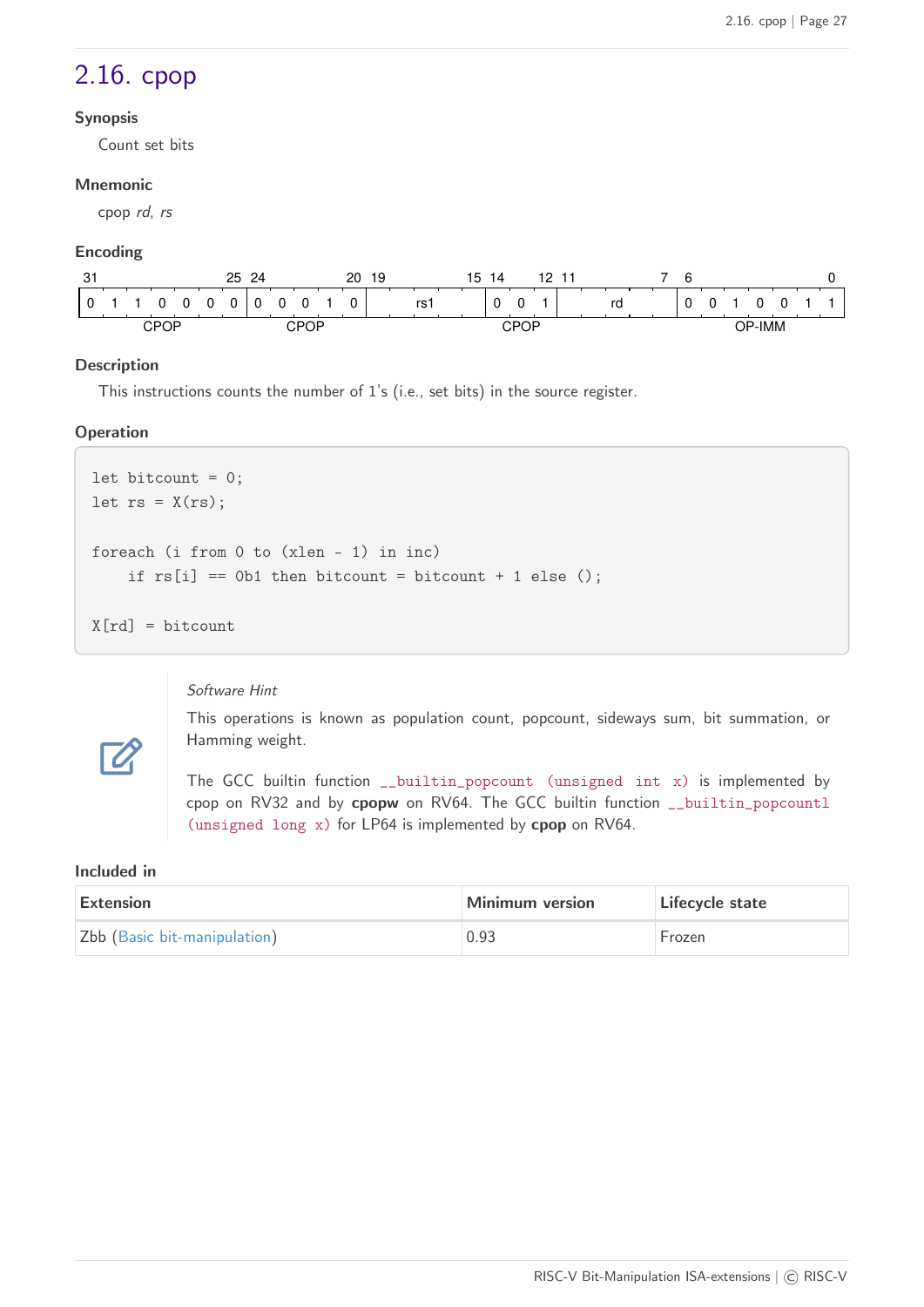### <span id="page-30-0"></span>2.17. cpopw

#### **Synopsis**

Count set bits in word

#### **Mnemonic**

cpopw rd, rs

#### **Encoding**

| $\sim$<br>. ٿ |              |   | 25 | 24 |              | 20 | 19 |    | 15 | 14 |              | 10 |  |    | 6 |  |           |  |
|---------------|--------------|---|----|----|--------------|----|----|----|----|----|--------------|----|--|----|---|--|-----------|--|
|               |              | 0 |    |    |              |    |    | rs |    |    |              |    |  | rd |   |  |           |  |
|               | <b>CPOPW</b> |   |    |    | <b>CPOPW</b> |    |    |    |    |    | <b>CPOPW</b> |    |  |    |   |  | OP-IMM-32 |  |

#### **Description**

This instructions counts the number of 1's (i.e., set bits) in the least-significant word of the source register.

#### **Operation**

```
let bitcount = 0;
let val = X(rs);
foreach (i from 0 to 31 in inc)
    if val[i] == 0b1 then bitcount = bitcount + 1 else ();
X[rd] = bitcount
```

| Extension                    | Minimum version | Lifecycle state |
|------------------------------|-----------------|-----------------|
| Zbb (Basic bit-manipulation) | 0.93            | Frozen          |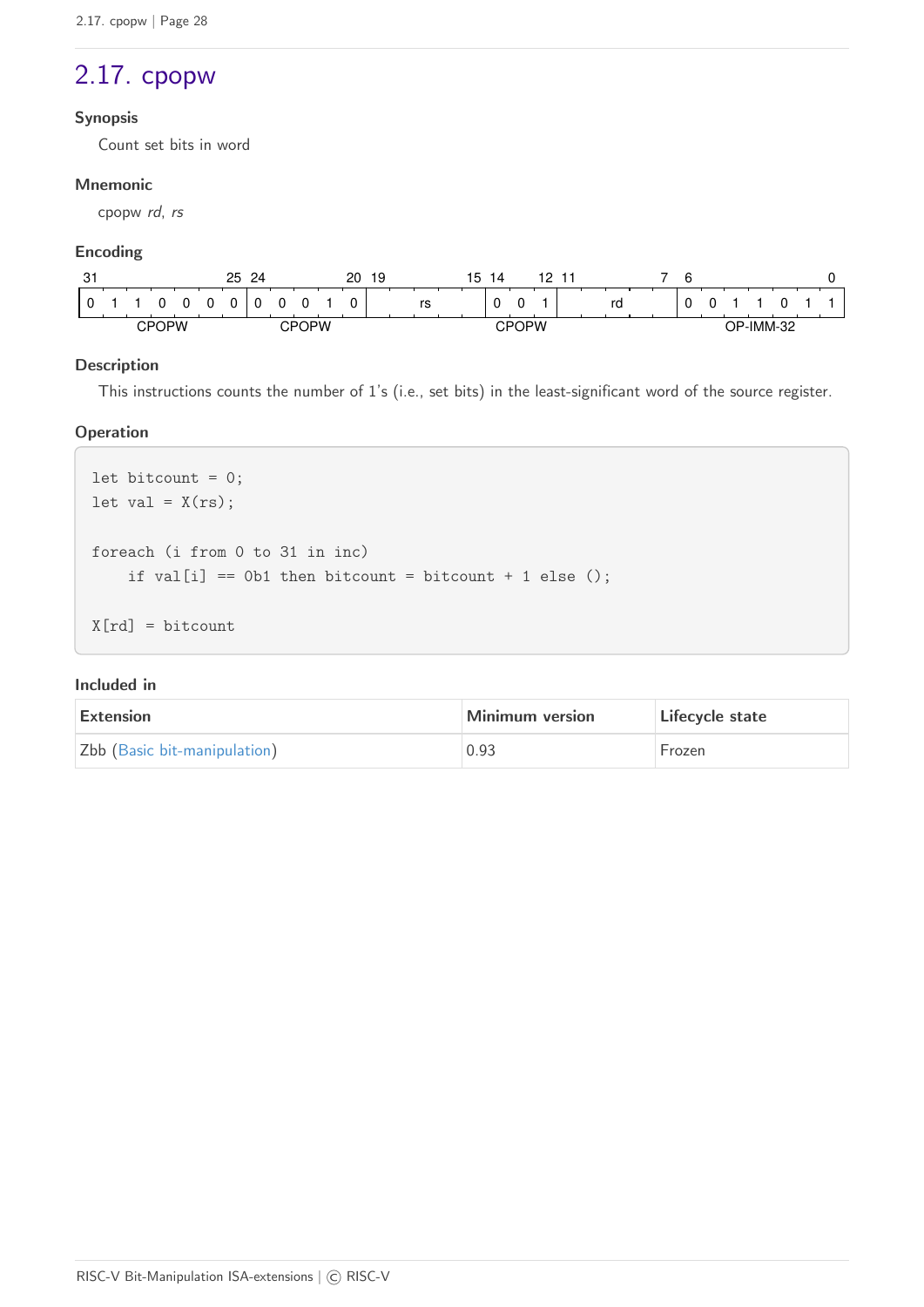### <span id="page-31-0"></span>2.18. ctz

#### **Synopsis**

Count trailing zeros

#### **Mnemonic**

ctz rd, rs

#### **Encoding**

| 3. |     |            | 25 | 24<br><u>__</u> |  | 20 | 19 |      | 「 | 4 |             | 19 |  |    | $\sim$<br>h |  |        |  |  |
|----|-----|------------|----|-----------------|--|----|----|------|---|---|-------------|----|--|----|-------------|--|--------|--|--|
|    |     |            |    |                 |  |    |    | rs i |   |   | $\sim$<br>U |    |  | rd |             |  |        |  |  |
|    | . . | <b>710</b> |    |                 |  |    |    |      |   |   |             |    |  |    |             |  | OP-IMM |  |  |

#### **Description**

This instruction counts the number of 0's before the first 1, starting at the least-significant bit (i.e., 0) and progressing to the most-significant bit (i.e., XLEN-1). Accordingly, if the input is 0, the output is XLEN, and if the least-significant bit of the input is a 1, the output is 0.

#### **Operation**

```
val LowestSetBit : forall ('N : Int), 'N >= 0. bits('N) -> int
function LowestSetBit x = {
    foreach (i from 0 to (xlen - 1) by 1 in dec)
    if [x[i]] == 0b1 then return(i) else ();
    return xlen;
}
let rs = X(rs);
X[rd] = LovestSetBit(rs);
```

| <b>Extension</b>             | <b>Minimum version</b> | Lifecycle state |
|------------------------------|------------------------|-----------------|
| Zbb (Basic bit-manipulation) | 0.93                   | Frozen          |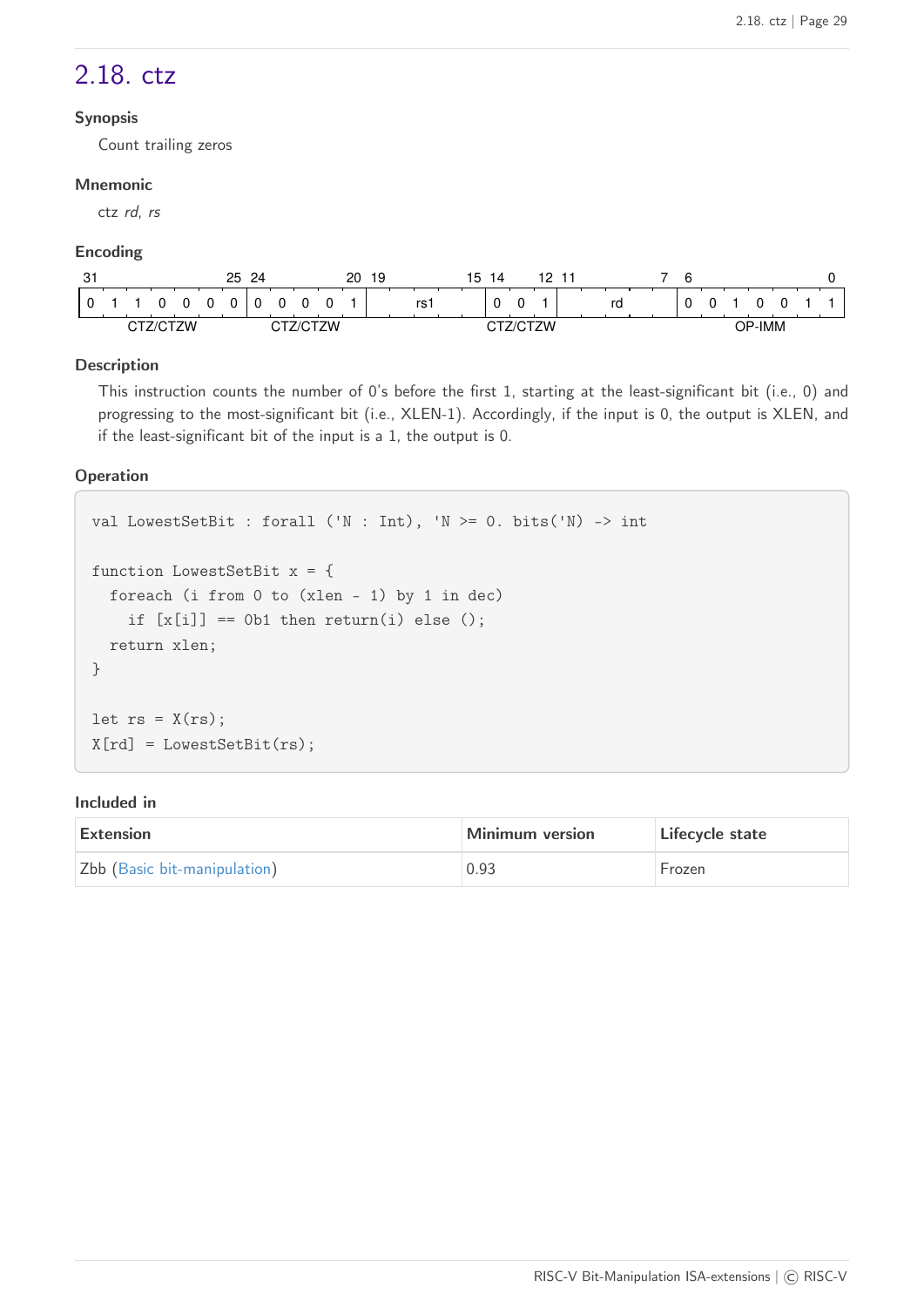### <span id="page-32-0"></span>2.19. ctzw

#### **Synopsis**

Count trailing zero bits in word

#### **Mnemonic**

ctzw rd, rs

#### **Encoding**

| $\sim$<br>ഄ |  |     | 25 | 24<br><u>__</u> |  | 20 | 19 |    | ֿ | 4 |       | 12     | -44 |    |  |                  |          |  |
|-------------|--|-----|----|-----------------|--|----|----|----|---|---|-------|--------|-----|----|--|------------------|----------|--|
|             |  |     |    |                 |  |    |    | rs |   |   | O<br> |        |     | rd |  |                  |          |  |
|             |  | フハハ |    |                 |  |    |    |    |   |   |       | 7/CT7M |     |    |  | $\bigcap$ -IMM-. | ററ<br>ےت |  |

#### **Description**

This instruction counts the number of 0's before the first 1, starting at the least-significant bit (i.e., 0) and progressing to the most-significant bit of the least-significant word (i.e., 31). Accordingly, if the leastsignificant word is 0, the output is 32, and if the least-significant bit of the input is a 1, the output is 0.

#### **Operation**

```
val LowestSetBit32 : forall ('N : Int), 'N >= 0. bits('N) -> int
function LowestSetBit32 x = {
    foreach (i from 0 to 31 by 1 in dec)
    if [x[i]] == 0b1 then return(i) else ();
    return 32;
}
let rs = X(rs);
X[rd] = LovestSetBit32(rs);
```

| Extension                    | Minimum version | Lifecycle state |
|------------------------------|-----------------|-----------------|
| Zbb (Basic bit-manipulation) | 0.93            | Frozen          |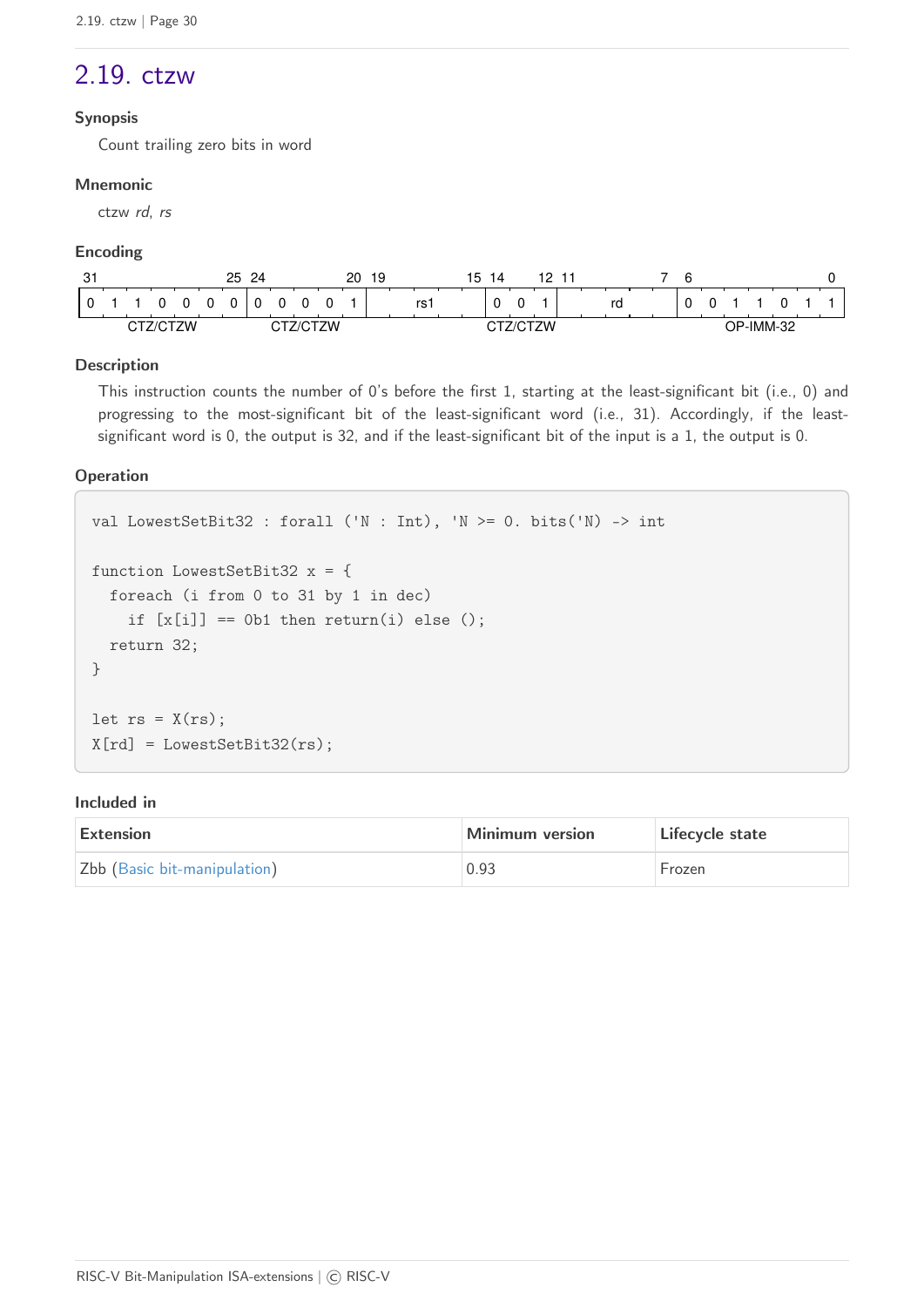### <span id="page-33-0"></span>2.20. max

#### **Synopsis**

Maximum

#### **Mnemonic**

max rd, rs1, rs2

#### **Encoding**

| $\sim$<br>. پ | 25 | ົດມ | 20 | .9 |    | 15 | 14                |  |    |  |  |          |  |  |
|---------------|----|-----|----|----|----|----|-------------------|--|----|--|--|----------|--|--|
|               |    | rs2 |    |    | rs |    |                   |  | ra |  |  |          |  |  |
|               |    |     |    |    |    |    | MAY<br>$1 \vee 1$ |  |    |  |  | ∩F<br>ັັ |  |  |

#### **Description**

This instruction returns the larger of two signed integers.

#### **Operation**

```
let rs1_val = X(rs1);let rs2_val = X(rs2);let result = if rs1_val < s rs2_val  then rs2_val
           else rs1_val;
X(rd) = result;
```
#### Software Hint

Calculating the absolute value of a signed integer can be performed using the following sequence: **neg rD,rS** followed by **max rD,rS,rD**. When using this common sequence, it is suggested that they are scheduled with no intervening instructions so that implementations that are so optimized can fuse them together.

#### **Included in**

 $\boldsymbol{\mathcal{Z}}$ 

| Extension                    | Minimum version | Lifecycle state |
|------------------------------|-----------------|-----------------|
| Zbb (Basic bit-manipulation) | 0.93            | Frozen          |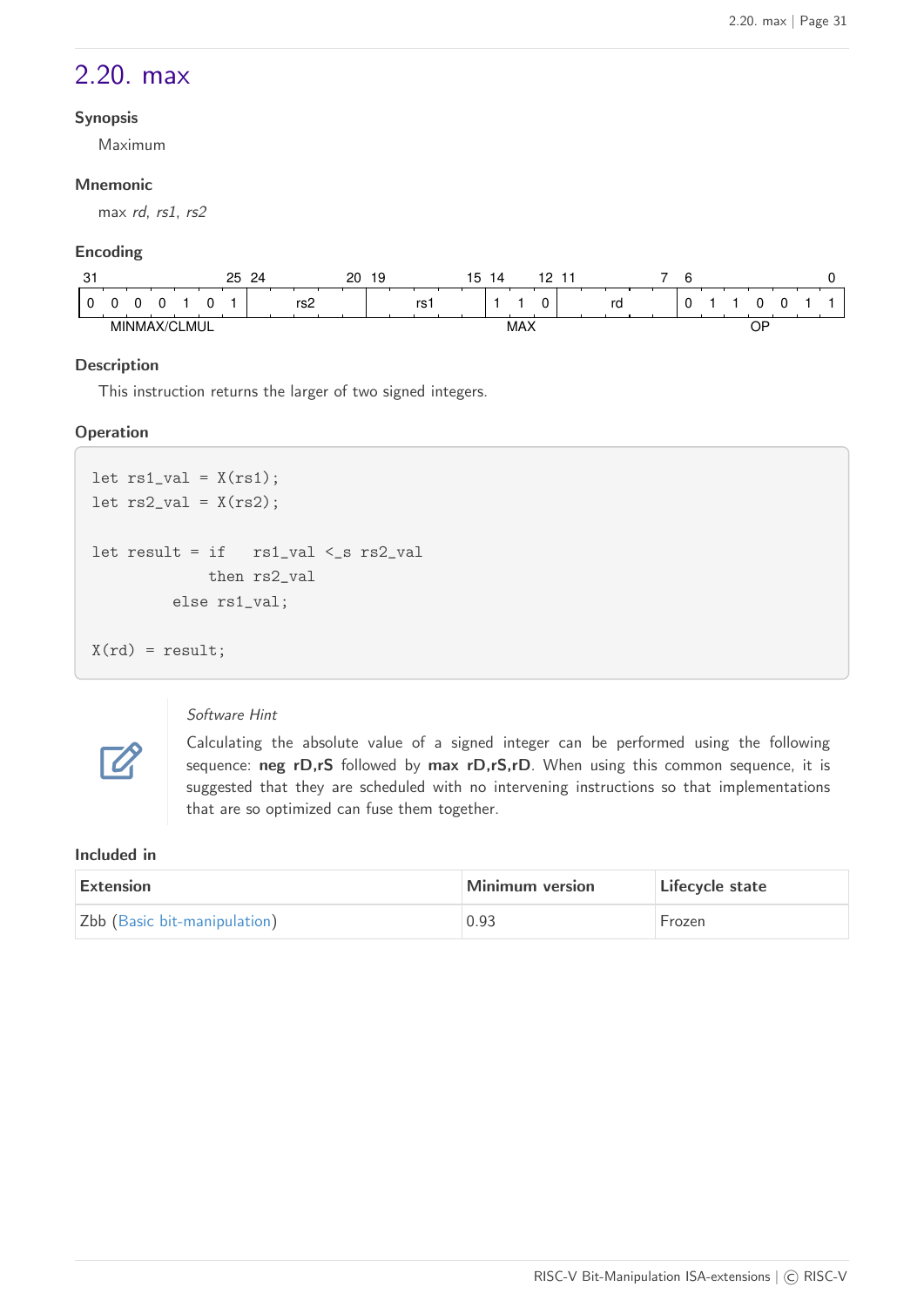### <span id="page-34-0"></span>2.21. maxu

#### **Synopsis**

Unsigned maximum

#### **Mnemonic**

maxu rd, rs1, rs2

#### **Encoding**

| $\sim$<br>ا ب |       |  |       | 25 | 24 |     | 20 | ر ا |    | 15 | 14 |                                                | -10<br>- | ٠ |    |  |  |         |  |  |
|---------------|-------|--|-------|----|----|-----|----|-----|----|----|----|------------------------------------------------|----------|---|----|--|--|---------|--|--|
|               |       |  |       |    |    | rs2 |    |     | rs |    |    |                                                |          |   | rd |  |  |         |  |  |
|               | MINMA |  | CLMUL |    |    |     |    |     |    |    |    | $\ddot{\phantom{0}}$<br>. A A<br><b>IVIAAC</b> |          |   |    |  |  | NΡ<br>ັ |  |  |

#### **Description**

This instruction returns the larger of two unsigned integers.

#### **Operation**

```
let rs1_val = X(rs1);let rs2_val = X(rs2);let result = if rs1_val < u rs2_val  then rs2_val
           else rs1_val;
X(rd) = result;
```

| Extension                    | Minimum version | Lifecycle state |
|------------------------------|-----------------|-----------------|
| Zbb (Basic bit-manipulation) | 0.93            | Frozen          |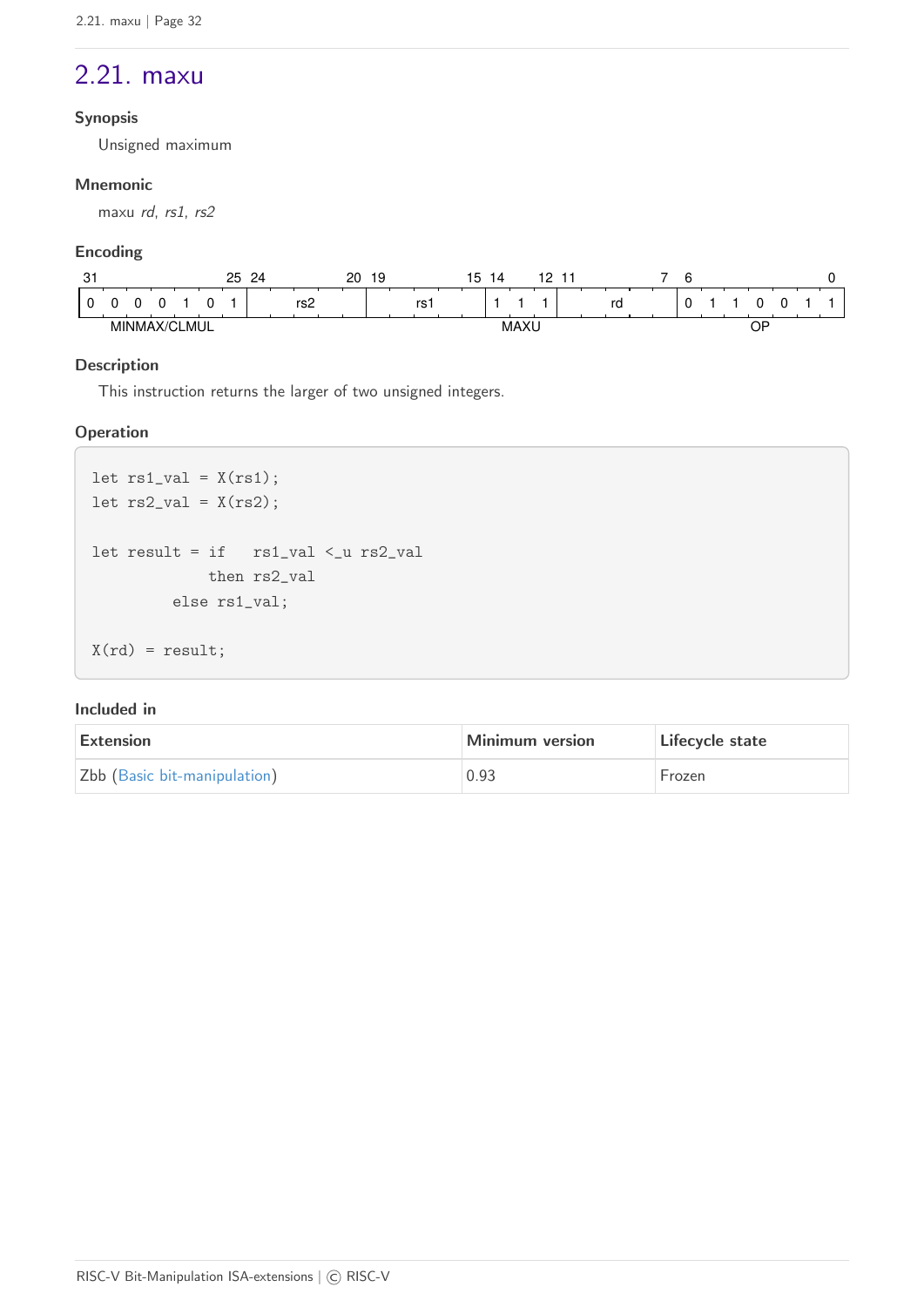### <span id="page-35-0"></span>2.22. min

#### **Synopsis**

Minimum

#### **Mnemonic**

min rd, rs1, rs2

#### **Encoding**

| $\sim$<br>ັບ | $\sim$ | ົດ∧ | 20 | .9 |    | 15 | 4 |                     |    |  |  |          |  |  |
|--------------|--------|-----|----|----|----|----|---|---------------------|----|--|--|----------|--|--|
|              |        | rs2 |    |    | rs |    |   |                     | ra |  |  |          |  |  |
|              |        |     |    |    |    |    |   | <b>A 415</b><br>MIN |    |  |  | ∩F<br>ັັ |  |  |

#### **Description**

This instruction returns the smaller of two signed integers.

#### **Operation**

```
let rs1_val = X(rs1);let rs2_val = X(rs2);let result = if rs1_val < s rs2_val  then rs1_val
           else rs2_val;
X(rd) = result;
```

| Extension                    | Minimum version | Lifecycle state |
|------------------------------|-----------------|-----------------|
| Zbb (Basic bit-manipulation) | 0.93            | Frozen          |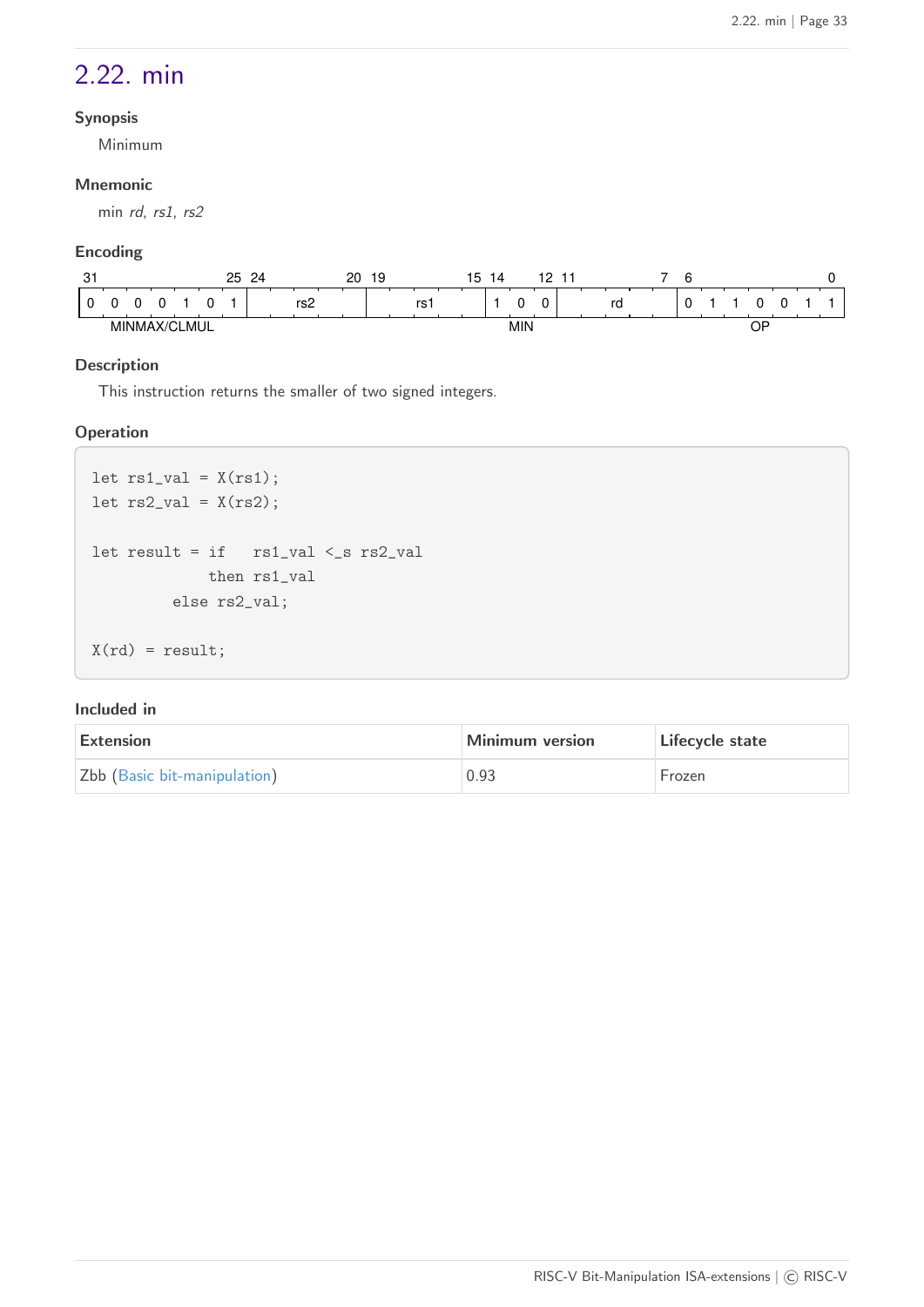### <span id="page-36-0"></span>2.23. minu

#### **Synopsis**

Unsigned minimum

#### **Mnemonic**

minu rd, rs1, rs2

#### **Encoding**

| $\sim$<br>ັບ | っに<br>້ | 2 <sub>A</sub> | 20<br>١9 | .5 | - 1<br>14                  |    | ۰ |         |
|--------------|---------|----------------|----------|----|----------------------------|----|---|---------|
|              |         | rs⁄∠           |          | rs |                            | rc |   |         |
|              |         |                |          |    | MIN<br>$\cdot$ .<br>______ |    |   | ∩P<br>ັ |

#### **Description**

This instruction returns the smaller of two unsigned integers.

#### **Operation**

```
let rs1_val = X(rs1);let rs2_val = X(rs2);let result = if rs1_val < u rs2_val  then rs1_val
           else rs2_val;
X(rd) = result;
```

| Extension                    | Minimum version | Lifecycle state |
|------------------------------|-----------------|-----------------|
| Zbb (Basic bit-manipulation) | 0.93            | <b>Frozen</b>   |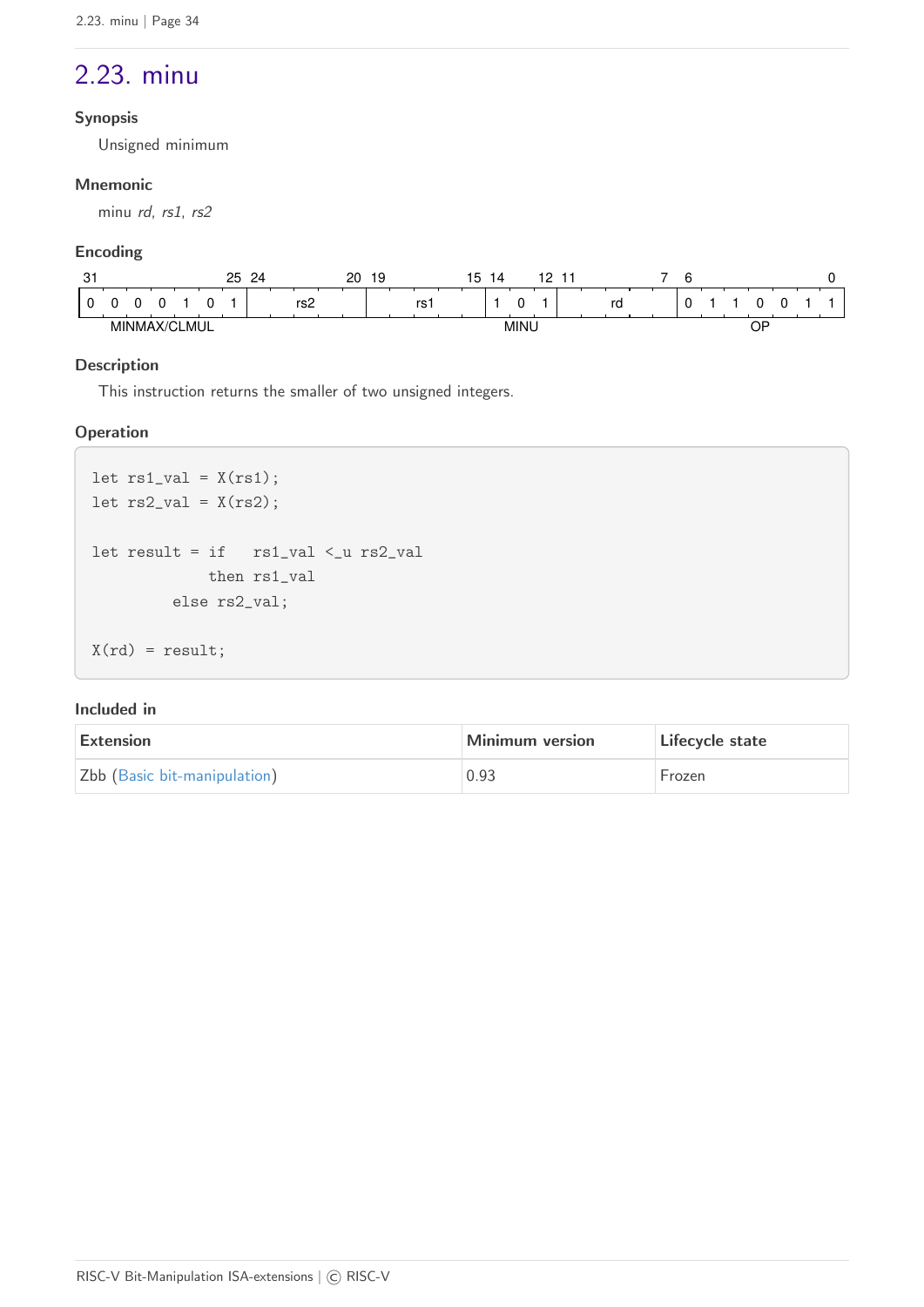### <span id="page-37-0"></span>2.24. orc.b

#### **Synopsis**

Bitwise OR-Combine, byte granule

#### **Mnemonic**

orc.b rd, rs

#### **Encoding**

| 31       |          |          |          |                |   |          |  | 20 | 19 |    | 15 | 14 |   | 12 | - 11 |    | 6 |  |        |  |  |
|----------|----------|----------|----------|----------------|---|----------|--|----|----|----|----|----|---|----|------|----|---|--|--------|--|--|
| $\Omega$ | $\Omega$ | $\Omega$ | $\Omega$ | $\overline{0}$ | 0 | $\Omega$ |  |    |    | rs |    |    | 0 | и  |      | rd |   |  |        |  |  |
|          |          |          |          |                |   |          |  |    |    |    |    |    |   |    |      |    |   |  | ာP-IMM |  |  |

#### **Description**

Combines the bits within each byte using bitwise logical OR. This sets the bits of each byte in the result rd to all zeros if no bit within the respective byte of rs is set, or to all ones if any bit within the respective byte of rs is set.

#### **Operation**

```
let input = X(rs);
let output : xlenbits = 0;
foreach (i from 0 to (xlen - 8) by 8) {
   output[(i + 7)...i] = if input[(i + 7)...i] == 0  then 0b00000000
                        else 0b11111111;
}
X[rd] = output;
```

| <b>Extension</b>             | <b>Minimum version</b> | Lifecycle state |
|------------------------------|------------------------|-----------------|
| Zbb (Basic bit-manipulation) | 0.93                   | Frozen          |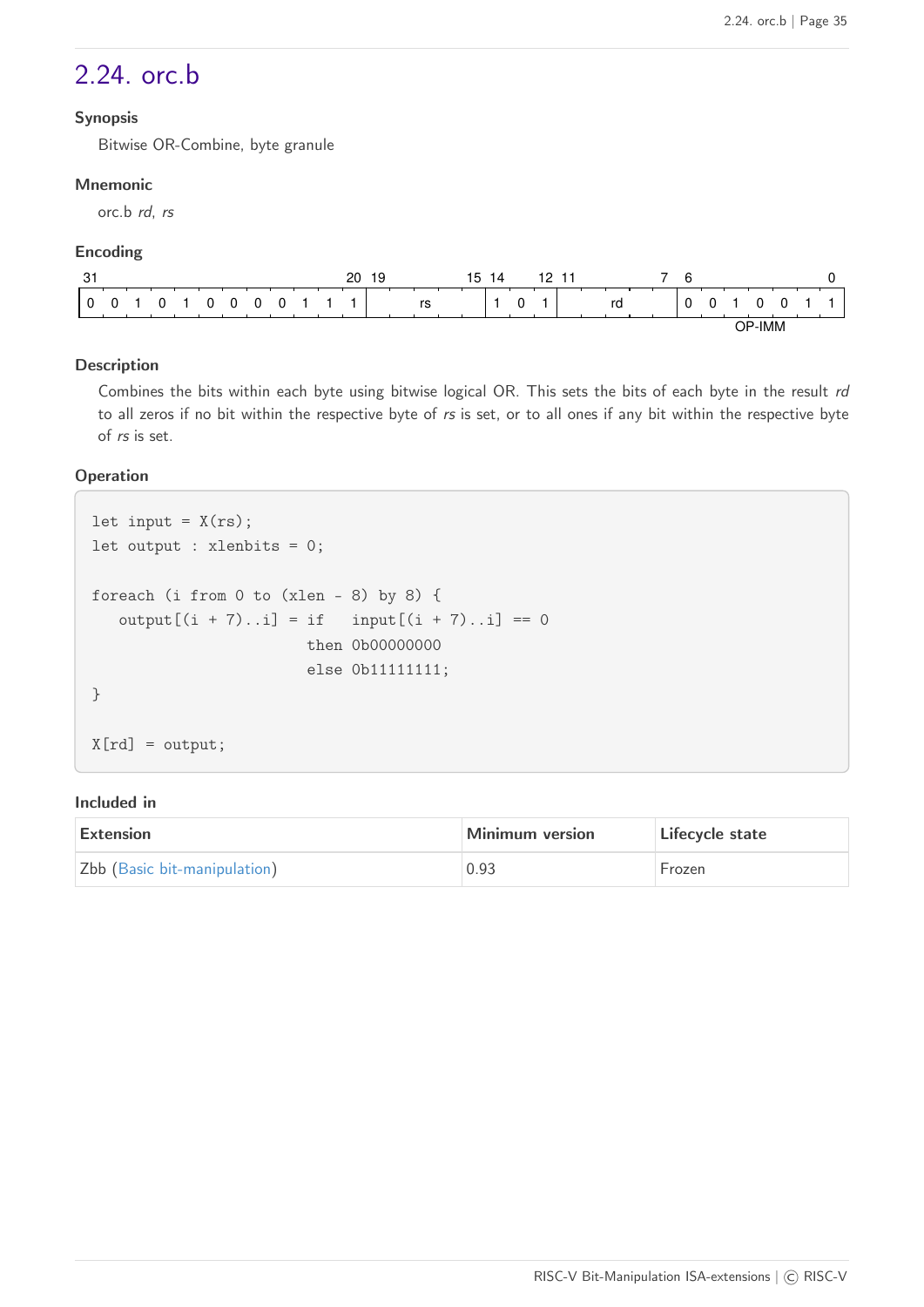### <span id="page-38-0"></span>2.25. orn

#### **Synopsis**

OR with inverted operand

#### **Mnemonic**

orn rd, rs1, rs2

#### **Encoding**

| $\sim$<br>J. | 24<br>25<br>20 | 15<br>19 | 12<br>-11<br>14 | ี              |    |
|--------------|----------------|----------|-----------------|----------------|----|
| 0            | rs2            | rs1      | 0               | $\Omega$<br>rd |    |
| orn          |                |          | ORN             |                | ОF |

#### **Description**

This instruction performs the bitwise logical AND operation between  $rs1$  and the bitwise inversion of  $rs2$ .

#### **Operation**

 $X(rd) = X(rs1) | ^xX(rs2);$ 

| Extension                    | Minimum version | Lifecycle state |
|------------------------------|-----------------|-----------------|
| Zbb (Basic bit-manipulation) | 0.93            | Frozen          |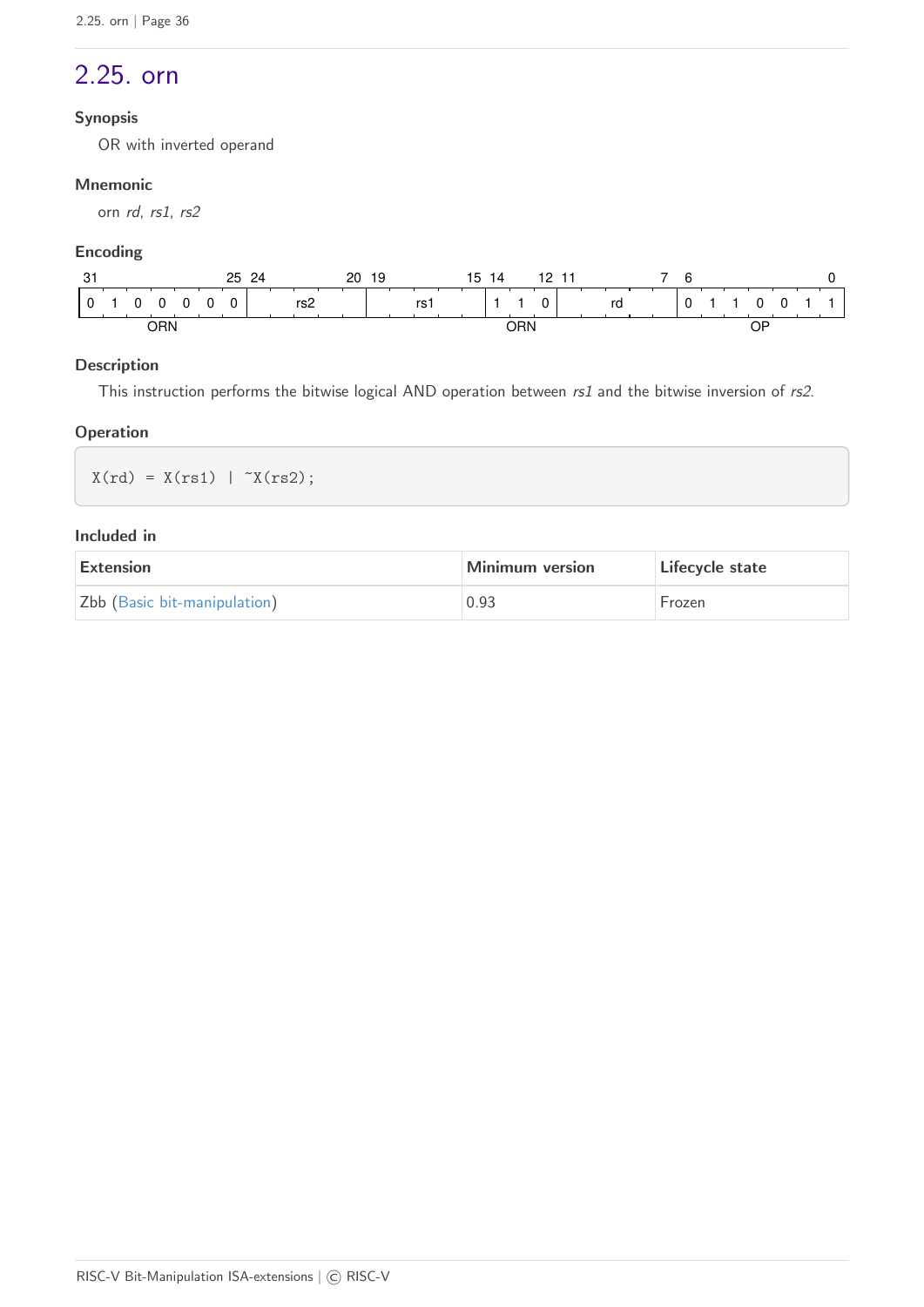### <span id="page-39-0"></span>2.26. rev8

#### **Synopsis**

Byte-reverse register

#### **Mnemonic**

rev8 rd, rs

#### **Encoding (RV32)**

| -31 |  |  |  |  |                         | 20 | -19 |                       |  | 15 14 |             | 12 11 |    |  | -6 |                 |        |            |  |
|-----|--|--|--|--|-------------------------|----|-----|-----------------------|--|-------|-------------|-------|----|--|----|-----------------|--------|------------|--|
|     |  |  |  |  | 0 1 1 0 1 0 0 1 1 0 0 0 |    |     | <b>Santa Contract</b> |  |       | $\mathbf 0$ |       | rd |  |    | $^{\prime}$ 0 0 |        | $0\quad 0$ |  |
|     |  |  |  |  |                         |    |     |                       |  |       |             |       |    |  |    |                 | OP-IMM |            |  |

#### **Encoding (RV64)**

|                      |  |  |  |                     | 20 | -19 |    |  | 15 14 |          | 12 11 |    |  | <b>6</b> |     |    |      |  |             |
|----------------------|--|--|--|---------------------|----|-----|----|--|-------|----------|-------|----|--|----------|-----|----|------|--|-------------|
| $10 \quad 1 \quad 1$ |  |  |  | 0 1 0 1 1 1 0 0 0 0 |    |     | rs |  |       | $\Omega$ |       | rd |  | 0        | - 0 |    |      |  | $0 \t1 \t1$ |
|                      |  |  |  |                     |    |     |    |  |       |          |       |    |  |          |     | ∟י | ·IMM |  |             |

#### **Description**

This instruction reverses the order of the bytes in rs.

#### **Operation**

```
let input = X(rs);
let output : xlenbits = 0;
let j = xlen - 1;
foreach (i from 0 to (xlen - 8) by 8) {
   output[i..(i + 7)] = input[(j - 7)..j];j = j - 8;}
X[rd] = output
```


#### Note

The **rev8** mnemonic corresponds to different instruction encodings in RV32 and RV64.



#### Software Hint

The byte-reverse operation is only available for the full register width. To emulate word-sized and halfword-sized byte-reversal, perform a rev8 rd, rs followed by a srai rd, rd.

| Extension                    | Minimum version | Lifecycle state |
|------------------------------|-----------------|-----------------|
| Zbb (Basic bit-manipulation) | 0.93            | Frozen          |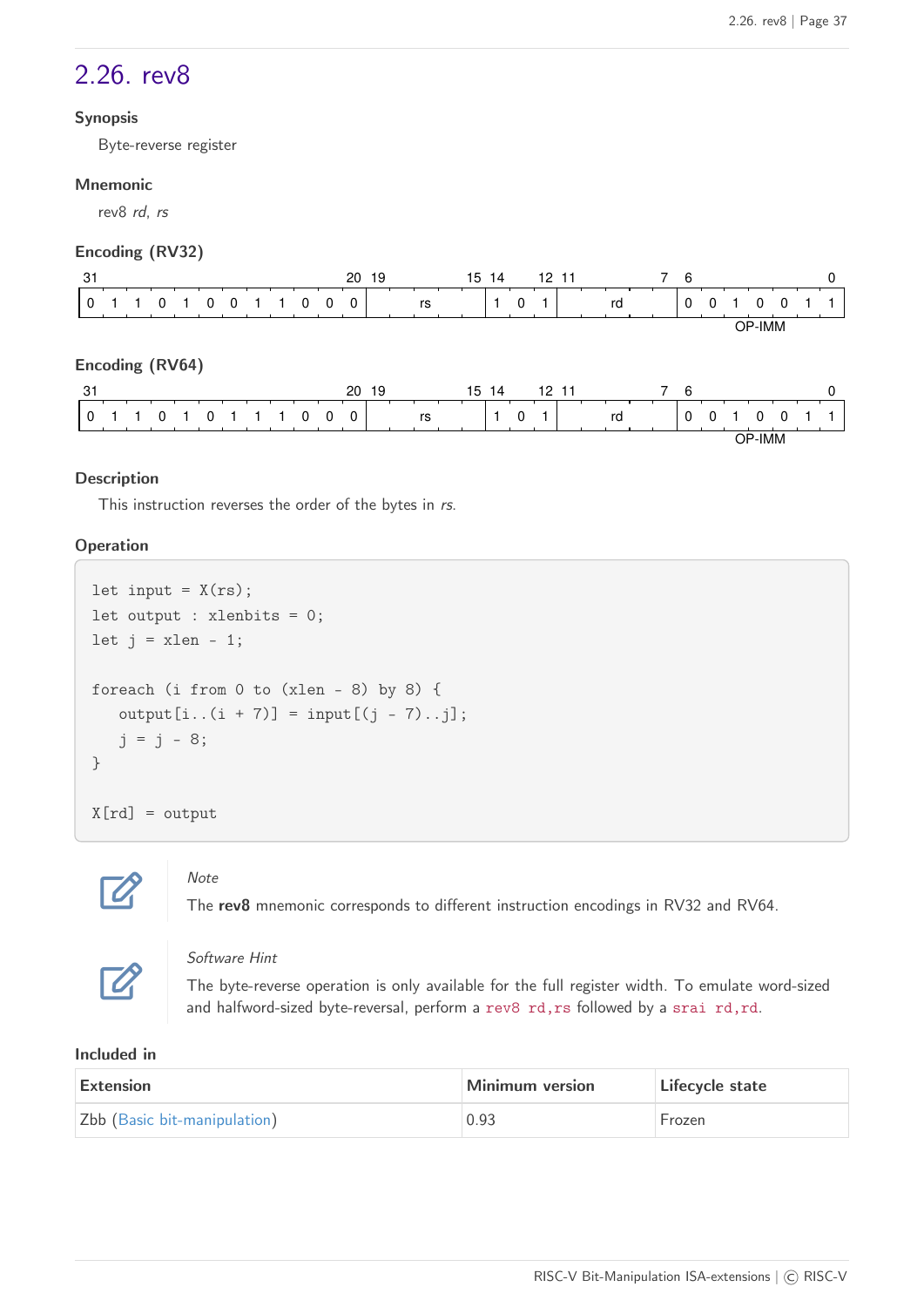## <span id="page-40-0"></span>2.27. rol

#### **Synopsis**

Rotate Left (Register)

#### **Mnemonic**

rol rd, rs1, rs2

#### **Encoding**

|                    | 24<br>25<br>20  | 15<br>-19 | 12 11<br>-14 | ĥ                 |  |
|--------------------|-----------------|-----------|--------------|-------------------|--|
| $\Omega$<br>0<br>0 | $\Omega$<br>rs2 | rs1       | $\Omega$     | $0 \quad 1$<br>rd |  |
|                    |                 |           | ROL          |                   |  |

#### **Description**

This instruction performs a rotate left of rs1 by the amount in least-significant log2(XLEN) bits of rs2.

#### **Operation**

```
let shamt = if xlen == 32then X(rs2)[4..0]  else X(rs2)[5..0];
let result = (X(rs1) \leq shamt) | (X(rs1) \geq (xlen - shamt));
X(rd) = result;
```

| Extension                    | Minimum version | Lifecycle state |
|------------------------------|-----------------|-----------------|
| Zbb (Basic bit-manipulation) | 0.93            | Frozen          |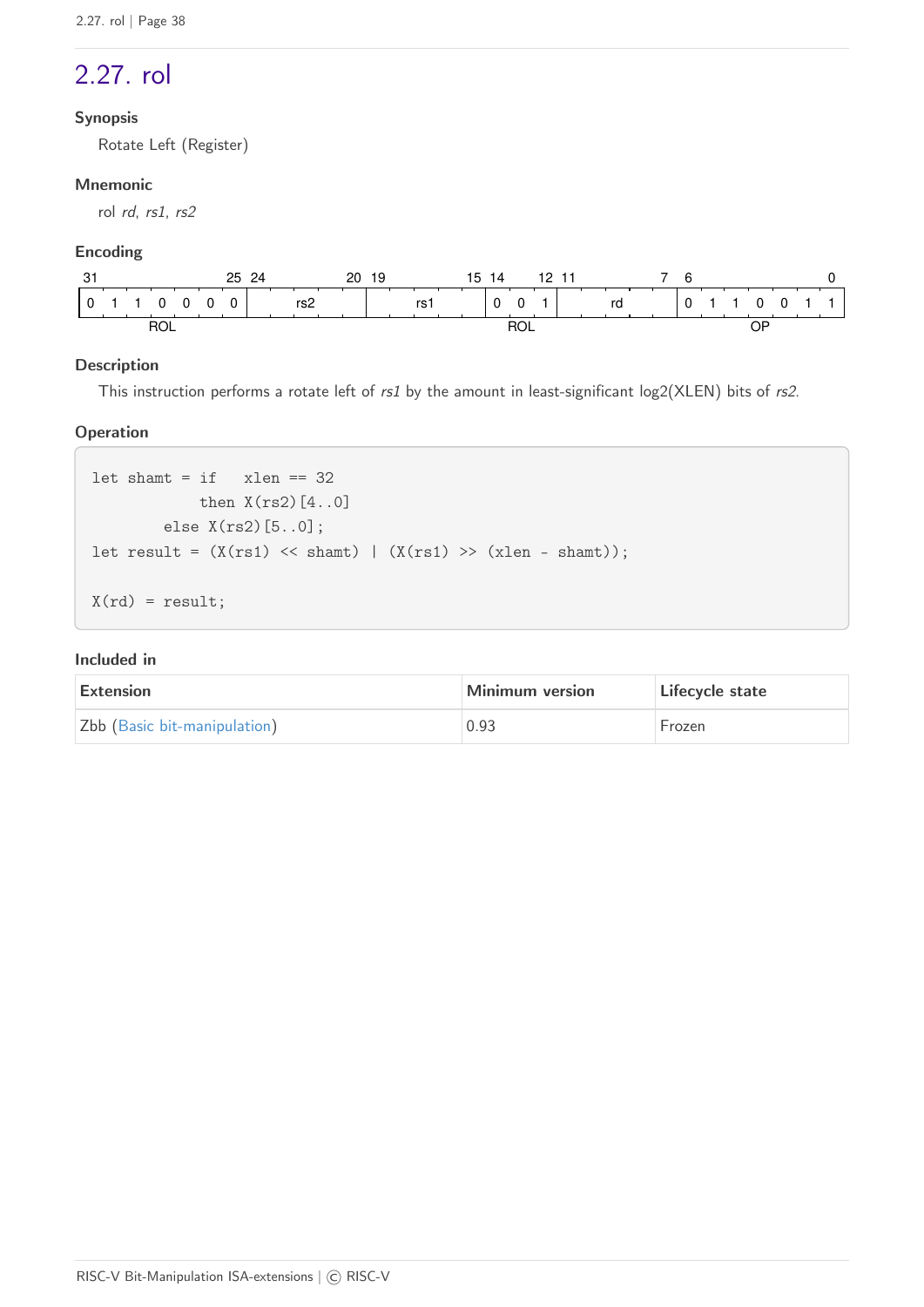### <span id="page-41-0"></span>2.28. rolw

#### **Synopsis**

Rotate Left Word (Register)

#### **Mnemonic**

rolw rd, rs1, rs2

#### **Encoding**

| $\sim$<br>. ت | 25<br>24 | . .<br>20<br>19<br>າົ | 19<br>$\overline{4}$<br>-44 | ⌒     |     |
|---------------|----------|-----------------------|-----------------------------|-------|-----|
|               | rs2      | rs.                   | O                           | rd    |     |
| <b>ROLW</b>   |          |                       | <b>ROLW</b>                 | פר-ם∩ | ັບ∠ |

#### **Description**

This instruction performs a rotate left on the least-significant word of rs1 by the amount in least-significant 5 bits of rs2. The resulting word value is sign-extended by copying bit 31 to all of the more-significant bits.

#### **Operation**

 $let rs1 = EXTZ(X(rs1)[31..0])$ let shamt =  $X(rs2)[4..0]$ ; let result =  $(rs1 \lt\lt shamt)$  |  $(rs1 \gt\lt(32 - shamt));$  $X(rd) = EXTS(result);$ 

| Extension                    | Minimum version | Lifecycle state |
|------------------------------|-----------------|-----------------|
| Zbb (Basic bit-manipulation) | 0.93            | Frozen          |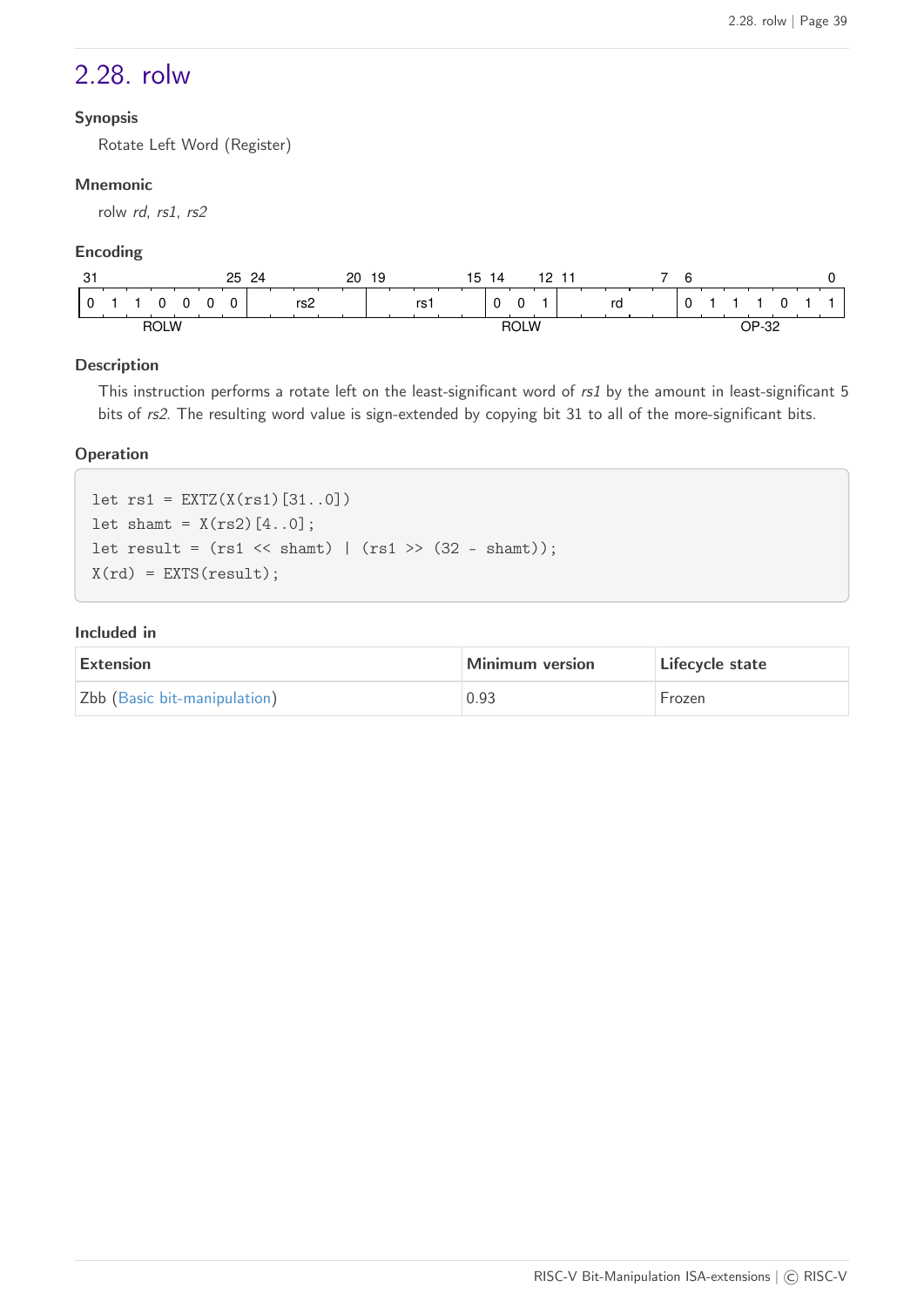### <span id="page-42-0"></span>2.29. ror

#### **Synopsis**

Rotate Right

#### **Mnemonic**

ror rd, rs1, rs2

#### **Encoding**

| n.<br>. ٿ  | 24<br>25<br>20 | 15<br>19 | 12.<br>- 11<br>14 | ี              |    |
|------------|----------------|----------|-------------------|----------------|----|
| $^{\circ}$ | rs2            | rs1      | 0                 | $\Omega$<br>rd |    |
| <b>ROR</b> |                |          | <b>ROR</b>        |                | JF |

#### **Description**

This instruction performs a rotate right of rs1 by the amount in least-significant log2(XLEN) bits of rs2.

#### **Operation**

```
let shamt = if xlen == 32then X(rs2)[4..0]  else X(rs2)[5..0];
let result = (X(rs1) >> shamt) | (X(rs1) << (xlen - shamt));
X(rd) = result;
```

| Extension                    | Minimum version | Lifecycle state |
|------------------------------|-----------------|-----------------|
| Zbb (Basic bit-manipulation) | 0.93            | Frozen          |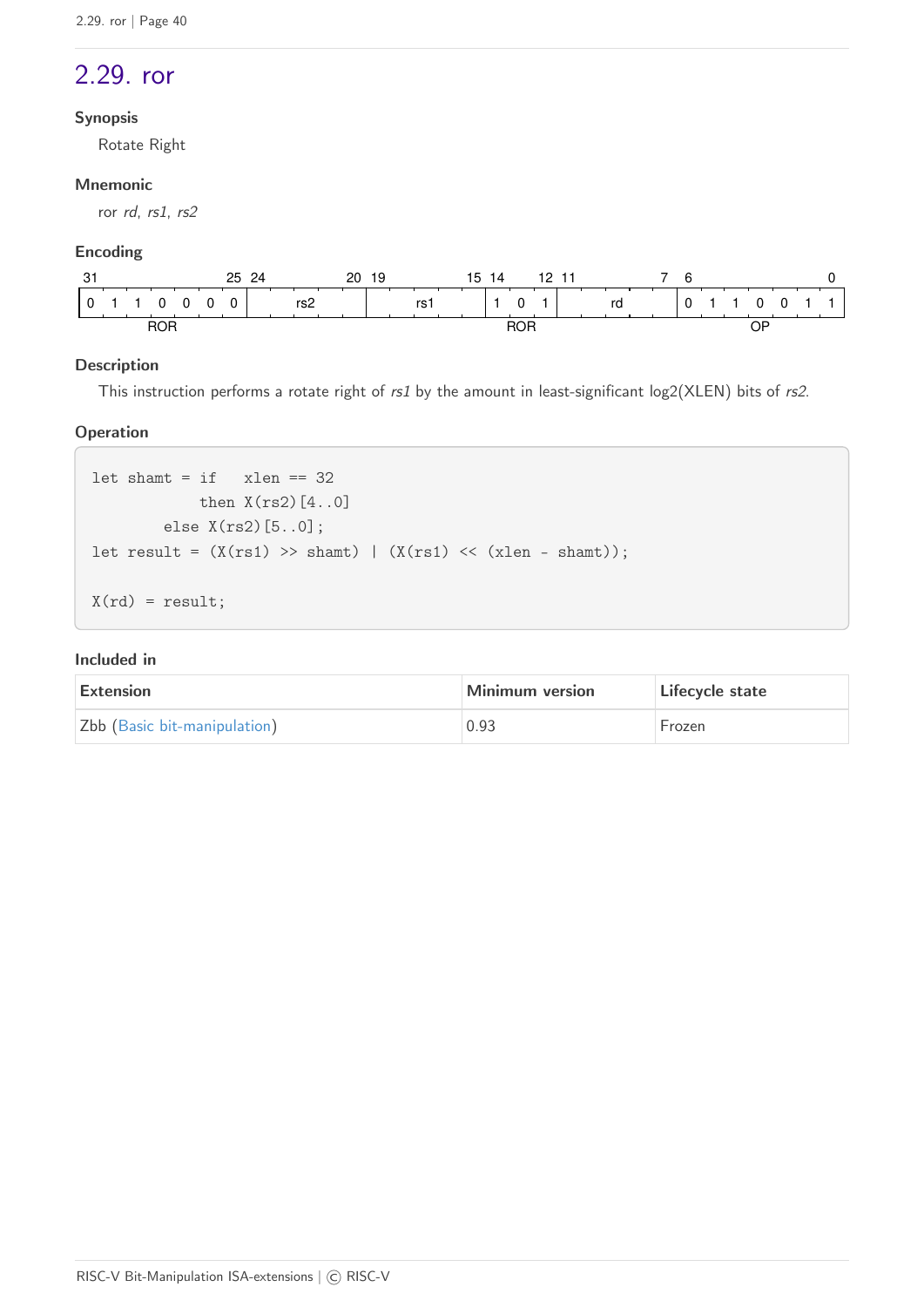### <span id="page-43-0"></span>2.30. rori

#### **Synopsis**

Rotate Right (Immediate)

#### **Mnemonic**

rori rd, rs1, shamt

#### **Encoding (RV32)**

| 31              | 25 24                | 20 19 |     | 15 14 | 12, 11   |    | 6            |   |        |  |
|-----------------|----------------------|-------|-----|-------|----------|----|--------------|---|--------|--|
|                 | 0<br>0               | shamt | rs1 |       | $\Omega$ | rd | $\mathbf{0}$ | U |        |  |
| <b>RORI</b>     |                      |       |     |       | RORI     |    |              |   | OP-IMM |  |
| Encoding (RV64) |                      |       |     |       |          |    |              |   |        |  |
| -31             | 26 25                | 20 19 |     | 15 14 | 12, 11   |    | -6<br>7      |   |        |  |
|                 | $\Omega$<br>$\Omega$ | shamt | rs1 |       | 0        | rd | $\mathbf{0}$ | 0 | 0      |  |
| RORI            |                      |       |     |       | RORI     |    |              |   | OP-IMM |  |

#### **Description**

This instruction performs a rotate right of rs1 by the amount in the least-significant log2(XLEN) bits of shamt. For RV32, the encodings corresponding to shamt $[5]=1$  are reserved.

#### **Operation**

```
let shamt = if xlen == 32  then shamt[4..0]
          else shamt[5..0];
let result = (X(rs1) >> shamt) | (X(rs1) << (xlen - shamt));
X(rd) = result;
```

| Extension                    | Minimum version | Lifecycle state |
|------------------------------|-----------------|-----------------|
| Zbb (Basic bit-manipulation) | 0.93            | <b>Frozen</b>   |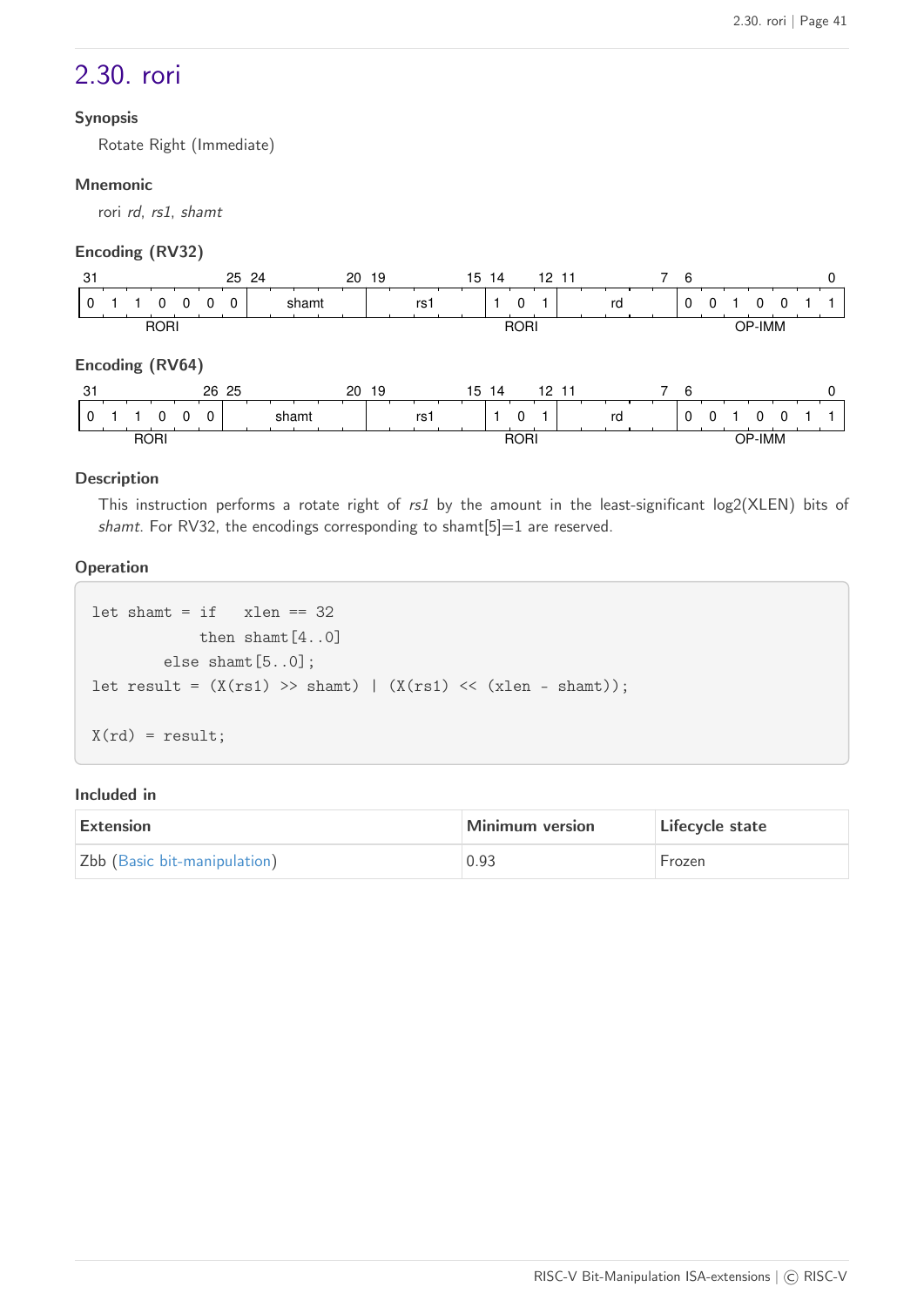### <span id="page-44-0"></span>2.31. roriw

#### **Synopsis**

Rotate Right Word by Immediate

#### **Mnemonic**

roriw rd, rs1, shamt

#### **Encoding**

| $\sim$<br>ا ت | 25<br>24 | 20<br>19 | 15<br>12<br>4<br>-44 | ⌒<br>h                             |  |
|---------------|----------|----------|----------------------|------------------------------------|--|
|               | shamt    | rs1      | U                    | rd                                 |  |
| <b>RORIW</b>  |          |          | <b>RORIW</b>         | റ<br>∩P.<br>` <sup>∪</sup> -IMM-3∠ |  |

#### **Description**

This instruction performs a rotate right on the least-significant word of rs1 by the amount in the leastsignificant log2(XLEN) bits of shamt. The resulting word value is sign-extended by copying bit 31 to all of the more-significant bits.

#### **Operation**

let  $rs1_data = EXTZ(X(rs1) [31..0];$ let result =  $(rs1_data \gg shamt[4..0])$  |  $(rs1_data \ll (32 - shamt[4..0]))$ ;  $X(rd) = EXTS(result[31..0]);$ 

| Extension                    | <b>Minimum version</b> | Lifecycle state |
|------------------------------|------------------------|-----------------|
| Zbb (Basic bit-manipulation) | 0.93                   | Frozen          |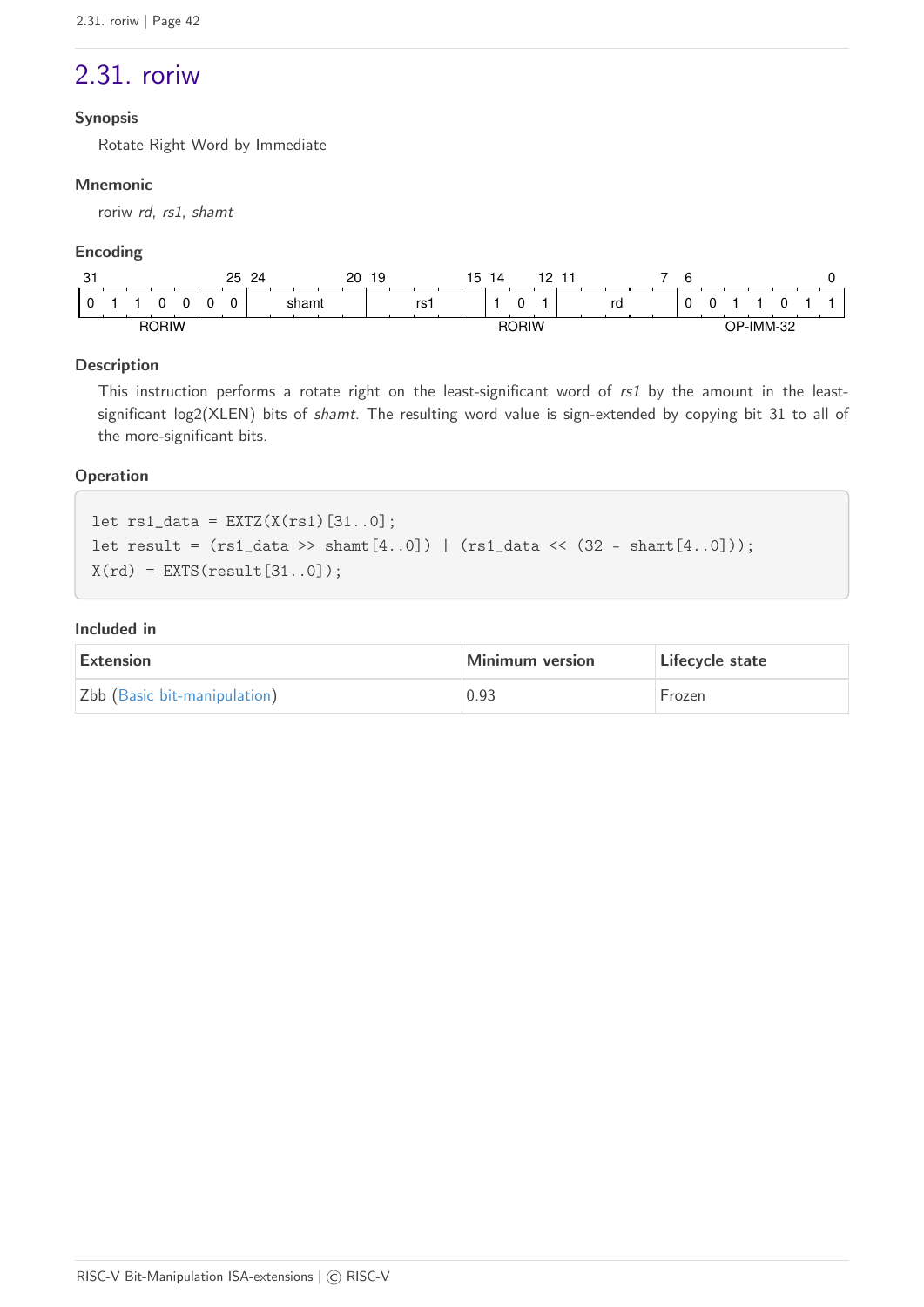### <span id="page-45-0"></span>2.32. rorw

#### **Synopsis**

Rotate Right Word (Register)

#### **Mnemonic**

rorw rd, rs1, rs2

#### **Encoding**

| $\sim$<br>، ت    | 25<br>24 | 20<br>19 | . .<br>19<br>$\overline{4}$<br>-44<br>ו ה | ⌒           |
|------------------|----------|----------|-------------------------------------------|-------------|
|                  | rs2      | rs.      | $\sim$                                    | ra          |
| <b>RORW</b><br>. |          |          | <b>RORW</b>                               | פר-ם∩<br>ےت |

#### **Description**

This instruction performs a rotate right on the least-significant word of rs1 by the amount in least-significant 5 bits of rs2. The resultant word is sign-extended by copying bit 31 to all of the more-significant bits.

#### **Operation**

 $let rs1 = EXTZ(X(rs1)[31..0])$ let shamt =  $X(rs2)[4..0]$ ; let result =  $(rs1 \gg shamt)$  |  $(rs1 \ll (32 - shamt));$  $X(rd) = EXTS(result);$ 

| Extension                    | Minimum version | Lifecycle state |
|------------------------------|-----------------|-----------------|
| Zbb (Basic bit-manipulation) | 0.93            | Frozen          |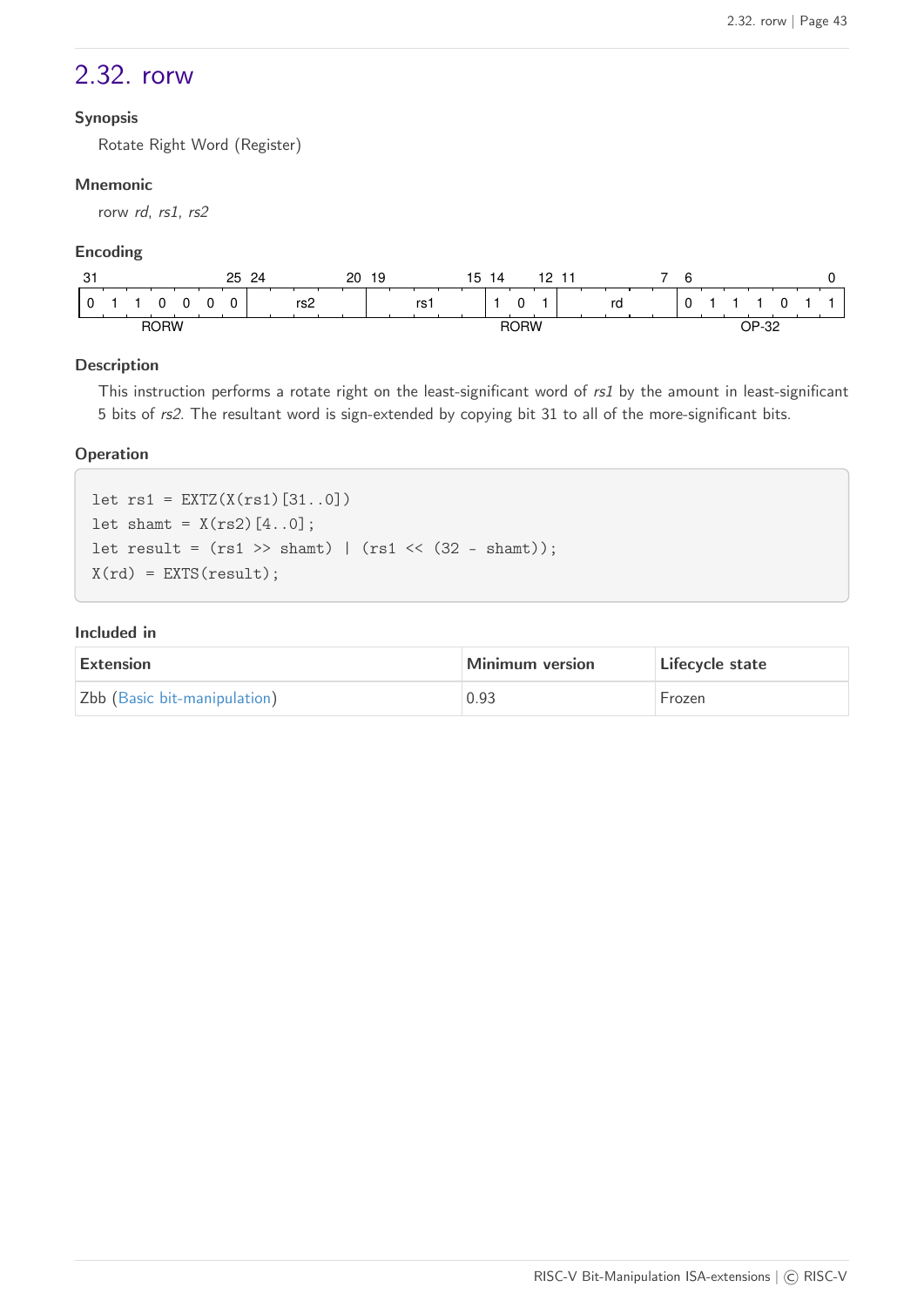### <span id="page-46-0"></span>2.33. sext.b

#### **Synopsis**

Sign-extend byte

#### **Mnemonic**

sext.b rd, rs

#### **Encoding**

| $\sim$<br>. ت |  |  |  |   |  | 25 | 24 |  |  |  | 20 | -19 |     | 15 | 14 |   | 12 | - 11          |    |  | հ |              |  |  |  |  |  |
|---------------|--|--|--|---|--|----|----|--|--|--|----|-----|-----|----|----|---|----|---------------|----|--|---|--------------|--|--|--|--|--|
|               |  |  |  | 0 |  |    |    |  |  |  |    |     | rs1 |    |    | 0 |    |               | rd |  |   | $\mathbf{U}$ |  |  |  |  |  |
|               |  |  |  |   |  |    |    |  |  |  |    |     |     |    |    |   |    | '-IMM<br>. סר |    |  |   |              |  |  |  |  |  |

#### **Description**

This instruction sign-extends the least-significant byte in the source to XLEN by copying the most-significant bit in the byte (i.e., bit 7) to all of the more-significant bits.

#### **Operation**

 $X(rd) = EXTS(X(rs) [7..0]);$ 

| Extension                    | Minimum version | Lifecycle state |
|------------------------------|-----------------|-----------------|
| Zbb (Basic bit-manipulation) | 0.93            | Frozen          |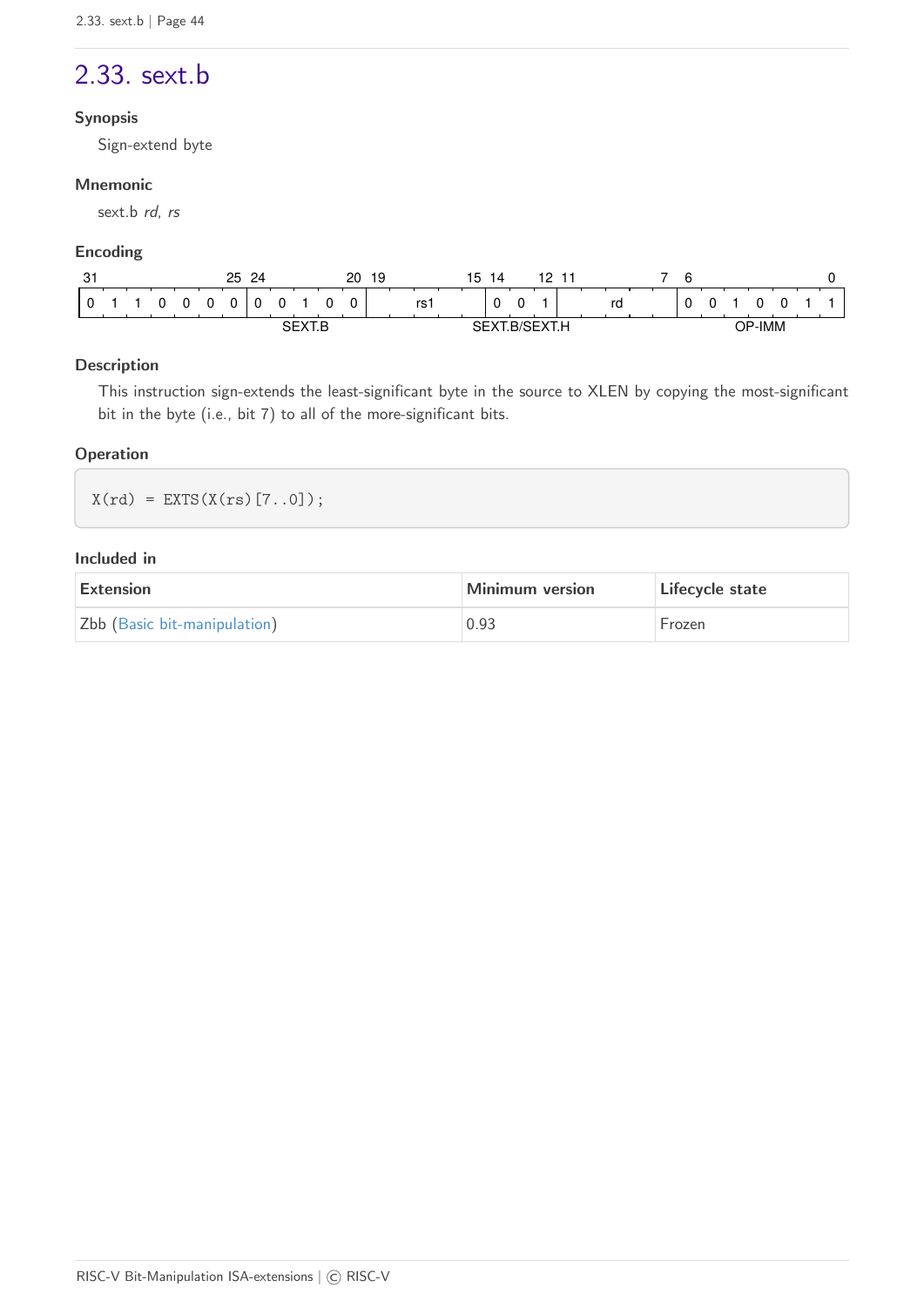### <span id="page-47-0"></span>2.34. sext.h

#### **Synopsis**

Sign-extend halfword

#### **Mnemonic**

sext.h rd, rs

#### **Encoding**

| $\sim$<br>ا آب |  |  |            |          |   | 25 | -24 |  |   | 20 | 19 |      | ם ו | 14 |   | 12 |    |               | h |  |  |  |  |
|----------------|--|--|------------|----------|---|----|-----|--|---|----|----|------|-----|----|---|----|----|---------------|---|--|--|--|--|
|                |  |  | $^{\circ}$ | $^{(1)}$ | U |    |     |  | 0 |    |    | rs i |     |    | 0 |    | rd |               |   |  |  |  |  |
|                |  |  |            |          |   |    |     |  |   |    |    |      |     |    |   |    |    | <b>OP-IMM</b> |   |  |  |  |  |

#### **Description**

This instruction sign-extends the least-significant halfword in rs to XLEN by copying the most-significant bit in the halfword (i.e., bit 15) to all of the more-significant bits.

#### **Operation**

 $X(rd) = EXTS(X(rs) [15..0]);$ 

| Extension                    | Minimum version | Lifecycle state |
|------------------------------|-----------------|-----------------|
| Zbb (Basic bit-manipulation) | 0.93            | Frozen          |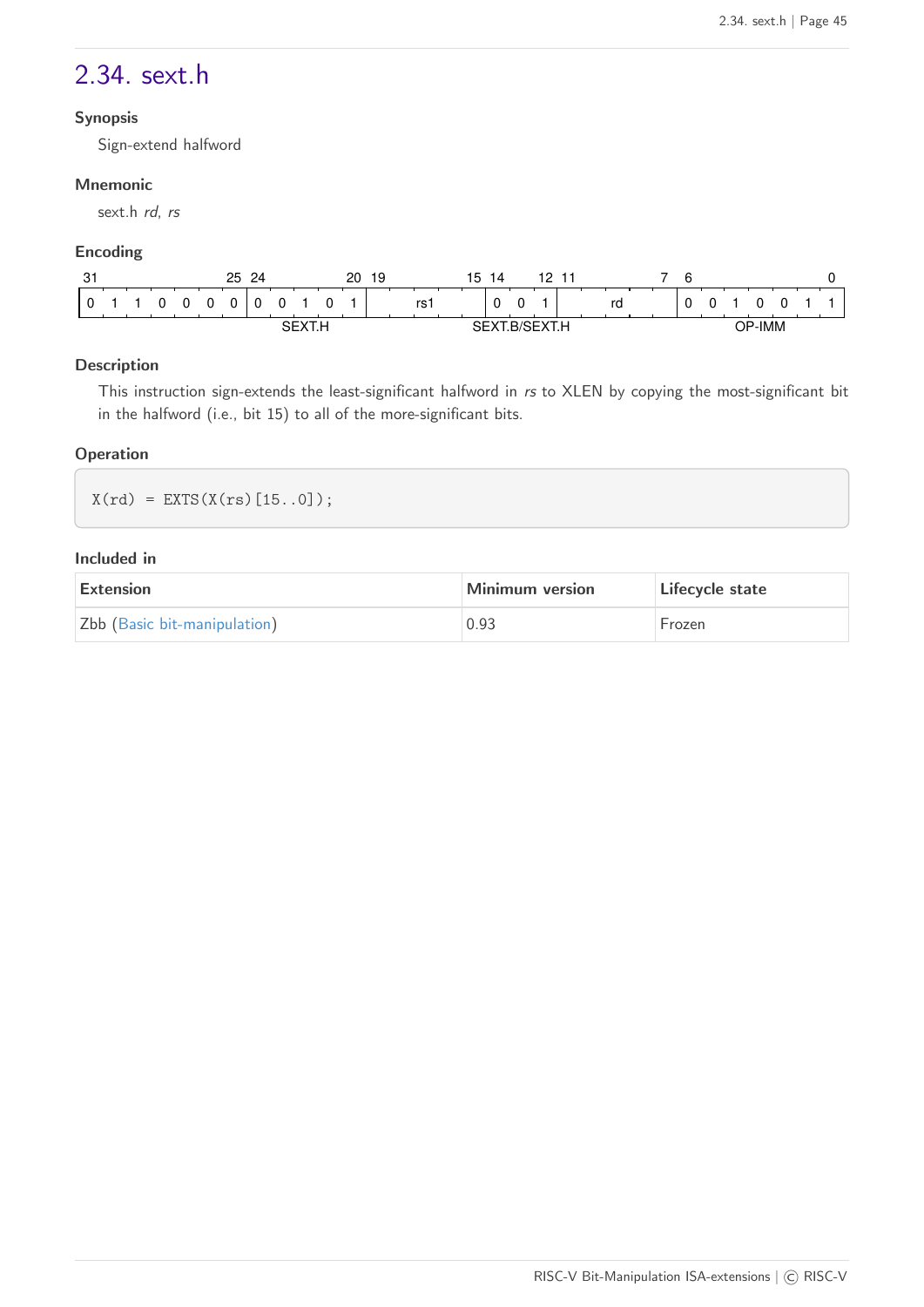### <span id="page-48-0"></span>2.35. sh1add

#### **Synopsis**

Shift left by 1 and add

#### **Mnemonic**

sh1add rd, rs1, rs2

#### **Encoding**

| $\sim$<br>، پ | 25     | 24<br>20 | ۱9   | 15<br>14 | 10 |    | $\sim$<br>ь |         |  |
|---------------|--------|----------|------|----------|----|----|-------------|---------|--|
|               | 0<br>0 | rs2      | rs i |          |    | rd |             |         |  |
| cц            | --     |          |      | nı.      |    |    |             | ∩פ<br>ັ |  |

#### **Description**

This instruction shifts rs1 to the left by 1 bit and adds it to rs2.

#### **Operation**

 $X(rd) = X(rs2) + (X(rs1) << 1);$ 

| <b>Extension</b>                      | Minimum version | Lifecycle state |
|---------------------------------------|-----------------|-----------------|
| Zba (Address generation instructions) | 0.93            | Frozen          |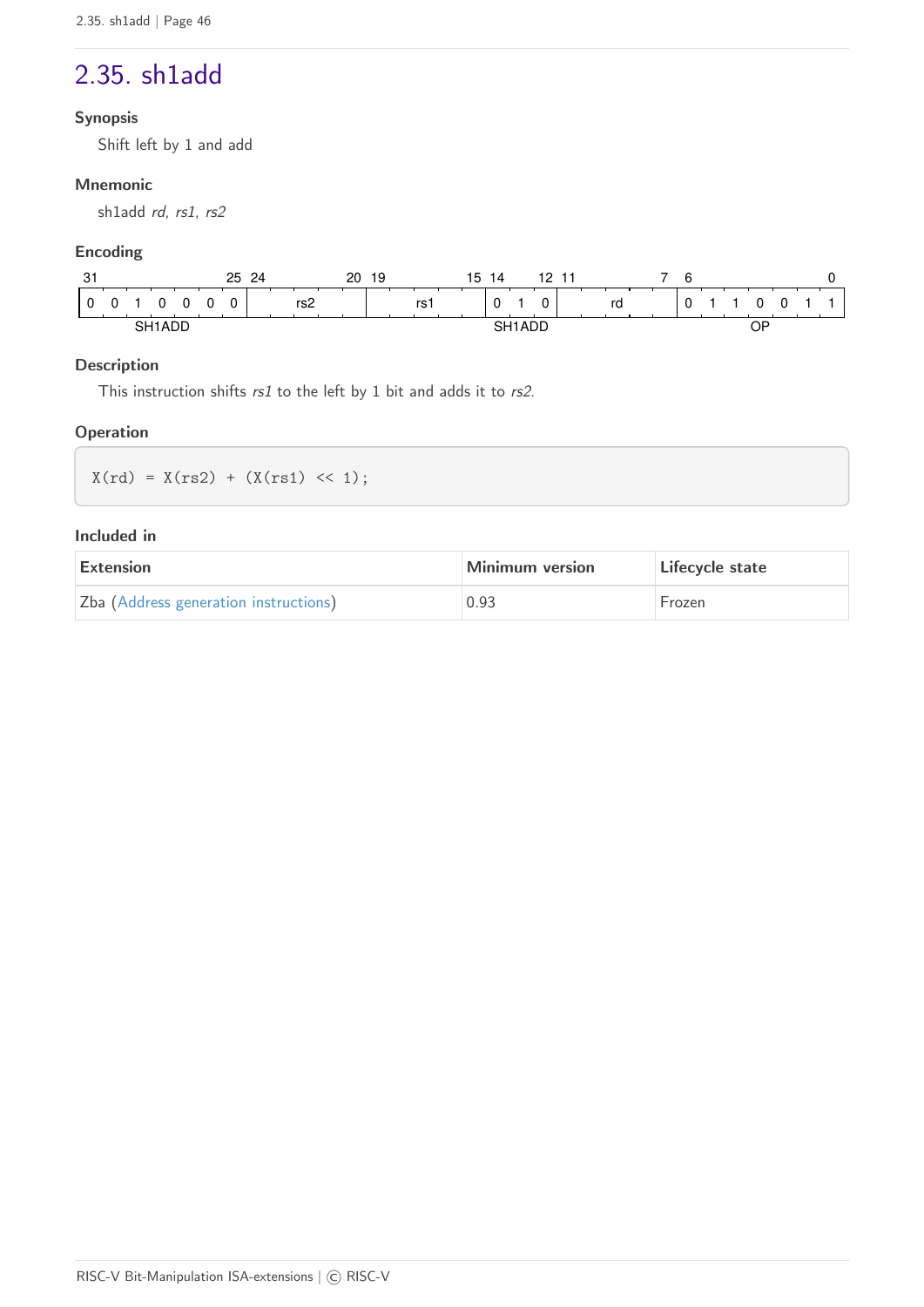### <span id="page-49-0"></span>2.36. sh1add.uw

#### **Synopsis**

Shift unsigned word left by 1 and add

#### **Mnemonic**

sh1add.uw rd, rs1, rs2

#### **Encoding**

| ٠Q٠<br>ັບ |           |              |    | つに | 24 |     | 20 | 19 |    | .5 | 4 | $\sim$<br>. . |    | 'n |  |              |    |  |
|-----------|-----------|--------------|----|----|----|-----|----|----|----|----|---|---------------|----|----|--|--------------|----|--|
|           |           |              |    |    |    | rs2 |    |    | rs |    |   |               | ra | ັ  |  |              |    |  |
|           | <b>SH</b> | $\mathbf{v}$ | JW |    |    |     |    |    |    |    |   | <b>IW</b>     |    |    |  | $\sim$<br>∟ו | ັບ |  |

#### **Description**

This instruction performs an XLEN-wide addition of two addends. The first addend is rs2. The second addend is the unsigned value formed by extracting the least-significant word of rs1 and shifting it left by 1 place.

#### **Operation**

```
let base = X(rs2);
let index = EXTZ(X(rs1) [31..0]);X(rd) = base + (index \lt1);
```

| Extension                             | Minimum version | Lifecycle state |
|---------------------------------------|-----------------|-----------------|
| Zba (Address generation instructions) | 0.93            | Frozen          |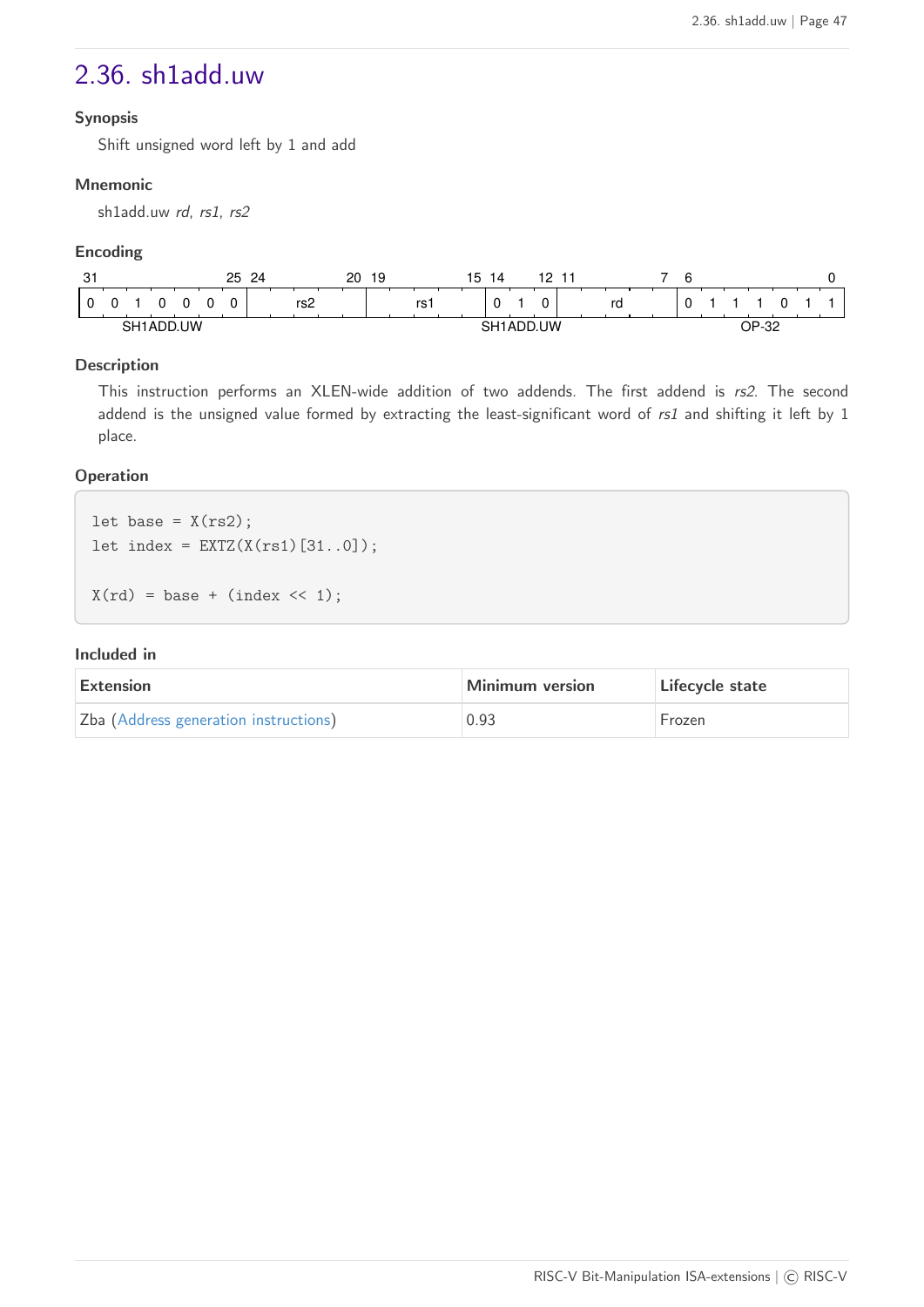### <span id="page-50-0"></span>2.37. sh2add

#### **Synopsis**

Shift left by 2 and add

#### **Mnemonic**

sh2add rd, rs1, rs2

#### **Encoding**

| $\sim$<br>. ت |            |     |   | 25 | 24 |                 | 20 | 19 |    | 15 | 14            |          | 10 |  |    | $\sim$<br>ь |  |                                     |  |  |
|---------------|------------|-----|---|----|----|-----------------|----|----|----|----|---------------|----------|----|--|----|-------------|--|-------------------------------------|--|--|
|               |            |     | 0 |    |    | rs <sub>2</sub> |    |    | rs |    |               | $\Gamma$ |    |  | rd |             |  |                                     |  |  |
|               | <b>CHO</b> | .nr |   |    |    |                 |    |    |    |    | $\sim$ $\sim$ |          |    |  |    |             |  | ∩פ<br>ັ<br>$\overline{\phantom{a}}$ |  |  |

#### **Description**

This instruction shifts  $rs1$  to the left by 2 places and adds it to  $rs2$ .

#### **Operation**

 $X(rd) = X(rs2) + (X(rs1) << 2);$ 

| Extension                             | Minimum version | Lifecycle state |
|---------------------------------------|-----------------|-----------------|
| Zba (Address generation instructions) | 0.93            | Frozen          |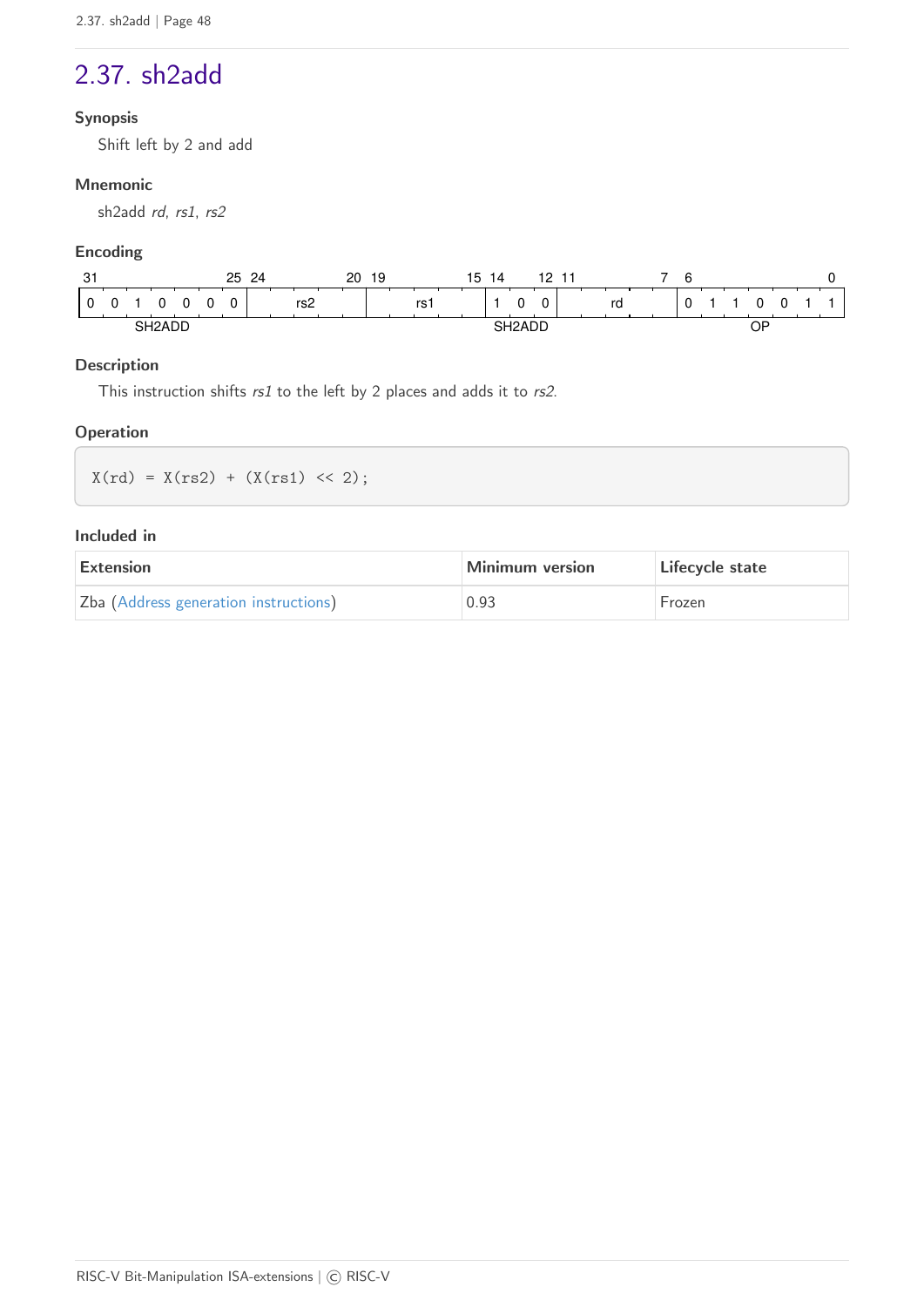### <span id="page-51-0"></span>2.38. sh2add.uw

#### **Synopsis**

Shift unsigned word left by 2 and add

#### **Mnemonic**

sh2add.uw rd, rs1, rs2

#### **Encoding**

| ٠Q٠<br>ັບ |     |      |    | っに | 24 |     | 20 | 19 |      | כ' | '4 | $\sim$<br>- 11 |  |    | r |  |       |  |  |
|-----------|-----|------|----|----|----|-----|----|----|------|----|----|----------------|--|----|---|--|-------|--|--|
|           |     |      |    |    |    | rs2 |    |    | rs i |    |    |                |  | ra | ັ |  |       |  |  |
|           | SH: | ת כי | JW |    |    |     |    |    |      |    |    | UW             |  |    |   |  | פר-ם∩ |  |  |

#### **Description**

This instruction performs an XLEN-wide addition of two addends. The first addend is rs2. The second addend is the unsigned value formed by extracting the least-significant word of rs1 and shifting it left by 2 places.

#### **Operation**

```
let base = X(rs2);
let index = EXTZ(X(rs1) [31..0]);X(rd) = base + (index \lt12);
```

| Extension                             | Minimum version | Lifecycle state |
|---------------------------------------|-----------------|-----------------|
| Zba (Address generation instructions) | 0.93            | Frozen          |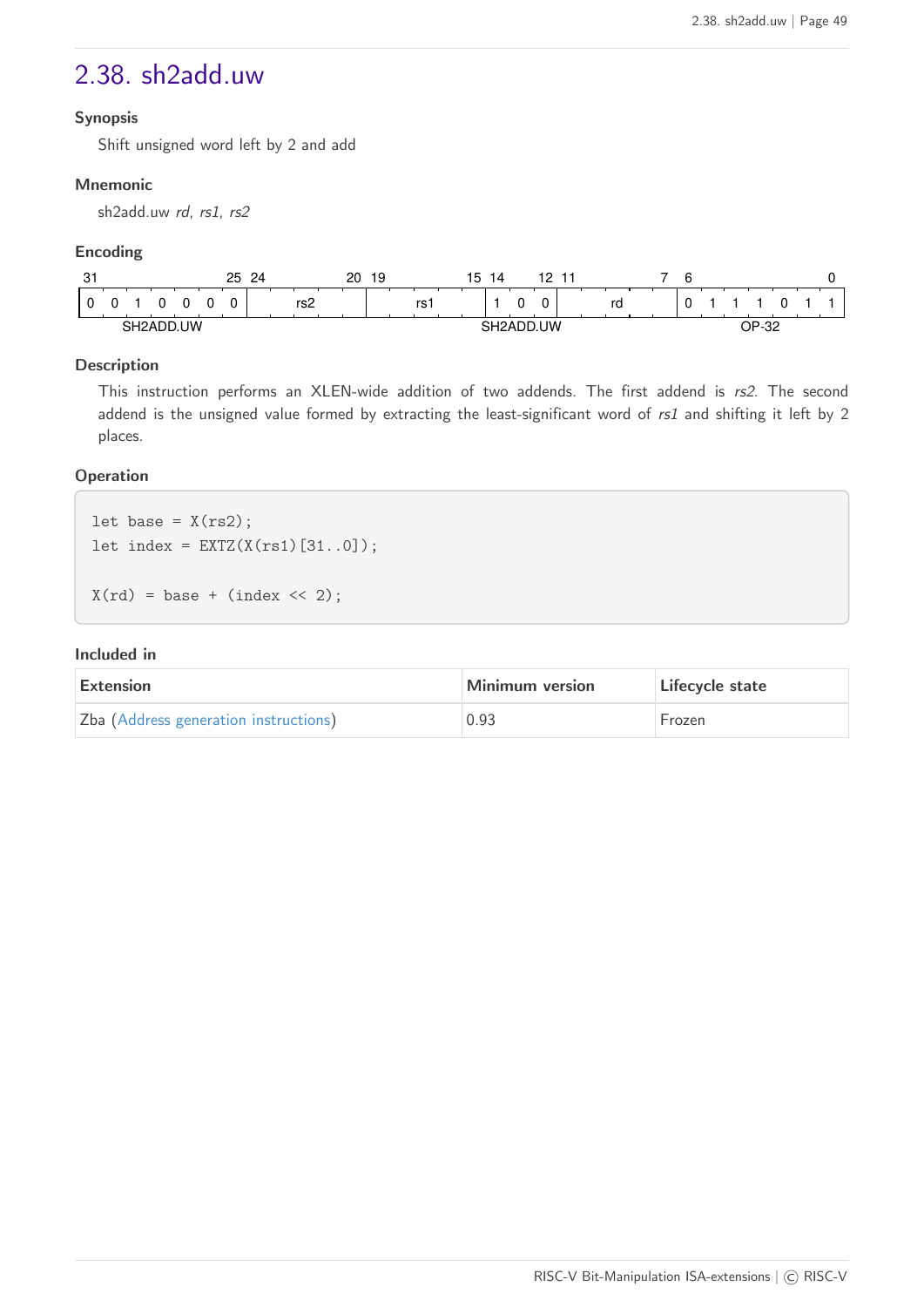### <span id="page-52-0"></span>2.39. sh3add

#### **Synopsis**

Shift left by 3 and add

#### **Mnemonic**

sh3add rd, rs1, rs2

#### **Encoding**

| $\sim$<br>. ت |  |            |        |   | 25 | 24 |                 | 20 | 19 |    | 15 | 14            | 10 |  |    | $\sim$<br>h |  |                                      |  |  |
|---------------|--|------------|--------|---|----|----|-----------------|----|----|----|----|---------------|----|--|----|-------------|--|--------------------------------------|--|--|
|               |  |            |        | 0 |    |    | rs <sub>2</sub> |    |    | rs |    |               |    |  | rd |             |  |                                      |  |  |
|               |  | <b>CH3</b> | $\sim$ |   |    |    |                 |    |    |    |    | $\sim$ $\sim$ |    |  |    |             |  | ∩פ<br>J,<br>$\overline{\phantom{a}}$ |  |  |

#### **Description**

This instruction shifts rs1 to the left by 3 places and adds it to rs2.

#### **Operation**

 $X(rd) = X(rs2) + (X(rs1) << 3);$ 

| <b>Extension</b>                      | Minimum version | Lifecycle state |
|---------------------------------------|-----------------|-----------------|
| Zba (Address generation instructions) | 0.93            | Frozen          |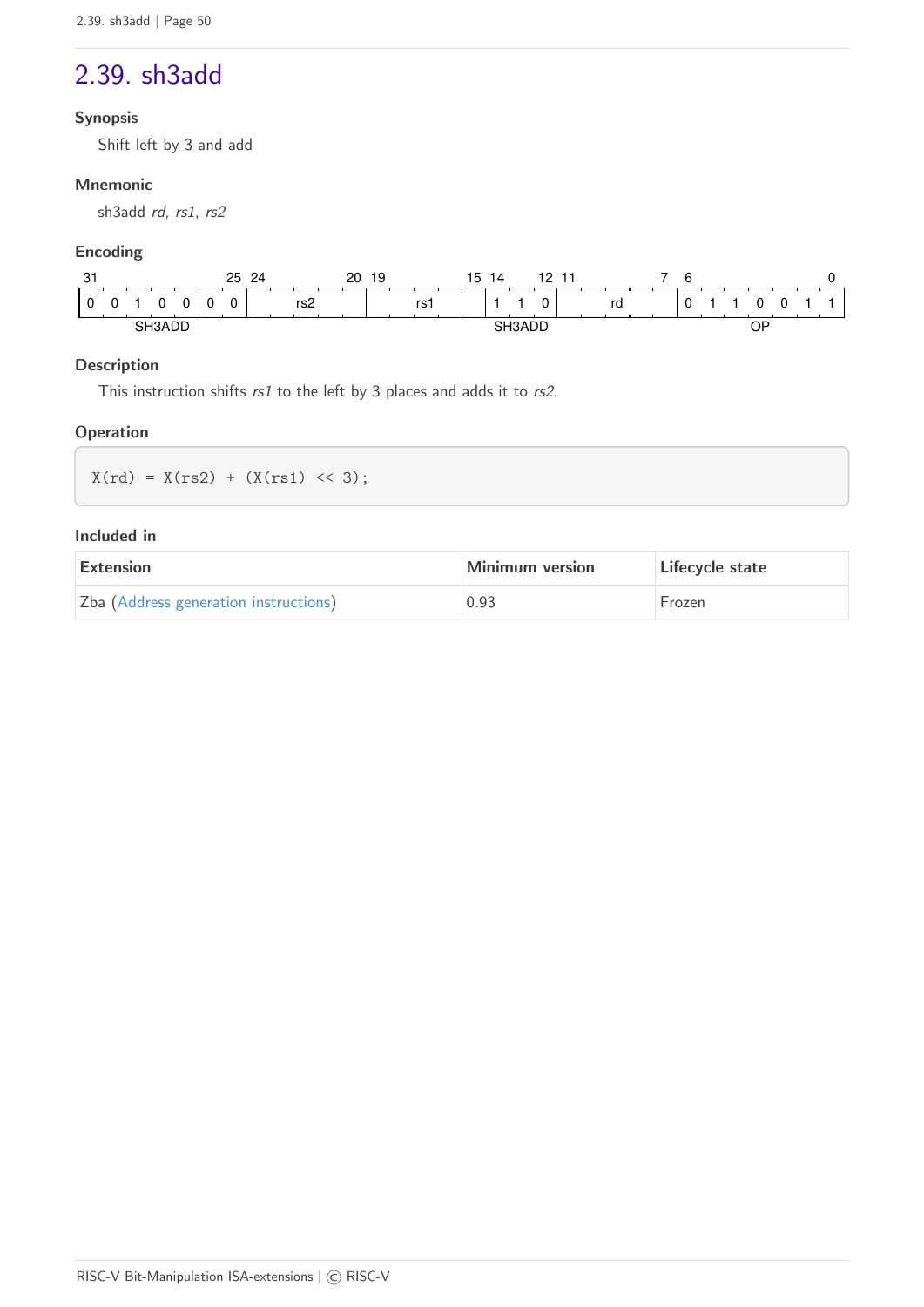### <span id="page-53-0"></span>2.40. sh3add.uw

#### **Synopsis**

Shift unsigned word left by 3 and add

#### **Mnemonic**

sh3add.uw rd, rs1, rs2

#### **Encoding**

| ი.<br>ا پ |    |             |    | っに | $\Omega$<br><u>. </u> |     | 20 | 19 |     | ึ้ว | 4 | 10 |  |    |  |  |                      |  |  |
|-----------|----|-------------|----|----|-----------------------|-----|----|----|-----|-----|---|----|--|----|--|--|----------------------|--|--|
|           |    |             |    |    |                       | rs2 |    |    | rs. |     |   |    |  | ra |  |  |                      |  |  |
|           | €⊔ | <i>' ''</i> | JW |    |                       |     |    |    |     |     |   | JW |  |    |  |  | n <sub>n</sub><br>∟ו |  |  |

#### **Description**

This instruction performs an XLEN-wide addition of two addends. The first addend is rs2. The second addend is the unsigned value formed by extracting the least-significant word of rs1 and shifting it left by 3 places.

#### **Operation**

```
let base = X(rs2);
let index = EXTZ(X(rs1) [31..0]);X(rd) = base + (index \lt1 3);
```

| Extension                             | Minimum version | Lifecycle state |  |  |  |  |
|---------------------------------------|-----------------|-----------------|--|--|--|--|
| Zba (Address generation instructions) | 0.93            | Frozen          |  |  |  |  |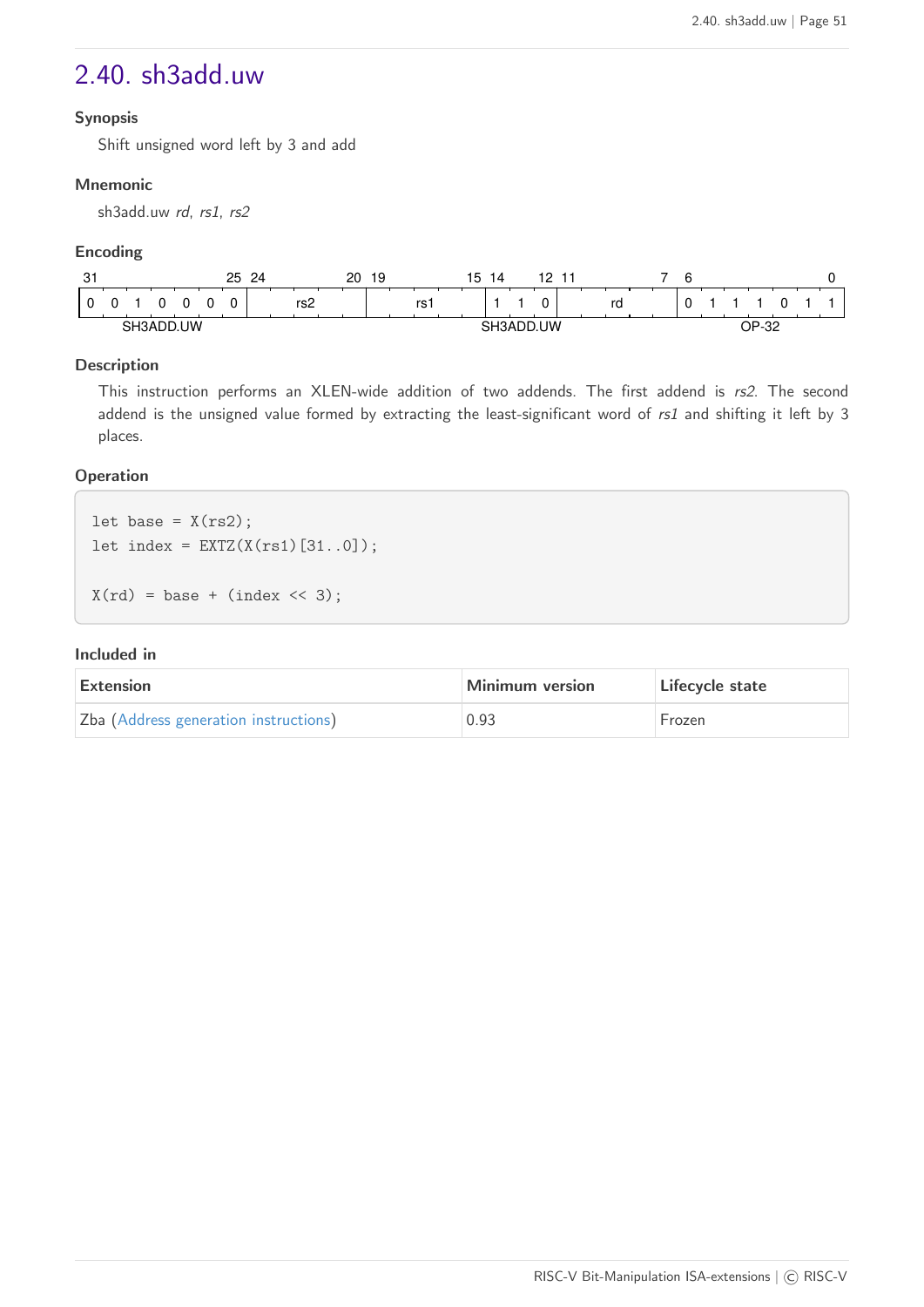### <span id="page-54-0"></span>2.41. slli.uw

#### **Synopsis**

Shift-left unsigned word (Immediate)

#### **Mnemonic**

slli.uw rd, rs1, shamt

#### **Encoding**

| - ص<br>ັ |            | 26 25 | 20 | 19 |      | 15 | 14 | 10  |    | 6 |  |        |  |
|----------|------------|-------|----|----|------|----|----|-----|----|---|--|--------|--|
| . .      |            | shamt |    |    | rs i |    |    |     | rd |   |  |        |  |
| C١       | <b>IIW</b> |       |    |    |      |    | nг | .UW |    |   |  | ിMM-ാ∠ |  |

#### **Description**

This instruction takes the least-significant word of rs1, zero-extends it, and shifts it left by the immediate.

#### **Operation**

```
X(rd) = (EXTZ(X(rs) [31..0]) << shamt);
```
#### **Included in**

| Extension                             | Minimum version | Lifecycle state |  |  |  |  |  |
|---------------------------------------|-----------------|-----------------|--|--|--|--|--|
| Zba (Address generation instructions) | 0.93            | Frozen          |  |  |  |  |  |



#### Architecture Explanation

This instruction is the same as **slli** with **zext.w** performed on rs1 before shifting.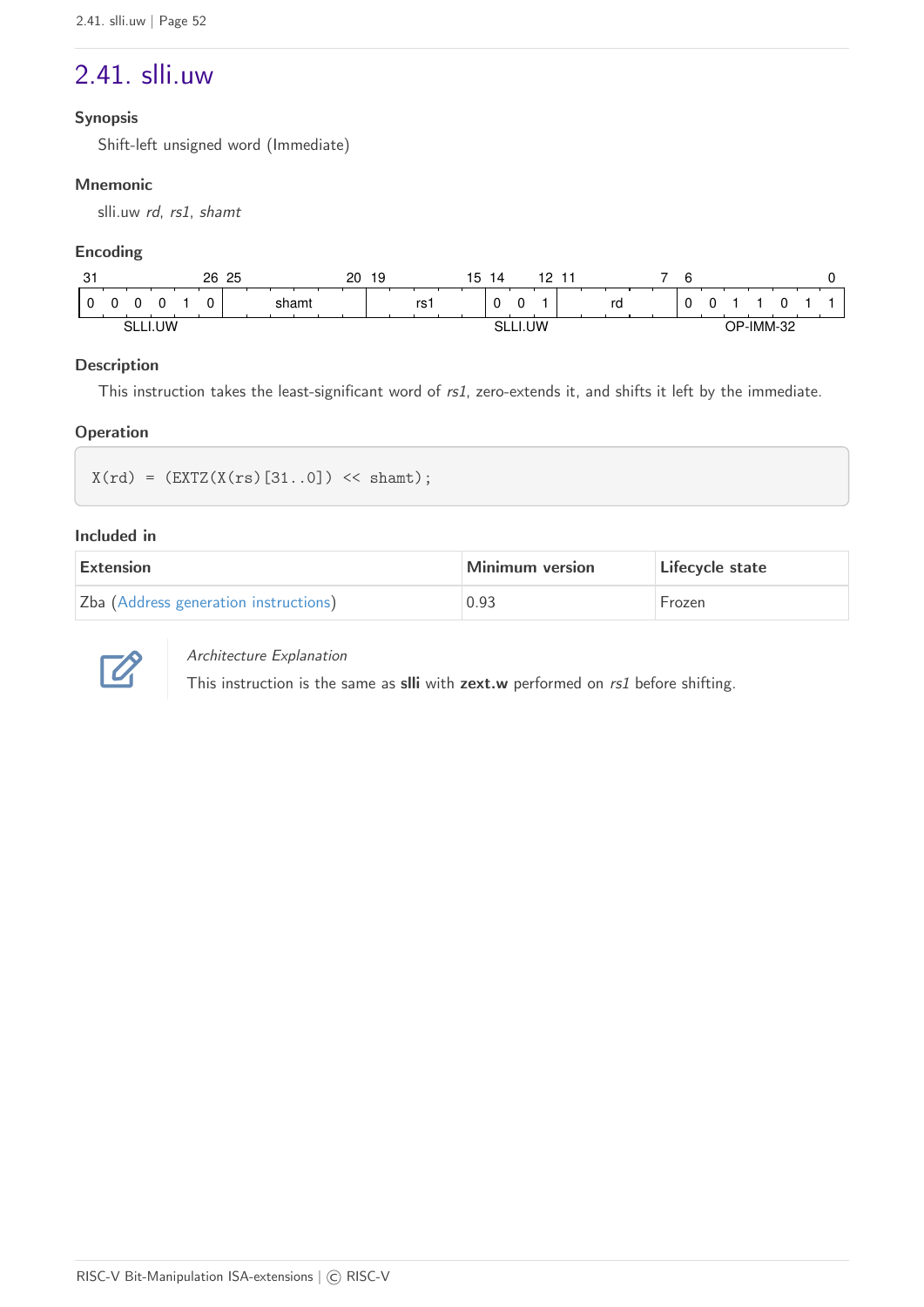### <span id="page-55-0"></span>2.42. xnor

#### **Synopsis**

Exclusive NOR

#### **Mnemonic**

xnor rd, rs1, rs2

#### **Encoding**

| 25<br>$\sim$<br>ا ب | $\Omega$<br>20 | -<br>19<br>14<br>l 5 | 0 ו<br>-4-4<br>. . |         |  |
|---------------------|----------------|----------------------|--------------------|---------|--|
| ⌒<br>. .            | -<br>rs2       | rs.                  | -<br>ro<br>υ       |         |  |
| <b>XNOR</b><br>灬    |                |                      | <b>XNK</b>         | ∩P<br>◡ |  |

#### **Description**

This instruction performs the bit-wise exclusive-NOR operation on rs1 and rs2.

#### **Operation**

 $X(rd) = (X(rs1) - X(rs2));$ 

| Extension                    | Minimum version | Lifecycle state |  |  |  |  |
|------------------------------|-----------------|-----------------|--|--|--|--|
| Zbb (Basic bit-manipulation) | 0.93            | Frozen          |  |  |  |  |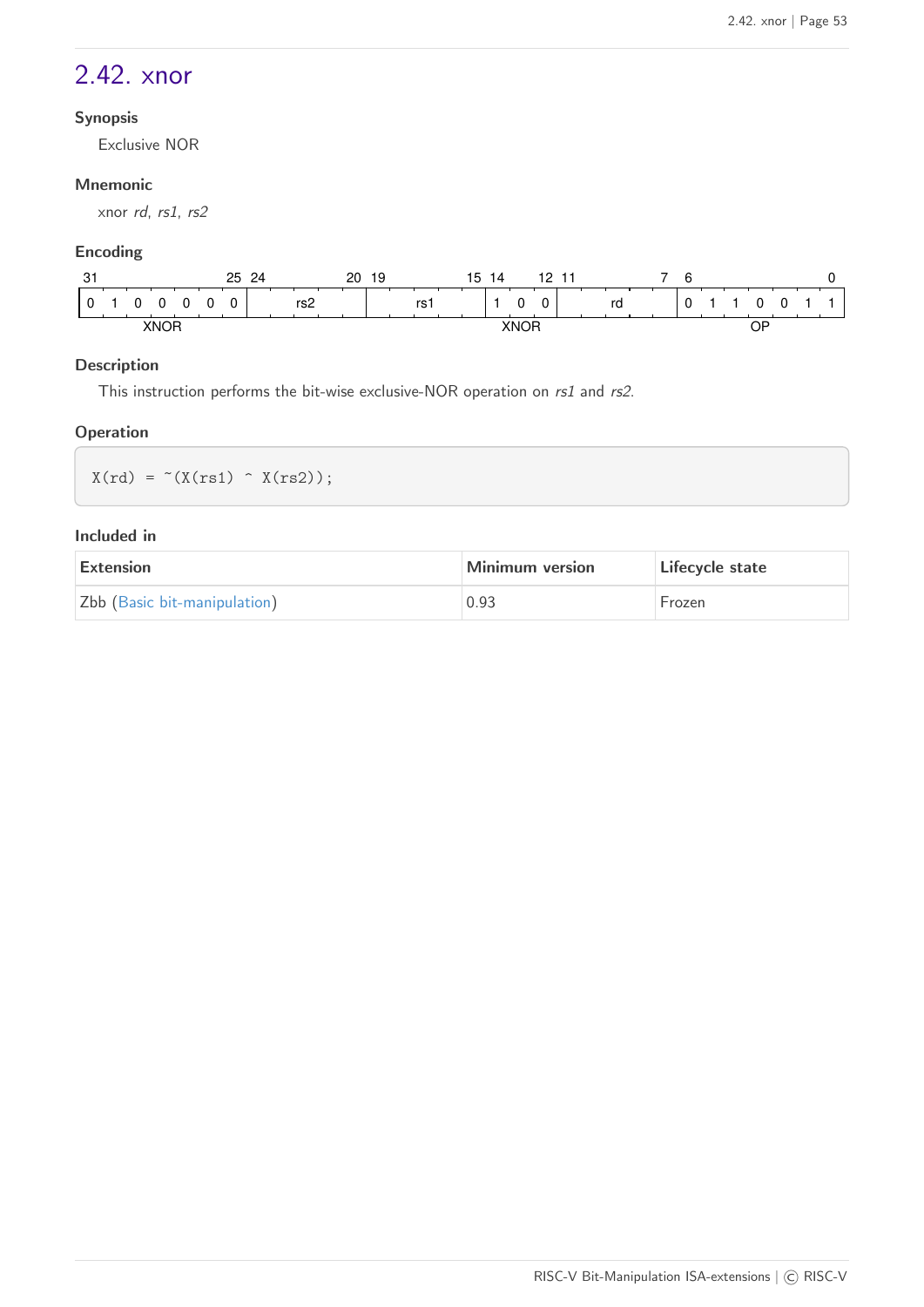# <span id="page-56-0"></span>2.43. zext.h

#### **Synopsis**

Zero-extend halfword

#### **Mnemonic**

zext.h rd, rs

#### **Encoding (RV32)**

| -31             |          |          |  |   | 25 24 |   |   |          |          | 20 19    |        |  |    |  | 15 14 |  |          |          | 12 11 |       |  |   | 6 |  |           |  |  |
|-----------------|----------|----------|--|---|-------|---|---|----------|----------|----------|--------|--|----|--|-------|--|----------|----------|-------|-------|--|---|---|--|-----------|--|--|
| 0               | $\Omega$ | 0        |  | 0 | 0     | U | 0 | $\Omega$ | $\Omega$ | $\Omega$ |        |  | rs |  |       |  | $\Omega$ | 0        |       | rd    |  |   | 0 |  | 0         |  |  |
|                 |          |          |  |   |       |   |   |          |          |          |        |  |    |  |       |  | ZEXT.H   |          |       |       |  |   |   |  | <b>OP</b> |  |  |
| Encoding (RV64) |          |          |  |   |       |   |   |          |          |          |        |  |    |  |       |  |          |          |       |       |  |   |   |  |           |  |  |
| -31             |          |          |  |   | 25 24 |   |   |          |          | 20 19    |        |  |    |  | 15 14 |  |          |          | 12 11 |       |  | 7 | 6 |  |           |  |  |
| $\Omega$        | $\Omega$ | $\Omega$ |  | 0 | 0     | 0 | 0 | $\Omega$ | $\Omega$ | $\Omega$ |        |  | rs |  |       |  | 0        | $\Omega$ |       | rd    |  |   | 0 |  |           |  |  |
|                 |          |          |  |   |       |   |   |          |          |          | ZEXT.H |  |    |  |       |  |          |          |       | OP-32 |  |   |   |  |           |  |  |

#### **Description**

This instruction zero-extends the least-significant halfword of the source to XLEN by inserting 0's into all of the bits more significant than 15.

#### **Operation**

 $X(rd) = EXTZ(X(rs) [15..0]);$ 



Note

The **zext.h** mnemonic corresponds to different instruction encodings in RV32 and RV64.

| Extension                    | Minimum version | Lifecycle state |  |  |  |  |
|------------------------------|-----------------|-----------------|--|--|--|--|
| Zbb (Basic bit-manipulation) | 0.93            | Frozen          |  |  |  |  |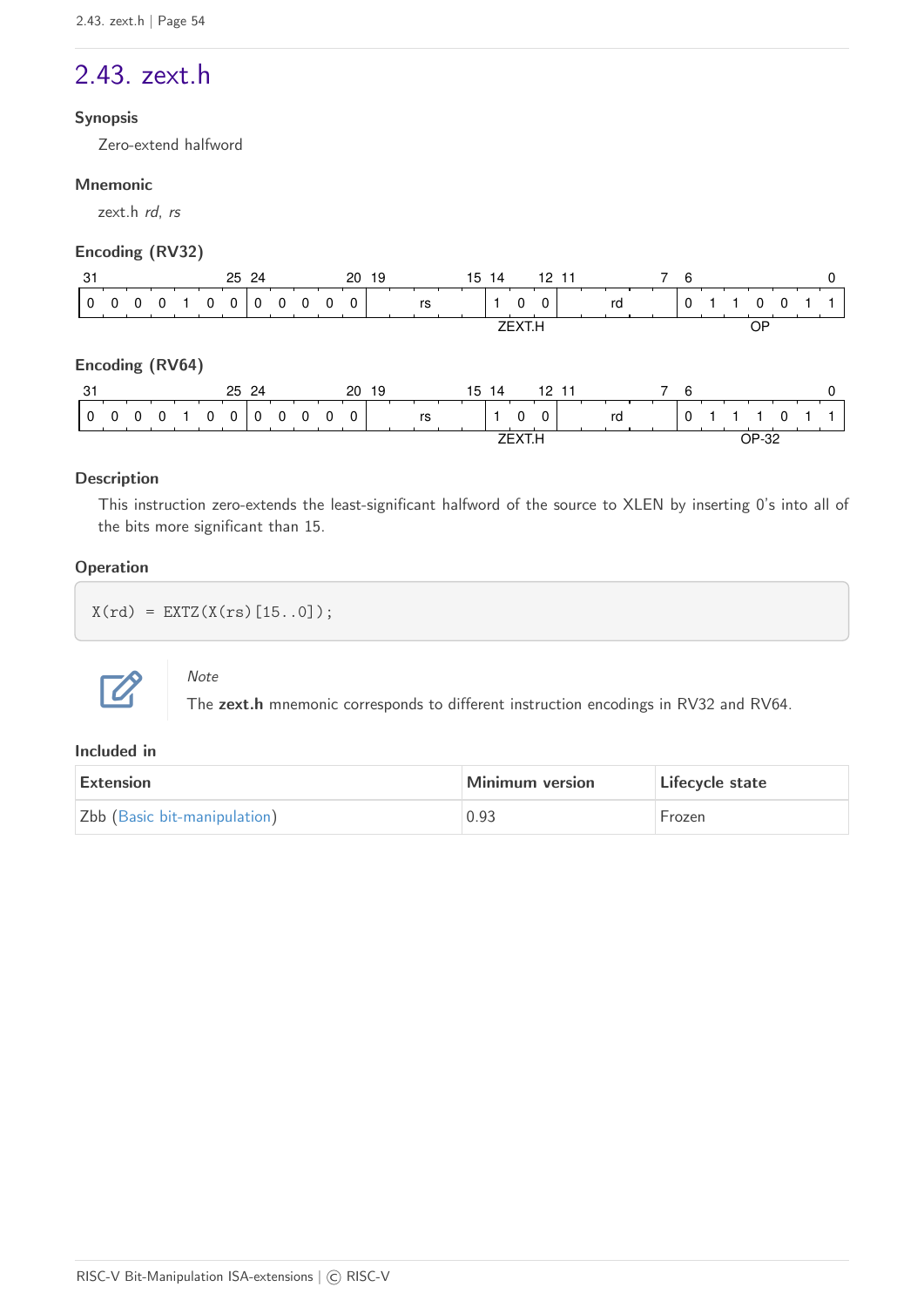# <span id="page-57-0"></span>Appendix A: Software optimization guide

### <span id="page-57-1"></span>A.1. strlen

The **orc.b** instruction allows for the efficient detection of **NUL** bytes in an XLEN-sized chunk of data:

- the result of **orc.b** on a chunk that does not contain any **NUL** bytes will be all-ones, and
- after a bitwise-negation of the result of **orc.b**, the number of data bytes before the first **NUL** byte (if any) can be detected by **ctz**/**clz** (depending on the endianness of data).

A full example of a **strlen** function, which uses these techniques and also demonstrates the use of it for unaligned/partial data, is the following:

```
#include <sys/asm.h>
     .text
     .globl strlen
     .type strlen, @function
strlen:
   andi a3, a0, (SZREG-1) // offset
   andi a1, a0, -SZREG // align pointer
.Lprologue:
     li a4, SZREG
   sub a4, a4, a3 // XLEN - offset
   slli a3, a3, PTRLOG // offset * 8
   REG_L a2, 0(a1) // chunk
     /*
      * Shift the partial/unaligned chunk we loaded to remove the bytes
      * from before the start of the string, adding NUL bytes at the end.
      */
#if __BYTE_ORDER__ == __ORDER_LITTLE_ENDIAN__
   srl a2, a2, a3 \frac{1}{\sqrt{c}} chunk >> (offset * 8)
#else
     sll a2, a2, a3
#endif
     orc.b a2, a2
     not a2, a2
     /*
      * Non-NUL bytes in the string have been expanded to 0x00, while
      * NUL bytes have become 0xff. Search for the first set bit
      * (corresponding to a NUL byte in the original chunk).
      */
#if __BYTE_ORDER__ == __ORDER_LITTLE_ENDIAN__
     ctz a2, a2
#else
     clz a2, a2
#endif
```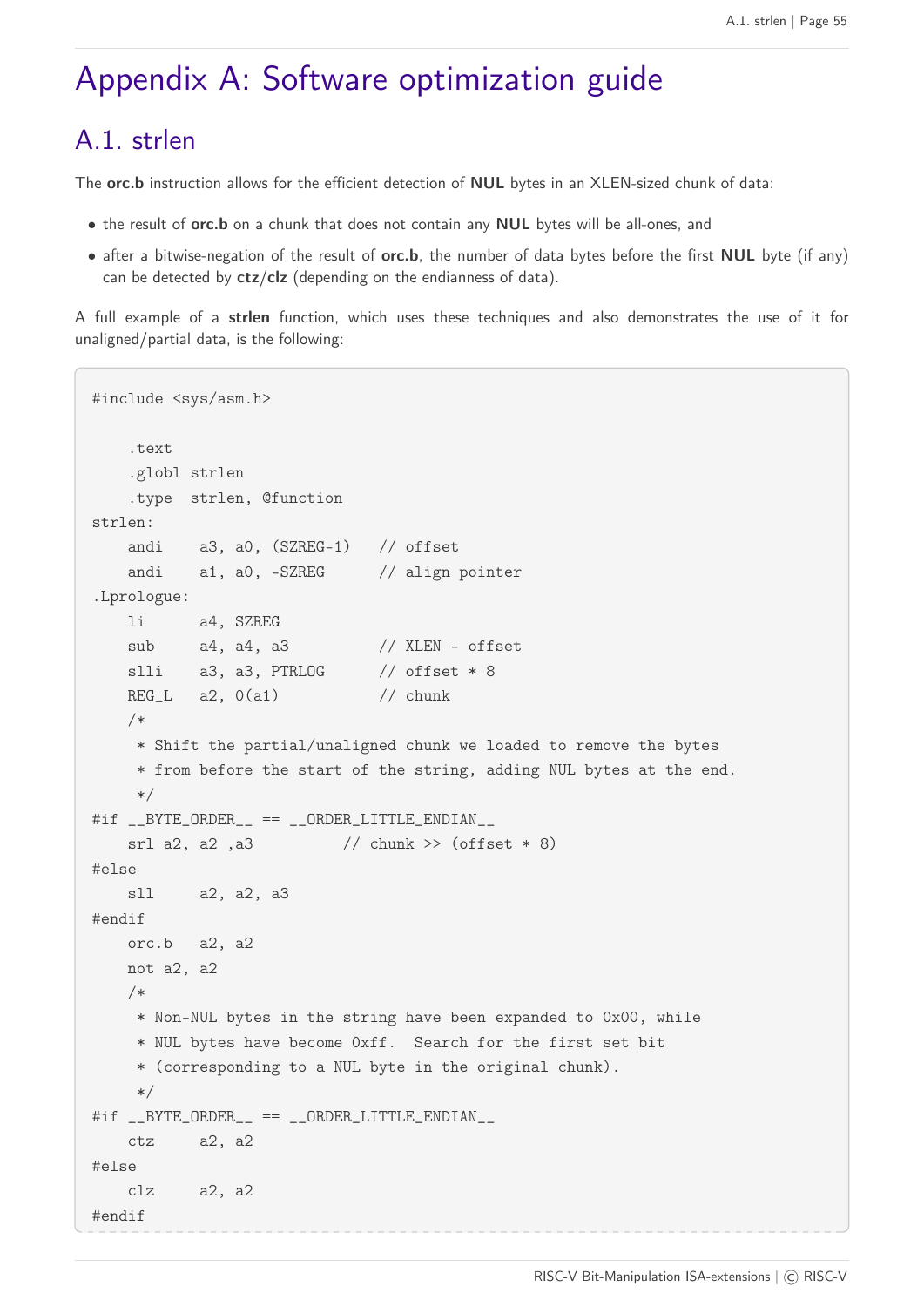```
  /*
       * The first chunk is special: compare against the number of valid
       * bytes in this chunk.
      */
     srli a0, a2, 3
     bgtu a4, a0, .Ldone
      addi a3, a1, SZREG
     li a4, -1
      .align 2
      /*
      * Our critical loop is 4 instructions and processes data in 4 byte
       * or 8 byte chunks.
      */
.Lloop:
      REG_L a2, SZREG(a1)
      addi a1, a1, SZREG
      orc.b a2, a2
      beq a2, a4, .Lloop
.Lepilogue:
     not a2, a2
#if __BYTE_ORDER__ == __ORDER_LITTLE_ENDIAN__
     ctz a2, a2
#else
     clz a2, a2
#endif
   sub a1, a1, a3
   add a0, a0, a1
     srli a2, a2, 3
      add a0, a0, a2
.Ldone:
      ret
```
### <span id="page-58-0"></span>A.2. strcmp

```
#include <sys/asm.h>
    .text
    .globl strcmp
    .type strcmp, @function
strcmp:
    or a4, a0, a1
    li t2, -1
    and a4, a4, SZREG-1
    bnez a4, .Lsimpleloop
```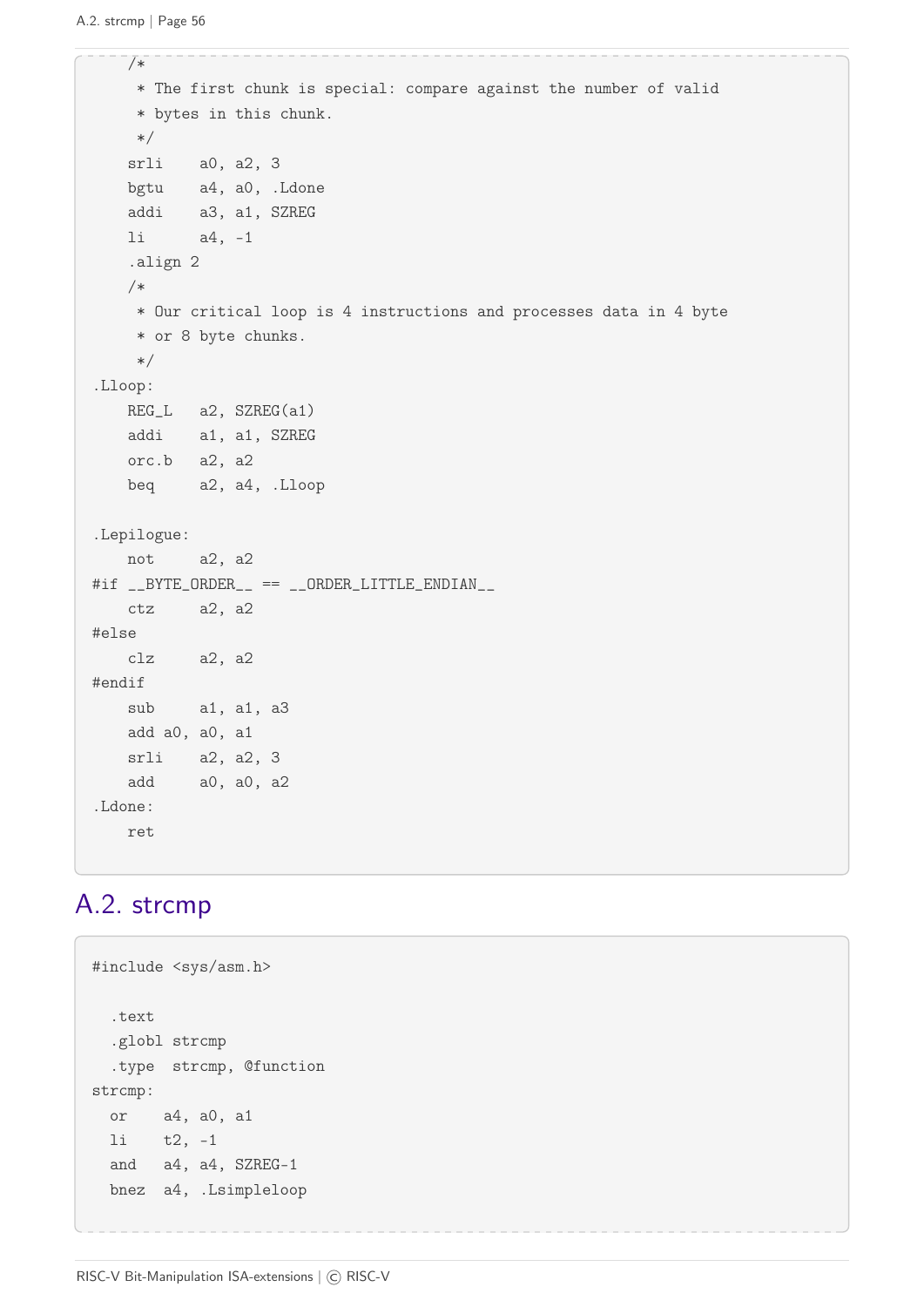```
  # Main loop for aligned strings
.Lloop:
 REG_L a2, 0(a0)REG_L a3, 0(a1)  orc.b t0, a2
   bne t0, t2, .Lfoundnull
   addi a0, a0, SZREG
   addi a1, a1, SZREG
   beq a2, a3, .Lloop
   # Words don't match, and no null byte in first word.
   # Get bytes in big-endian order and compare.
\#if __BYTE_ORDER__ == __ORDER_LITTLE_ENDIAN__
   rev8 a2, a2
   rev8 a3, a3
#endif
   # Synthesize (a2 >= a3) ? 1 : -1 in a branchless sequence.
   sltu a0, a2, a3
   neg a0, a0
   ori a0, a0, 1
   ret
.Lfoundnull:
   # Found a null byte.
   # If words don't match, fall back to simple loop.
   bne a2, a3, .Lsimpleloop
   # Otherwise, strings are equal.
   li a0, 0
   ret
   # Simple loop for misaligned strings
.Lsimpleloop:
   lbu a2, 0(a0)
   lbu a3, 0(a1)
   addi a0, a0, 1
   addi a1, a1, 1
   bne a2, a3, 1f
   bnez a2, .Lsimpleloop
1:
   sub a0, a2, a3
   ret
.size strcmp, .-strcmp
```